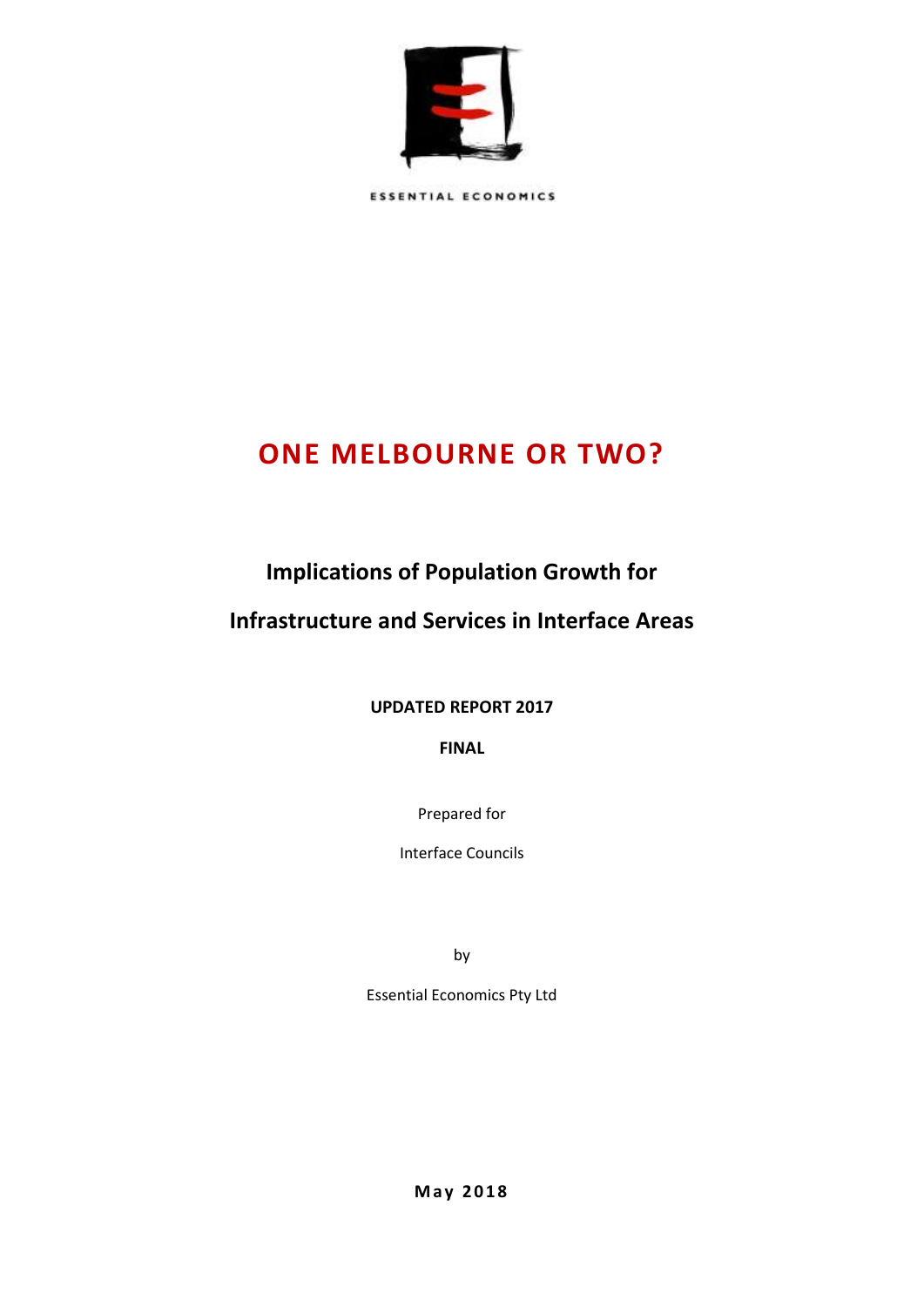#### **Authorship**

| Report stage | Author                       | Date             | <b>Review</b> | Date             |
|--------------|------------------------------|------------------|---------------|------------------|
| Draft report | John Noronha<br>Will Keating | 21 February 2018 | John Henshall | 22 February 2018 |
| Final report | Will Keating                 | 22 May 2018      | John Noronha  | 22 May 2018      |

#### **Disclaimer**

Although every effort has been made to ensure the accuracy of the material and the integrity of the analysis presented herein, Essential Economics Pty Ltd accepts no liability for any actions taken on the basis of the contents of this report.

#### **Contact details**

For further details please contact:

Essential Economics Pty Ltd 96 Pelham Street Carlton Victoria 3053 Australia PH 61 3 9347 5255 FAX 61 3 9347 5355 EMAIL mail@essentialeconomics.com WEB www.essentialeconomics.com

ABN 38 894 627 397

**Our Reference: 17228**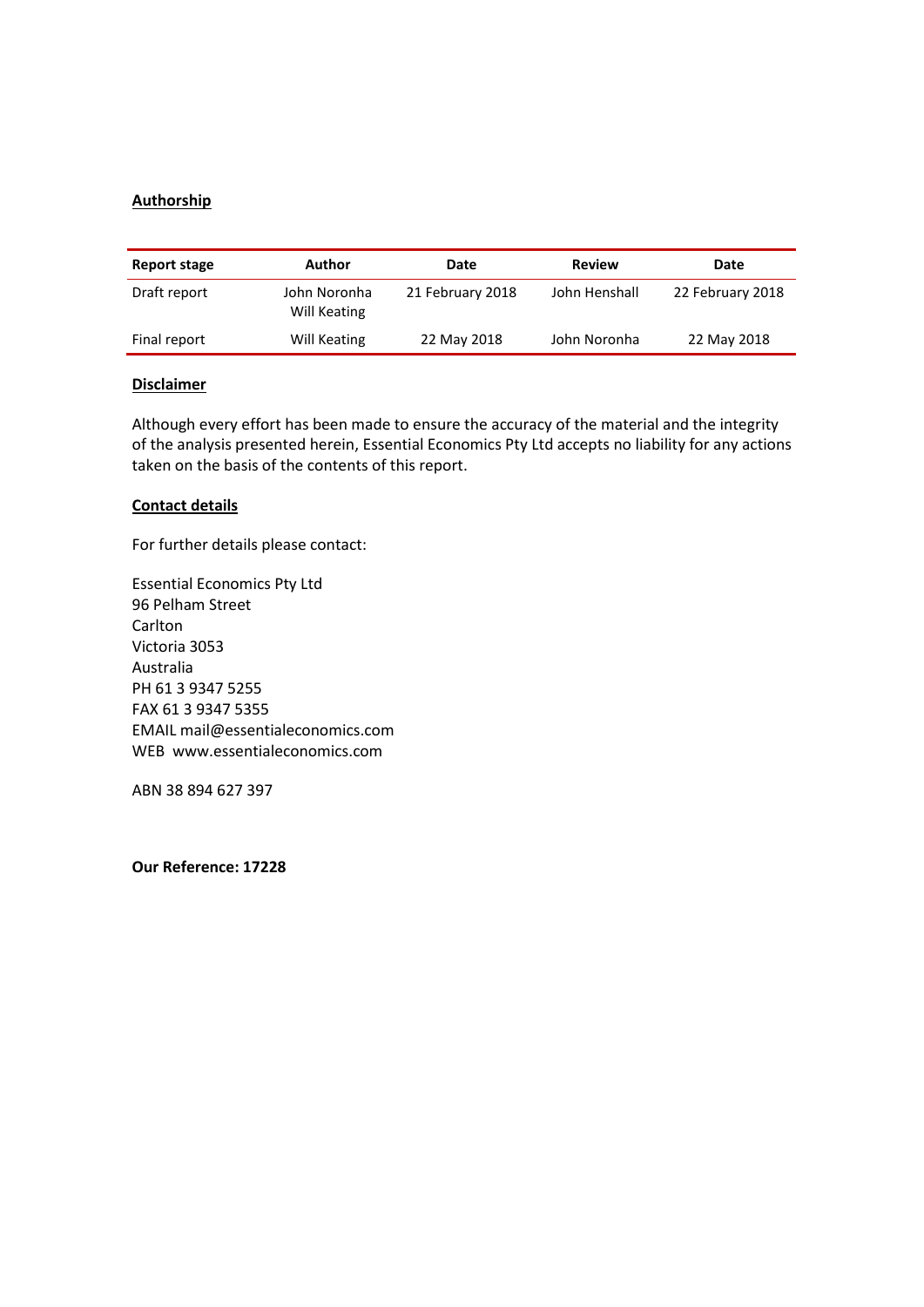# ONE MELBOURNE OR TWO?<br>IMPLICATIONS OF POPULATION GROWTH FOR INFRASTRUCTURE AND SERVICE IN INTERFACE AREAS

UPDATED REPORT

 $F \mid N A L$ 

## Contents

| 1<br>1.1<br>1.2<br>1.3<br>1.4<br>1.5<br>1.6 |                                                                                                    |  |
|---------------------------------------------|----------------------------------------------------------------------------------------------------|--|
| $\mathbf{2}$<br>2.1<br>2.2<br>2.3           |                                                                                                    |  |
| 3<br>3.1<br>3.2                             |                                                                                                    |  |
| 3.3<br>3.4<br>3.5                           | Vulnerability Assessment for Mortgage, Petroleum, and Inflation Risks and Expenditure (VAMPIRE) 21 |  |
| 3.6<br>3.7<br>3.8                           |                                                                                                    |  |
| 3.9<br>3.10<br>3.11<br>3.12                 |                                                                                                    |  |
| 4                                           |                                                                                                    |  |
| 4.1<br>4.2<br>4.3<br>4.4                    |                                                                                                    |  |
| 4.5<br>4.6<br>4.7                           |                                                                                                    |  |
| 4.8<br>4.9                                  |                                                                                                    |  |
| 5<br>5.1<br>5.2<br>5.3<br>5.4               |                                                                                                    |  |
| 5.5                                         |                                                                                                    |  |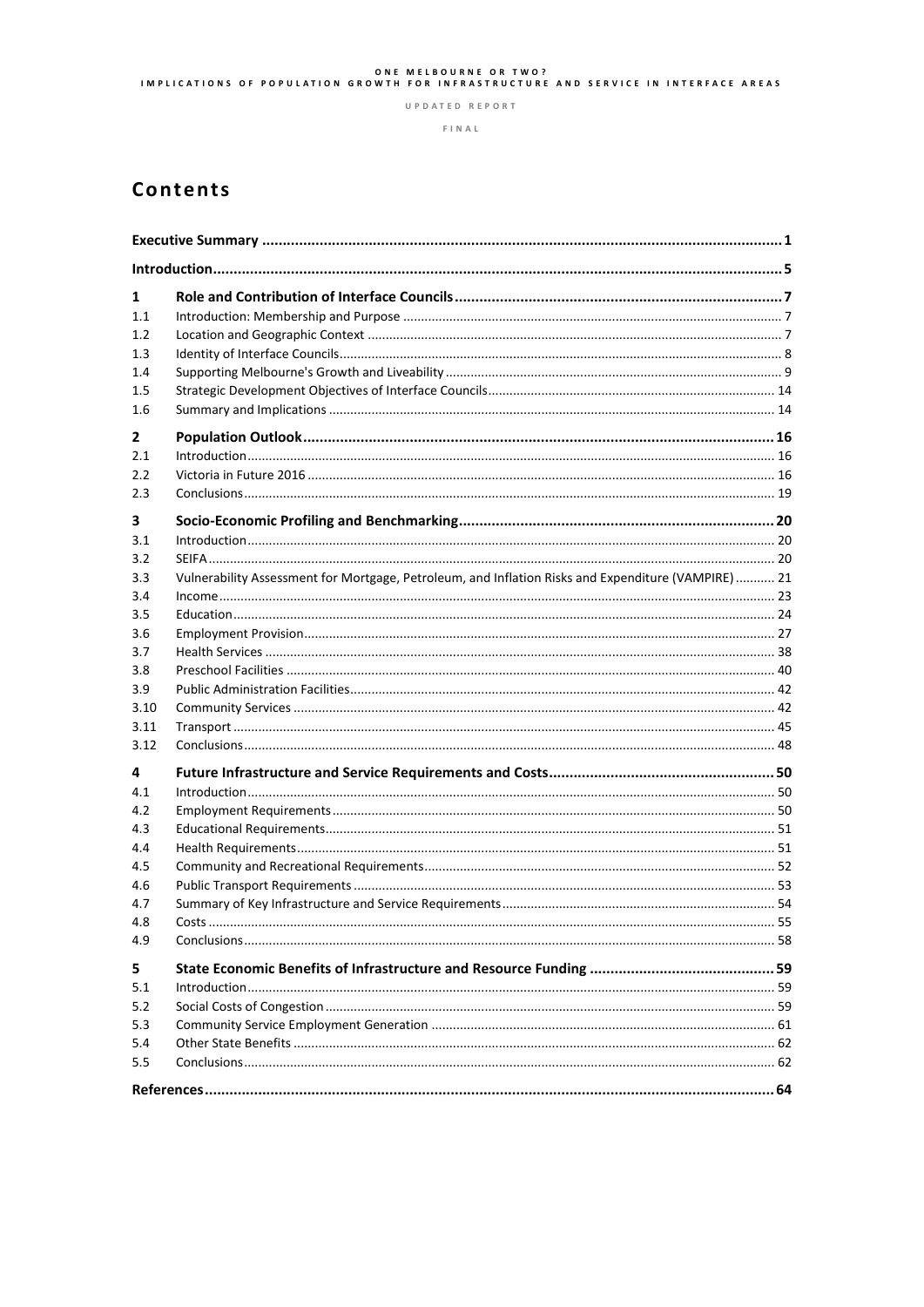**F I N A L** 

## **E X E C U T I V E S U M M A R Y**

This report has been prepared for the Interface Group of Councils by Essential Economics Pty Ltd.

The Interface Councils are a strategic grouping of ten outer local government areas (including all of Greater Melbourne's growth areas) that have joined together to promote outer Melbourne and to ensure its future as a liveable location.

The key purpose of this study is to identify long-term infrastructure and service requirements for the Interface Councils, together with associated costs, that will deliver liveability standards for Interface residents comparable to residents living in non-Interface metropolitan areas. This report represents an update of the 2013 report and includes data relating to the ABS Census 2016.

#### **Role and Contribution of the Interface**

- 1 Interface areas play an important role in supporting Greater Melbourne's economy, and this role will become more critical as Melbourne's population expands to 6 million persons and beyond over the coming 15 years.
- 2 The ongoing and future role of Interface areas includes:
	- Accommodating approximately 53% of Greater Melbourne's population growth over the 2016-2031 period.
	- Providing approximately 49% of Greater Melbourne's dwelling requirements over the next 15 years (refer to Chapter 2)
	- Supporting Greater Melbourne's labour force requirements by providing approximately 53% of labour force growth between 2016-2031 (refer to Chapter 4)
	- Responsible for 55% of Greater Melbourne's local road network, including a considerable amount of non-sealed local roads.
- 3 The Interface Group of Councils have developed a set of Strategic Development Objectives aimed at ensuring living standards for Interface residents are comparable with those experienced in Greater Melbourne's non-Interface areas. To achieve the desired outcome, improved infrastructure and services (public transport, schools, community services, and local jobs) will need to be delivered in a timely manner to remove existing disadvantage and ensure improved economic efficiency in the Interface.

#### **Population Outlook**

- 4 The State Government (DELWP) has prepared long-term population, demographic and household projections for the Interface; these projections span a time period of 15 years.
- 5 DELWP data indicates an increase of approximately +310,000 dwellings between 2016 and 2031, supporting an estimated population growth of approximately +765,000 persons in Interface Council Areas.
- 6 When demography is considered, VIF2016 data shows strong growth in the 65+ years age group underpinning total population growth in the region (growing from 12% to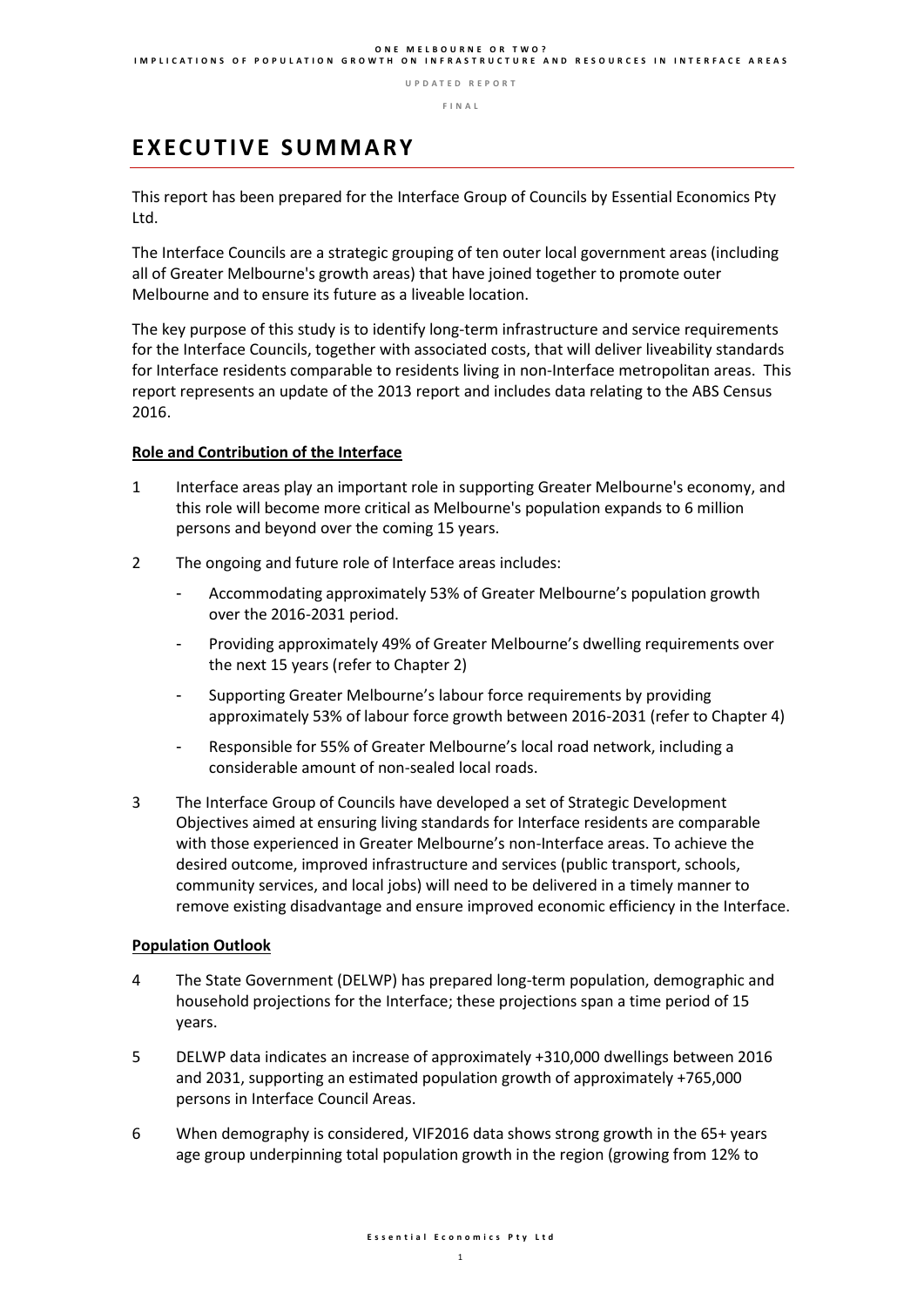16% of the total population over the 15 year period); however, the working-age cohort will remain the dominant age group with a 56% share of the total population at 2031 (a reduction from a 60% share in 2016).

#### **Socio-Economic Benchmarking**

- 7 Compared to non-Interface areas and Greater Melbourne averages, the Interface Council area is characterised by:
	- Relatively high level of socio-economic disadvantage, as highlighted through SEIFA and VAMPIRE
	- Relatively low average incomes
	- Relatively low educational outcomes
	- Relatively high level of youth disengagement with regard to higher education and workforce participation
	- Significant deficit in the provision of local employment opportunities
	- Relatively low provision of professional jobs
	- Relatively high unemployment rates
	- Relatively low provision of higher order medical services (hospitals)
	- Relatively low provision of preschool services
	- Relatively low provision of arts and cultural services (libraries, arts centres etc.)
	- Poor provision of public transport options
	- Heavy reliance on vehicle-based travel.
- 8 When long-term trends are considered, the following observations are made:
	- Disadvantage has increased in the Interface compared to non-Interface areas (SEIFA 2006 to 2011)
	- Median incomes have grown at a slower rate in the Interface compared to non-Interface areas (2006 to 2016)
	- The gap in educational outcomes and youth disengagement has narrowed slightly between Interface and non-Interface areas (2006 to 2016)
	- While local job provision ratio has increased slightly in the Interface, the gap in job provision between Interface and non-Interface areas has widened – with the deficit of white collar jobs in the Interface increasing over time (2006 to 2016)
	- Unemployment levels have worsened in the Interface, compared to non-Interface areas (2006 to 2016)
	- The gap in the provision of health jobs (2006 to 2016) and hospital beds (2011 to 2014) has increased slightly between Interface and non-Interface areas
	- The gap in the provision of arts and cultural facilities and library services has increased between Interface and non-Interface areas (2006 to 2016)
	- The use of public transport has increased slightly in the Interface, but at a lower rate of increase than that observed for non-Interface areas (2006 to 2016)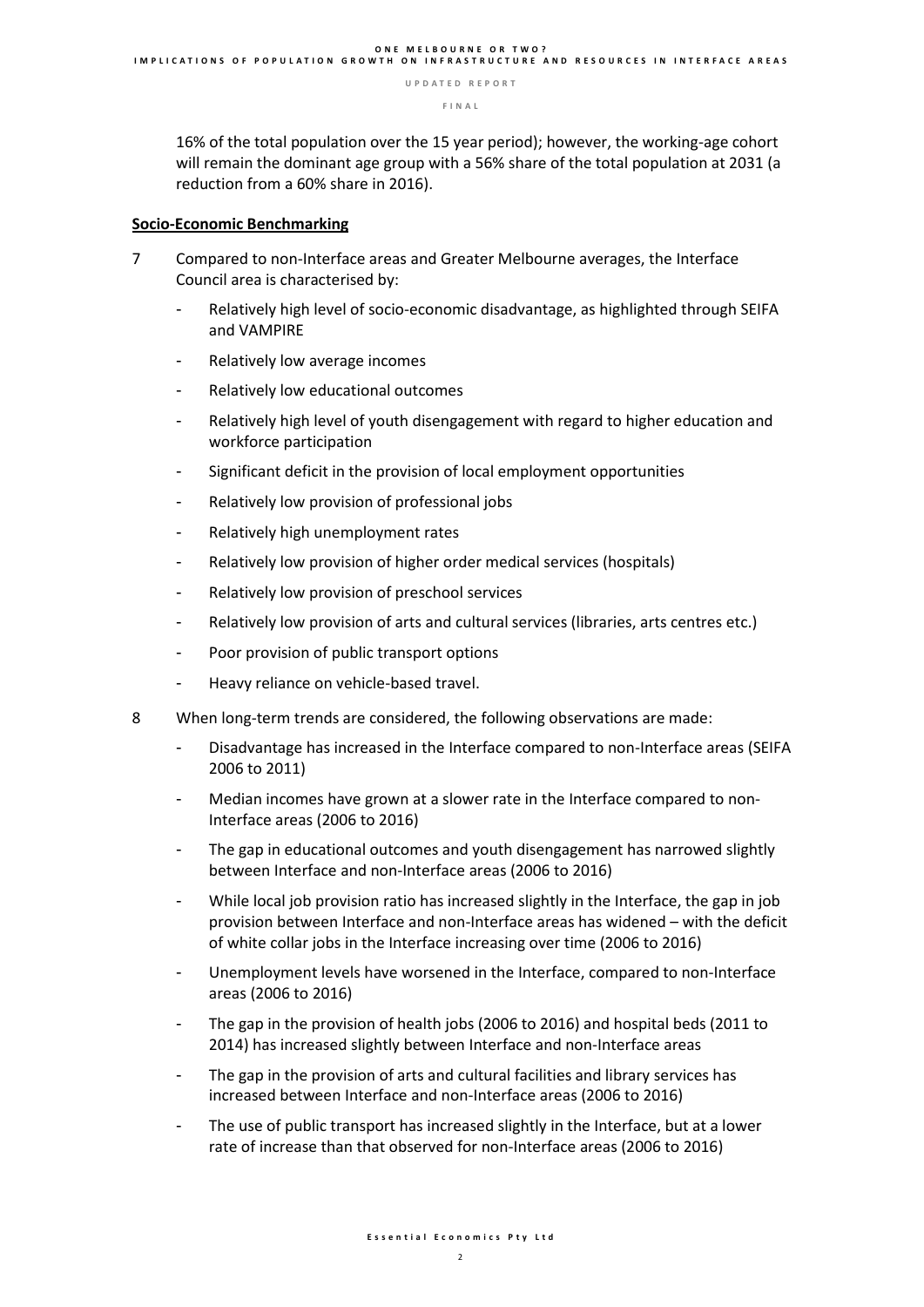- Reliance on vehicle-based travel in the Interface has increased compared to non-Interface areas (vehicle registrations and vehicle ownership, 2011 to 2006)

#### **Future Infrastructure Service Requirements and Costs**

9 Significant infrastructure and other resources will be required to ensure Interface Council areas are adequately provided for in order to close the gap with non-Interface Council areas, and to ensure improved economic, social and liveability outcomes are achieved for the Interface Councils, as well as for the overall State. Costs of some \$10.9 billion are estimated to be involved to 2031 (in constant 2016 prices) for the provision or upgrading of many infrastructure components and services in Interface areas, as indicated in the Table A. This estimate is based on reducing the gap between the Interface areas and non-Interface areas by 50%, which should be the aspiration in social equity terms.

#### **Table A: Estimated Costs Associated With Providing Key Infrastructure and Services, Interface Councils, 2016-2031**

| Component                   | <b>Units</b><br>Required        | <b>New Buildings</b><br>Required | <b>Estimated</b><br>Costs*<br>(by 2031)      |
|-----------------------------|---------------------------------|----------------------------------|----------------------------------------------|
| Kindergarten /<br>Preschool | 9,970 places                    | 100 buildings                    | \$100 million                                |
| <b>Primary School</b>       | 85,110 places                   | 340 buildings                    | \$760 million                                |
| Secondary<br>School         | 64,570 places                   | 120 buildings                    | \$720 million                                |
| Hospitals                   | 2,180 beds                      | 29 buildings                     | \$1,175 million                              |
| Libraries                   | 8,470 <sub>m</sub> <sup>2</sup> | 17 buildings                     | \$24 million                                 |
| Public<br>Transport         | +162,000 users                  |                                  | \$8,124 million                              |
| Total                       |                                 |                                  | \$10,903 million or \$10.9 billion (rounded) |

\*Costs include land purchase, building construction, carparking, landscaping and site works.

#### **State Economic Benefits of Infrastructure and Resource Funding**

- 10 Significant socio-economic costs associated with congestion impacts on individuals, business, infrastructure and the environment have been identified by the BTRE.
- 11 Over the coming 15 years, cumulative congestion costs are estimated to be approximately \$42 billion in the Interface.
- 12 In contrast, the cost of providing key infrastructure over this period is estimated at \$10.8 billion, or just 25% of the cumulative congestion costs. Importantly, the provision of greater numbers of local jobs, community services and public transport options in the Interface would be expected to contribute significantly to reducing congestion and associated costs, as reliance on private vehicle-based travel declines.
- 13 The provision of infrastructure and services outlined in this report would be expected to contribute to the delivery of approximately 33,000 additional jobs in the Interface in the next 15 years, and assist in meeting a share of the overall employment target of 310,000 jobs over the period 2016 to 2031.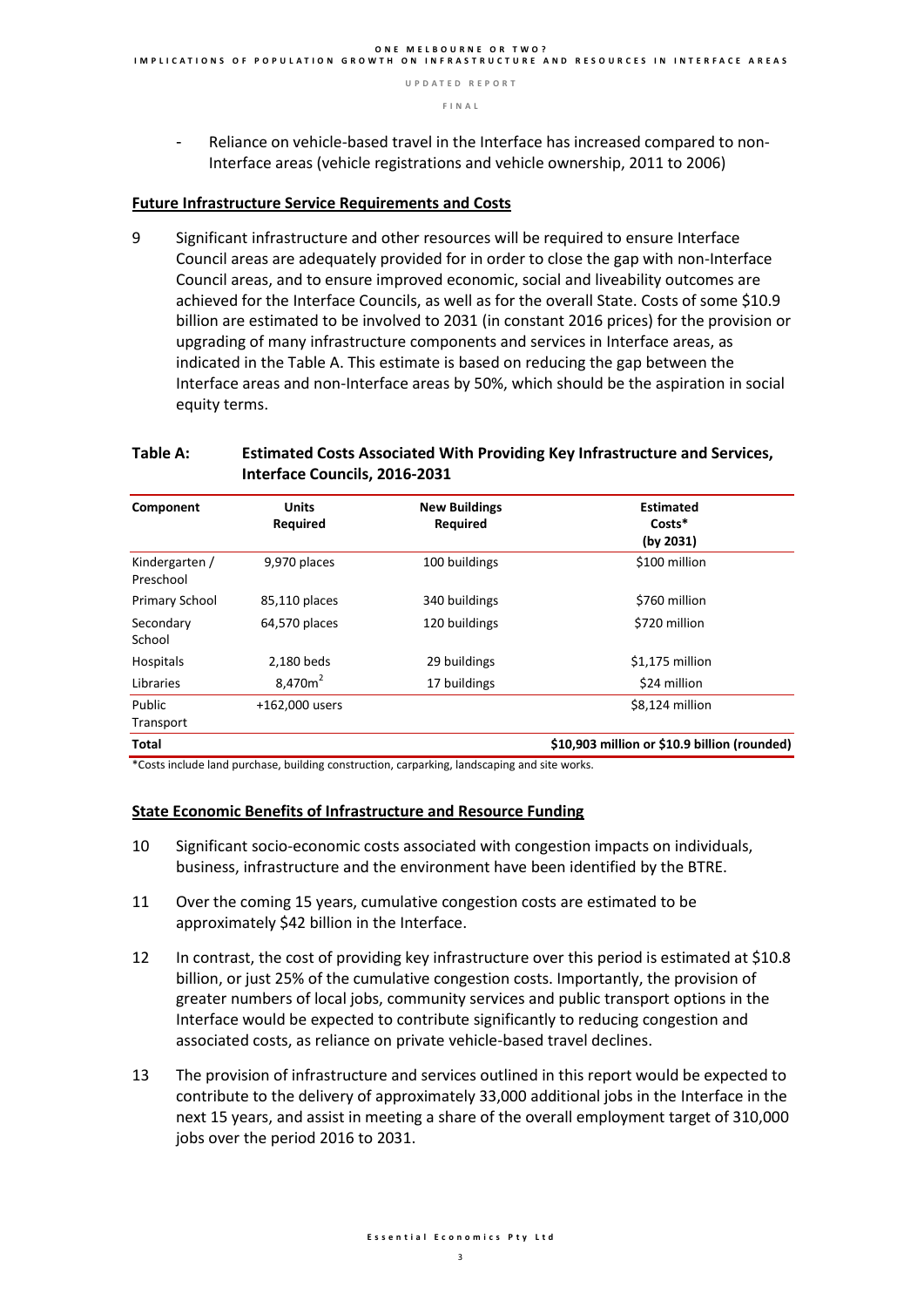- 14 The provision of higher-order services including major hospitals, further education facilities, schools and aged care facilities would considerably improve liveability in the Interface Councils area, making these localities more attractive for professional jobseekers and their families, and more attractive for investors and those establishing new or expanded businesses.
- 15 Other benefits associated with enhanced infrastructure and service provision in the Interface can be expected to include an improved balance of white- and blue-collar employment opportunities, improved health and education outcomes, reduced pressure on local and regional road infrastructure, and improved environmental outcomes.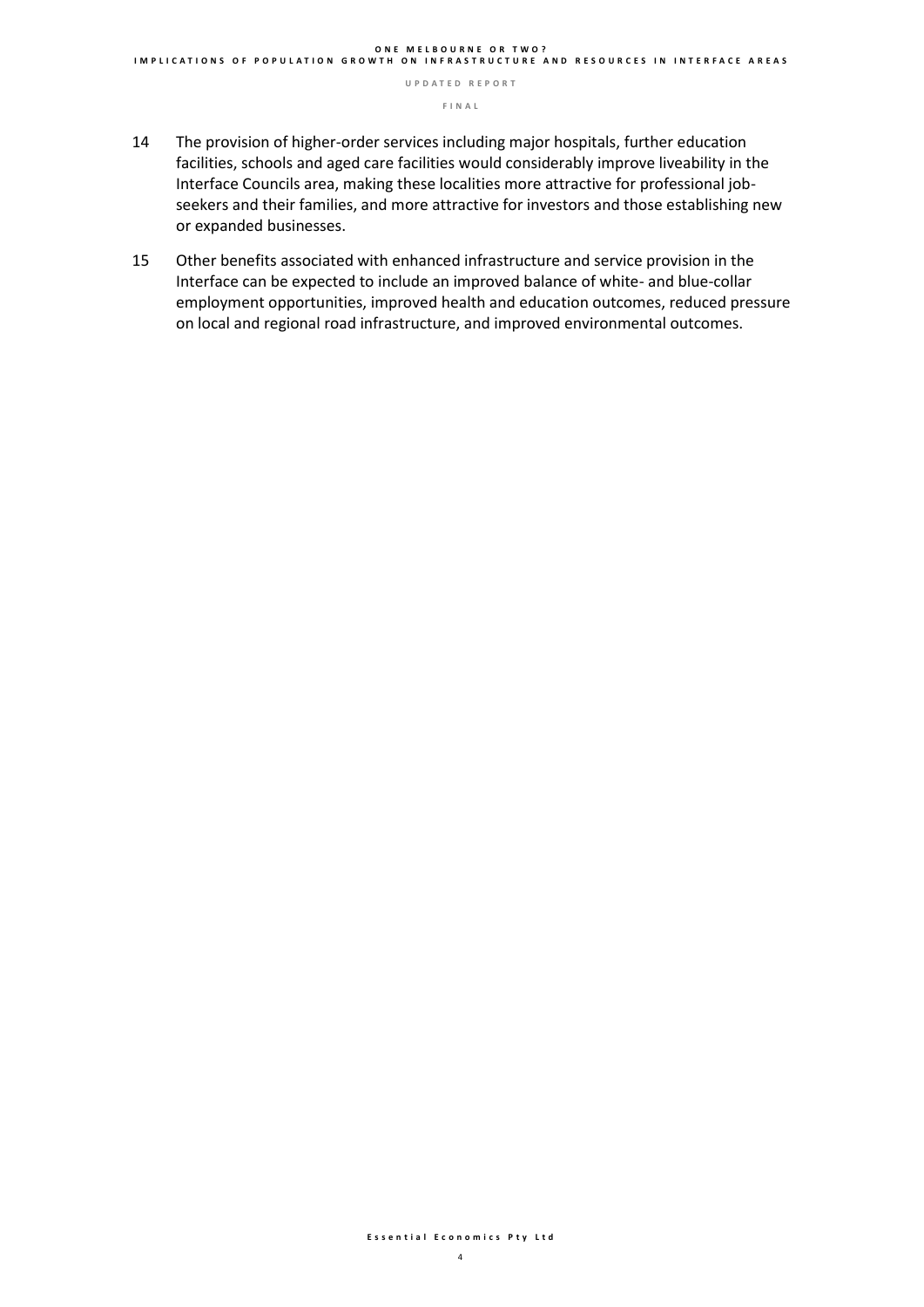#### **O N E M E L B O U R N E O R T W O ? I M P L I C A T I O N S O F P O P U L A T I O N G R O W T H O N I N F R A S T R U C T U R E A N D R E S O U R C E S I N I N T E R F A C E A R E A S**

**U P D A T E D R E P O R T**

**F I N A L** 

### **I N T R O D U C T I O N**

#### **Background**

This report has been prepared for the group of Interface Councils by Essential Economics Pty Ltd. The analysis presents an update of the 2013 report and provides and assessment of trends for key socio-economic indicators over the period 2006 to 2016.

The Interface Council group comprises the ten contiguous local government areas (LGAs) that form metropolitan Melbourne's outer urban ring, and mark the interface of 'city' and 'country'.

As such, the Interface Councils have a dual identity that makes them part-urban and part-rural. This presents unique challenges for planning, growth and economic development in outer urban municipal areas, as Interface Councils generally do not have access to the same resources or infrastructure as do other metropolitan Councils, and do not qualify for most forms of regional assistance, despite being 90% rural in character.

In addition to confirming recent trends relating to the socio-economic indicators in the Interface, this report identifies long-term infrastructure and service requirements for Interface Councils, together with their associated costs, that will deliver liveability standards for Interface residents comparable with their non-Interface counterparts. This evidence-based analysis will allow the Interface Councils to advocate to Federal and State departments for funding and other support to ensure the required level of infrastructure and services are delivered in a timely manner.

#### **Objectives**

The objectives of this report are:

- Identify trends in key Interface socio-economic indicators over the past decade and benchmark the indicators against non-Interface metropolitan council areas and metropolitan Melbourne.
- To project the implications of population growth in Interface Councils on their resources and infrastructure requirements.
- To estimate infrastructure and service needs and associated costs required to meet population growth projections and to close the provision gap with non-Interface Councils.
- To identify benefits to the State of ensuring an equitable level of service provision in Interface Councils.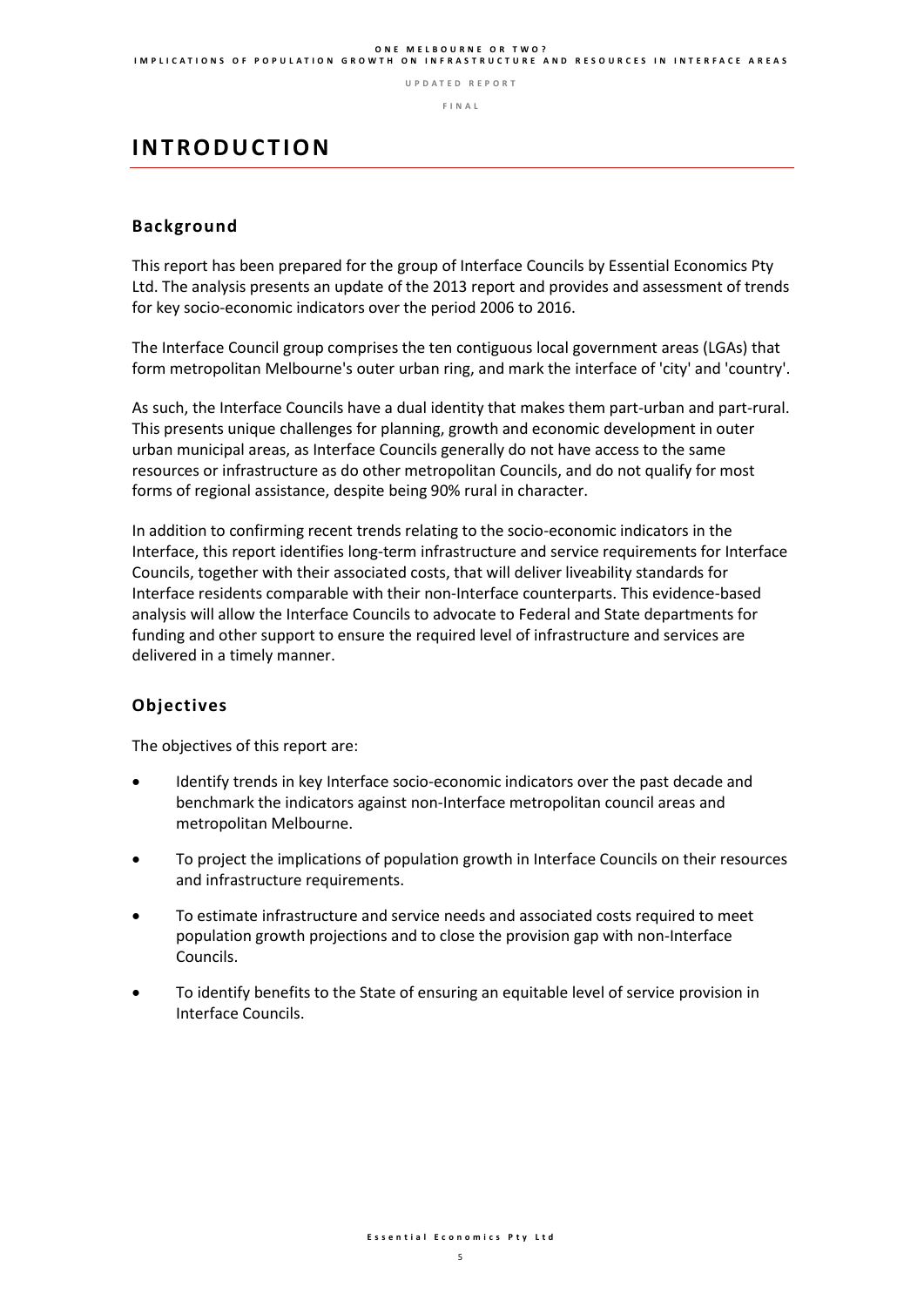**F I N A L** 

#### **This Report**

This report is organised in the following chapters:

- Chapter 1: Role and Contribution of Interface Councils
- Chapter 2: Population Outlook
- Chapter 3: Socio Economic Profiling and Benchmarking
- Chapter 4: Future Infrastructure and Service Requirements and Costs
- Chapter 5: State Economic Benefits of Infrastructure and Resource Funding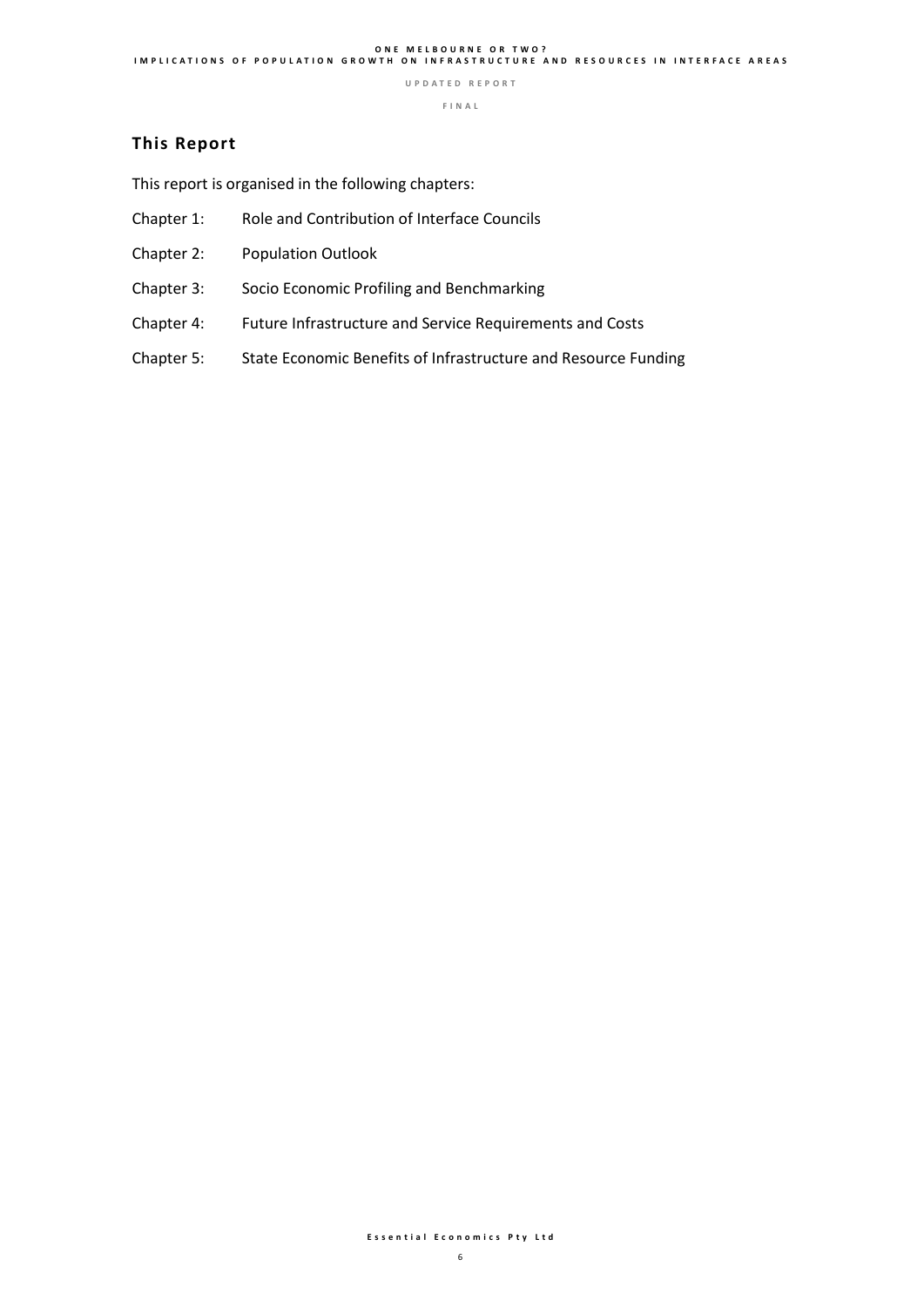# **1 R O L E A N D C O N T R I B U T I O N O F I N T E R FA C E C O U N C I L S**

### **1.1 Introduction: Membership and Purpose**

The Interface Councils of Melbourne are a consortium of outer LGAs that have come together to promote outer Melbourne and to ensure its future as a liveable location. The member Councils, in alphabetical order, are as follows:

- The Cities of **Casey, Hume, Whittlesea and Wyndham**; and
- The Shires of **Cardinia, Melton, Mitchell**, **Mornington Peninsula**, **Nillumbik** and **Yarra Ranges.**

The group is operationally distinct from other groupings of Councils, and is unique in having a membership base that covers Melbourne's geographic east, west, south and north.

The group includes all seven growth area LGAs – Cardinia, Casey, Hume, Melton, Mitchell, Whittlesea and Wyndham – but the participation of Mornington Peninsula, Nillumbik and Yarra Ranges emphasises that the issues which bring the group together extend beyond just urban development planning issues, and include much higher-order questions relating to the dual-identity of Melbourne's Interface as the home of both urban *and* rural communities.

### **1.2 Location and Geographic Context**

Melbourne, like most Australian capital cities, is a 'city of suburbs'. The official metropolitan area, as defined by the Greater Melbourne Greater Capital City Statistical Area (GCCSA) in the Australian Standard Geographical Classification, has a large geographic footprint, as illustrated in Figure 1.1.

Melbourne's population increased by approximately 860,000 persons over the past decade (2006-2016), creating significant demand for new housing and placing new growth pressures on the Interface Councils in particular. As a result, the State Government has made successive changes to the city's Urban Growth Boundary (UGB), and has established the Urban Development Program (UDP) to help ensure the suitable provision of residential and industrial land supply.

Recognising that changing settlement and development patterns are reshaping the city's boundaries, the Australian Bureau of Statistics (ABS) has recently redefined the functional extent of the metropolitan area by replacing the former Melbourne Statistical Area (MSD) with the Melbourne GCCSA. The GCCSA brings areas to the north of the Statistical Division into the spatial and geo-economic definition of Melbourne for the first time, including parts of Mitchell Shire.

ABS publications and Census results (2011 onwards) now use the new GCCSA boundary to define Melbourne, and this highlights the importance of understanding and responding to changes in Melbourne's social and economic geography, especially at the fringe.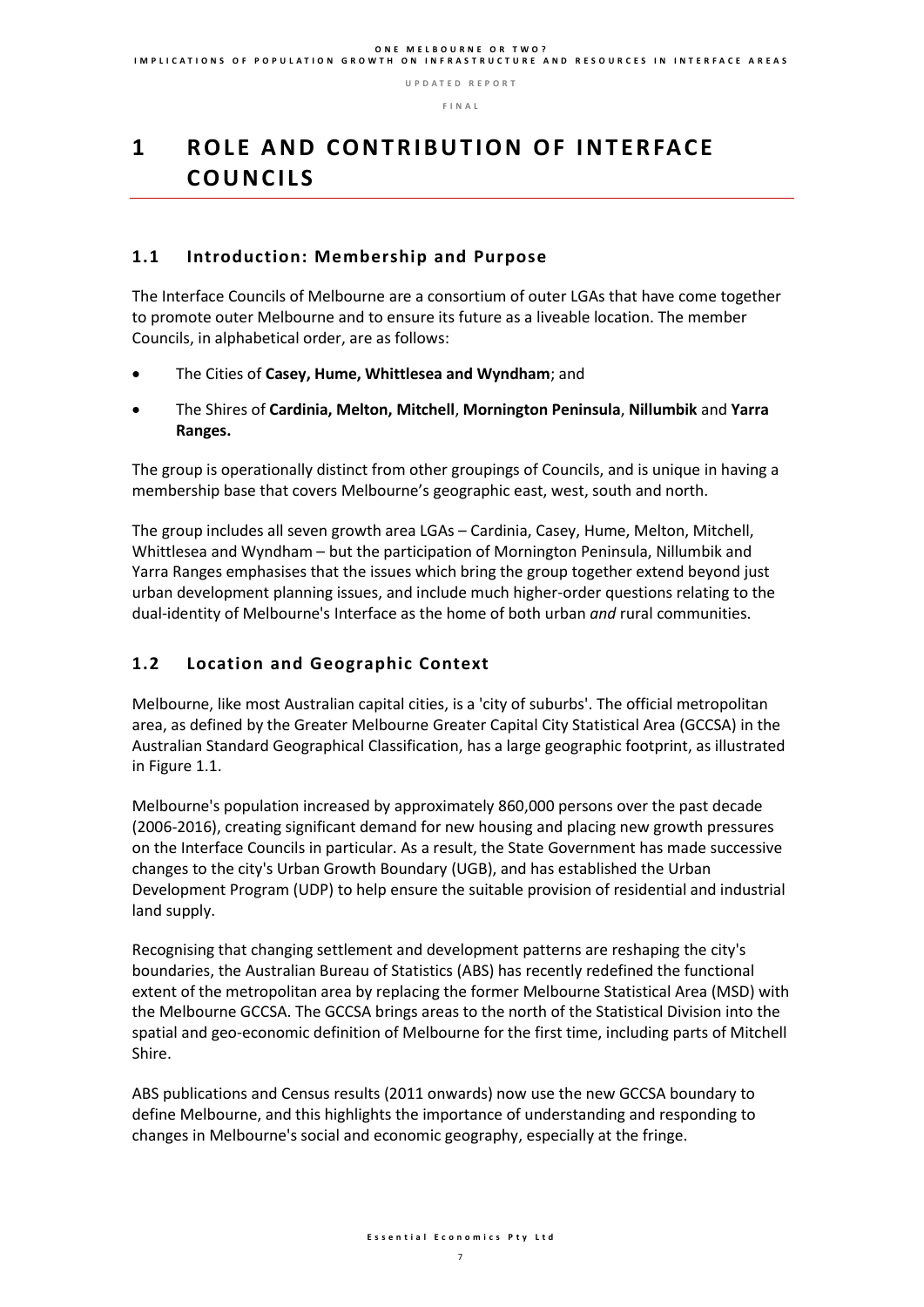Figure 1.1 shows the location of the Interface Councils with reference to metropolitan Melbourne and the surrounding peri-urban area.





Source: Essential Economics Pty Ltd

### **1.3 Identity of Interface Councils**

The Interface sub-region, like all of Melbourne's metropolitan sub-regions, is in large part defined by its geography and in particular by its location relative to the Melbourne Central Business District (CBD). This in turn influences land values, land uses, population trends, and the socio-economic activities and well-being of local residents.

In a geographical sense, the Interface connects *urban* and *suburban* Melbourne with *periurban* Melbourne. In other words, the Interface could be viewed as a doughnut-shaped ring that bridges the inner and middle city with the hinterland. Most importantly, the majority of Interface Councils consider themselves to be *part of the city,* as opposed to the peri-urban, which is adjacent to the city.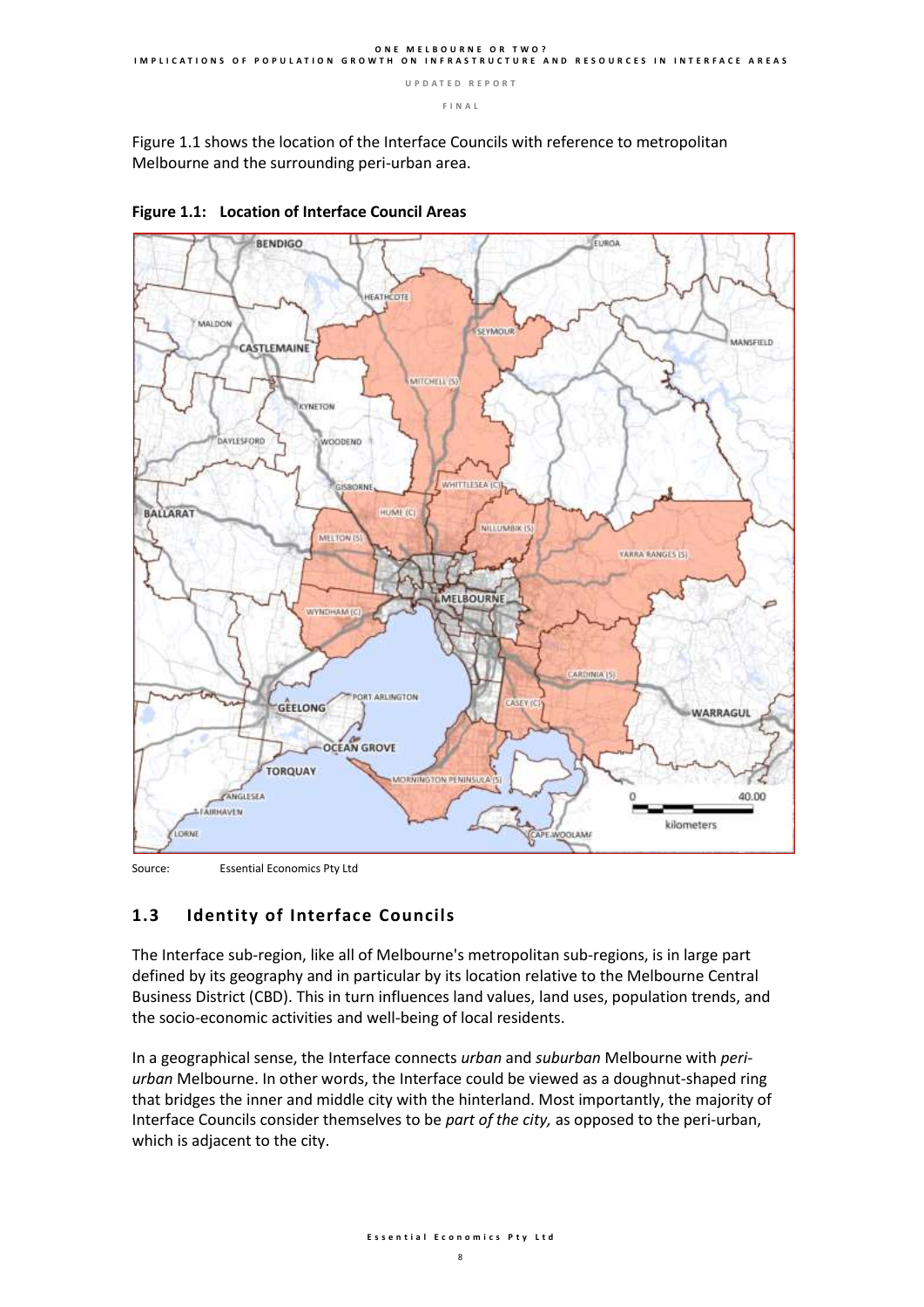**F I N A L** 

In view of its distance from Melbourne CBD and the central activities core, the Interface has an economic and social interdependency with places other than the traditional city centre, such as middle and outer metropolitan activity centres (e.g. Dandenong), peri-urban towns (e.g. Romsey), and in some cases regional towns or cities (e.g. Warragul). As such, the character of the Interface combines both urban and rural elements.

Traditionally in Melbourne, young families and new migrants have generally looked to the urban fringe in search of affordable housing and as a pathway to home ownership, noting that the once-affordable inner city areas have long since undergone gentrification. The Interface areas continue to play the same role today in terms of providing relatively lower-priced land and housing. During the population boom of the previous decade (2006 to 2016), when Melbourne's population grew by approximately 860,000 persons, approximately 50% or 445,000 persons made their home in the outer suburbs. This includes a higher-than-average proportion of young families and culturally and linguistically diverse communities. As a result, socio-economic indices and most other social and economic indicators (e.g. SEIFA, VAMPIRE) usually show lower levels of material and societal well-being in Interface areas compared with other areas of Melbourne.

A good deal of diversity exists *within* the Interface, too. The ten member Councils are far from being the 'same' as each other, and differences exist for reasons such as their location in respect to different sides of the city, their different histories, and their different local economies. For example, Hurstbridge and Diamond Creek in the Shire of Nillumbik have been the home of settled communities since the mid-nineteenth century, and this contrasts profoundly with parts of the growth area Councils to the west of Melbourne which are developing large new communities from scratch.

However, the Interface Councils as a group have a strong common interest in ensuring that their communities remain strong and do not get overlooked simply because they have a mixed identity of urban, suburban and rural characteristics.

### **1.4 Supporting Melbourne's Growth and Liveability**

The Interface Councils make a significant ongoing contribution to supporting the economy, sustainability and liveability of Melbourne, and of Victoria as a whole. Their function and role in the metropolitan area is distinct from that of the inner city and the middle ring of suburbs and – in a time of strong population growth and structural economic change in Australia – the importance of the Interface Councils in terms of their socio-economic and environmental role is increasing rather than decreasing.

In particular, four aspects of the Interface region help to define its important strategic contribution to the quality of life in Melbourne:

- Supporting population expansion
- Providing significant new residential supply
- Generating a sizable new labour force to support Greater Melbourne's economy
- Supporting the management and maintenance of local roads.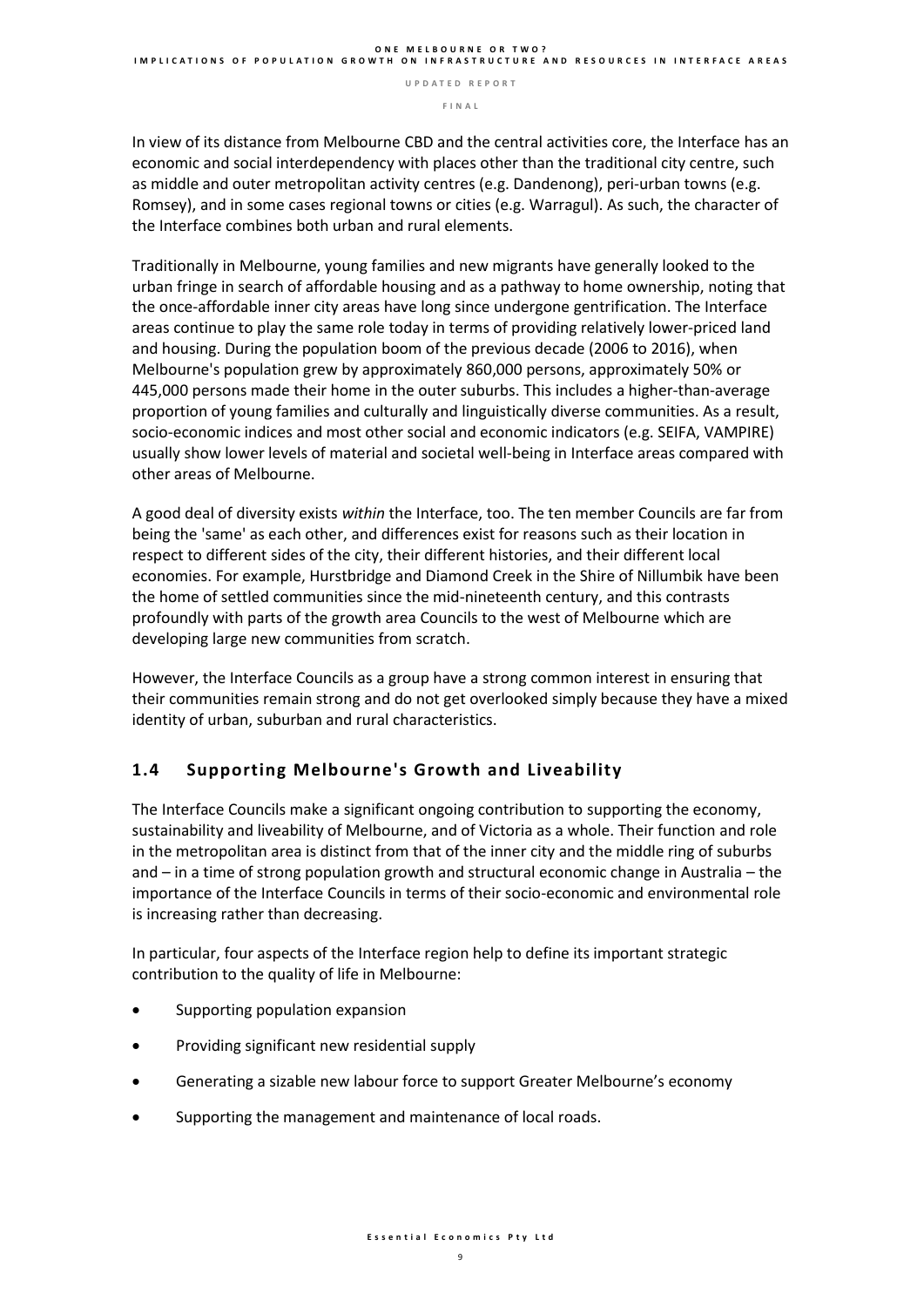**F I N A L** 

Interface areas are also responsible for most of the Greater Melbourne's agricultural land and management of green wedge land.

#### **Supporting Population Expansion**

Having been regarded as one of the world's most liveable cities for two decades, Greater Melbourne has attracted more overseas immigrants than any other Australian city in recent years. Interstate relocations to Greater Melbourne have also increased. The Interface has been crucially important to ensuring that sufficient quantities of affordable housing have been available. This has helped to accommodate population growth, support Victoria's economic growth, and maintain liveability across the whole metropolitan area.

Table 1.1 shows that between 2006 and 2016 the ten Interface Councils accommodated 440,250 new residents of Greater Melbourne's new residents, whereas the other twenty-two Councils accommodated 427,190 new residents. In other words, a minority of Councils – the ten Interface Councils – facilitated around 51% of the city's population boom.

|                                                                                        | 2006      | 2016      | 2031      | Change<br>2006-16 | <b>AAGR</b><br>2006-16 | Change<br>2016-31 | <b>AAGR</b><br>2016-31 |
|----------------------------------------------------------------------------------------|-----------|-----------|-----------|-------------------|------------------------|-------------------|------------------------|
| Interface Councils                                                                     | 1,130,380 | 1.570.630 | 2,335,750 | +440.250          | $+3.3%$                | +765.120          | $+2.7%$                |
| Greater Melbourne ex. Interface<br>Councils                                            | 2.630.380 | 3.074.010 | 3,723,040 | +427.190          | $+1.5%$                | +665.470          | $+1.3%$                |
| <b>Greater Melbourne</b>                                                               | 3.760.760 | 4.664.640 | 6,058,790 | +867.440          | $+2.1%$                | $+1.430.590$      | $+1.8%$                |
| ABS Census of Population and Housing, 2006 & 2016; Victoria in Future 2016<br>Sources: |           |           |           |                   |                        |                   |                        |

#### **Table 1.1: Historic and Projected Population Trends, Selected Locations 2006 to 2031**

Sources: ABS Census of Population and Housing, 2006 & 2016; Victoria in Future 2016 Notes: AAGR - Annual Average Growth Rate. Figures rounded

The trend for Interface Councils to do the 'heavy lifting' in terms of facilitating population growth is expected to continue to 2031, as Greater Melbourne's population approaches – and then exceeds – 6 million people. The Interface Council areas are anticipated to accommodate approximately 53% of Greater Melbourne's population growth over the coming 15 years – an additional 765,120 persons out of total increase of 1, 430,590 persons – according to State Government projections (Victoria in Future 2016). This data is shown in Figures 1.2 and 1.3, and the population outlook is discussed in greater detail in Chapter 3.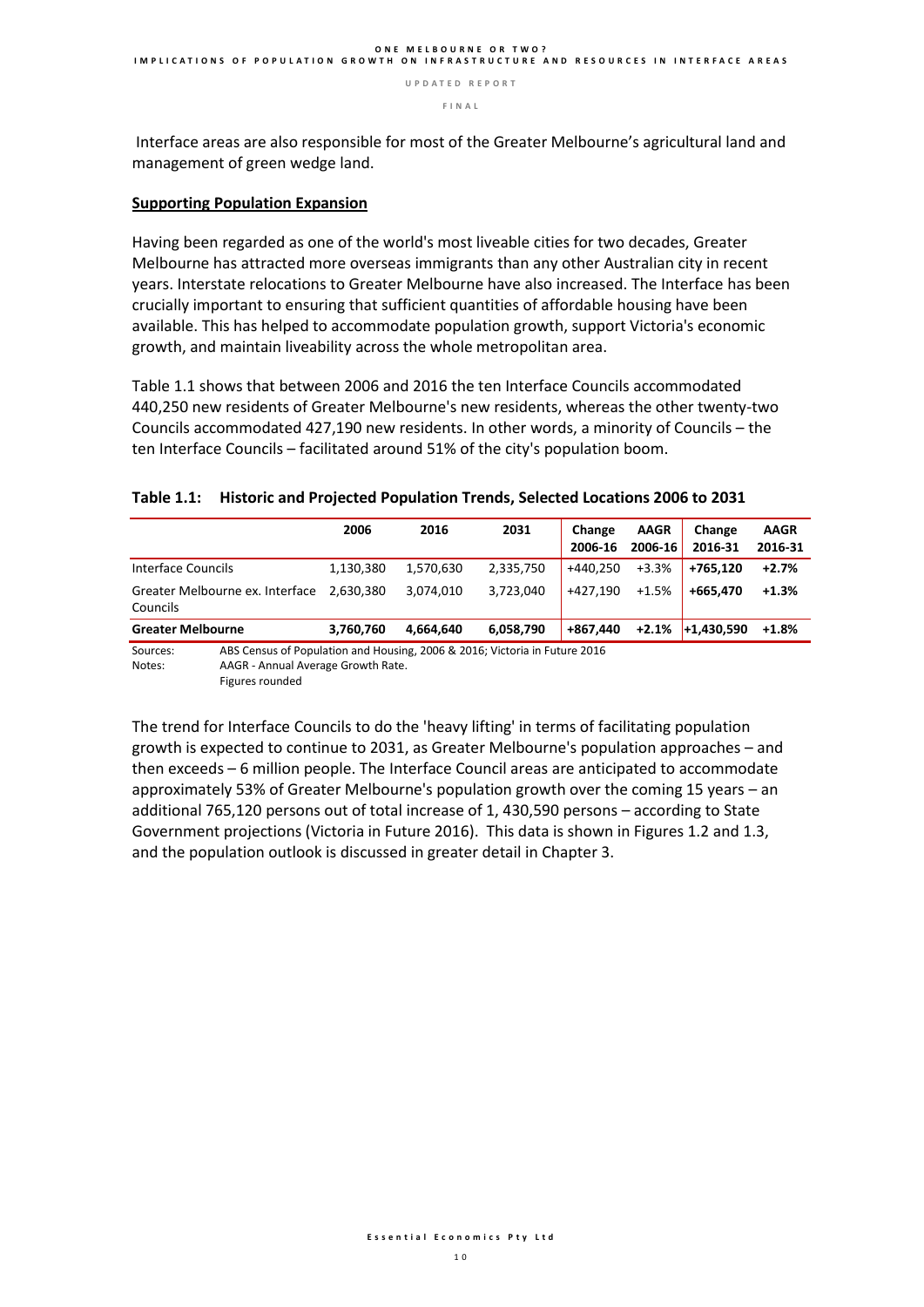





Sources: ABS Census of Population and Housing, 2006 & 2016; Victoria in Future 2016.

#### **Figure 1.3: Interface Council's Historic and Projected Share (No. of Additional Persons) of Metropolitan Melbourne's Population Growth, 2006 to 2016 and 2016 to 2031**





Sources: ABS Census of Population and Housing, 2006 & 2016; Victoria in Future 2016.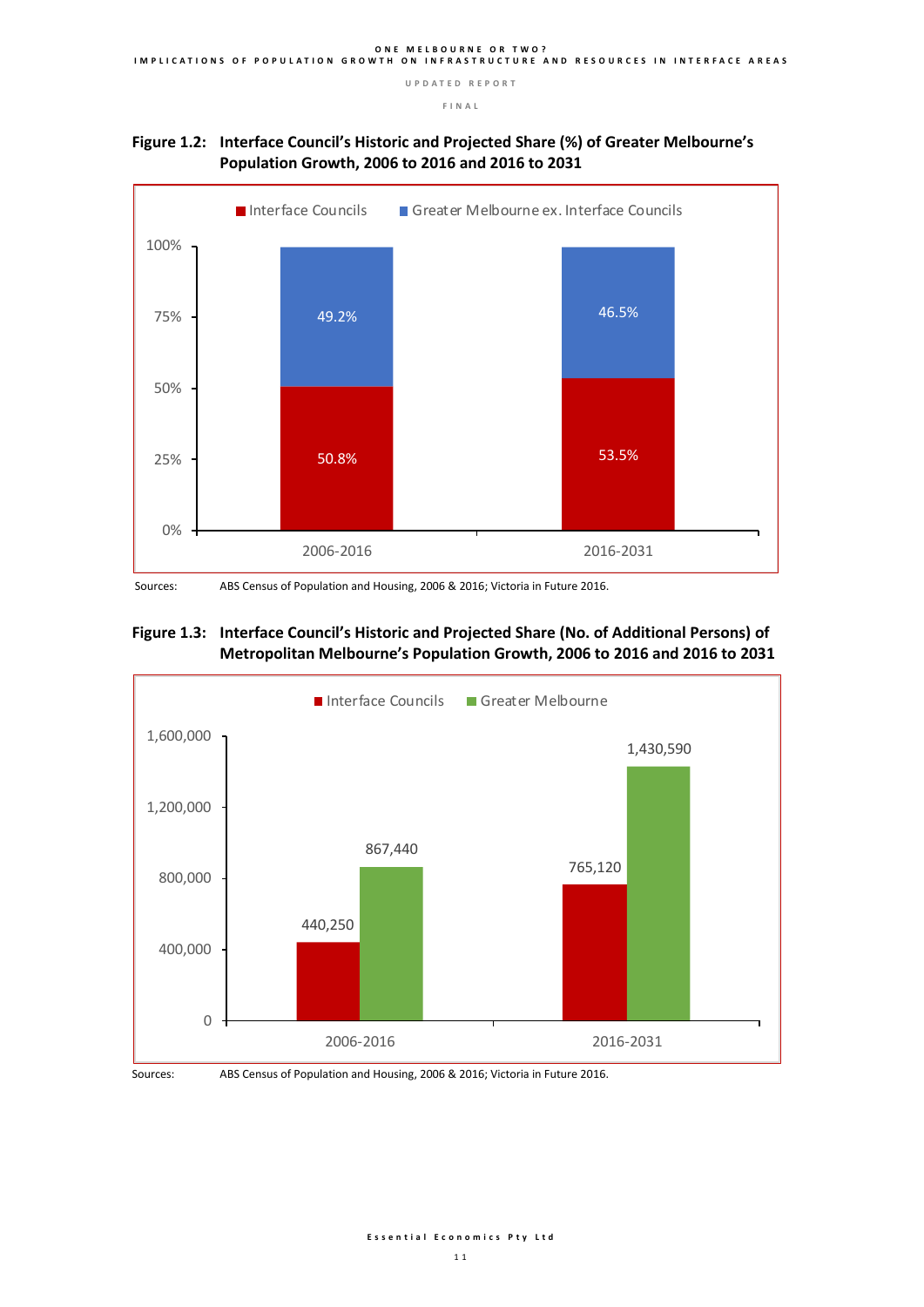**F I N A L** 

#### **Local Roads**

The Interface Councils are responsible for the maintenance of significantly longer lengths of local roads compared to Greater Melbourne (excluding Interface Councils). The Interface Councils are responsible for 13,610km of local roads and this represents approximately 55% of all local roads in Greater Melbourne. The length of local roads Interface Councils are responsible for has increased by 940km over the period 2011/12 to 2015/16 (only comparable data available), and the Interface's share of Greater Melbourne local roads has increased slightly over the 5-year period form 53.8% to 55.3%. This information is in Table 1.2. and Figure 1.4.

#### **Table 1.2: Length of Council Operated Roads, Selected Areas, 2011/12 to 2015/16**

|                                            | 2011/12                                 |        | 2015/16                                 |        |  |
|--------------------------------------------|-----------------------------------------|--------|-----------------------------------------|--------|--|
|                                            | Length of<br><b>Local Roads</b><br>(Km) | Share  | Length of<br><b>Local Roads</b><br>(Km) | Share  |  |
| Interface Councils                         | 12.670                                  | 53.8%  | 13,610                                  | 55.3%  |  |
| Greater Melbourne (ex. Interface Councils) | 10,860                                  | 46.2%  | 10.980                                  | 44.7%  |  |
| <b>Greater Melbourne</b>                   | 23.530                                  | 100.0% | 24.590                                  | 100.0% |  |

Source: Victorian Grants Commission - Annual Report s (2012/13 and 2016/17)

#### **Figure 1.4: Local Roads (KMs) Responsibility, Selected Areas, 2011/12 and 2015/16**



Source: Victorian Grants Commission - Annual Report s (2012/13 and 2016/17)

Local roads usage has also increased significantly over the 2011/12 to 2015/16 period in the Interface. For example, in the Interface the number of kilometres of urban roads carrying 5,000 or more vehicles per day has increased by 70km over 5 years (compared to an increase of 40km in non-Interface areas), while the number of kilometres of rural roads carrying 1,000 or more vehicle per day has increased by 40km (compared to no increase in non-Interface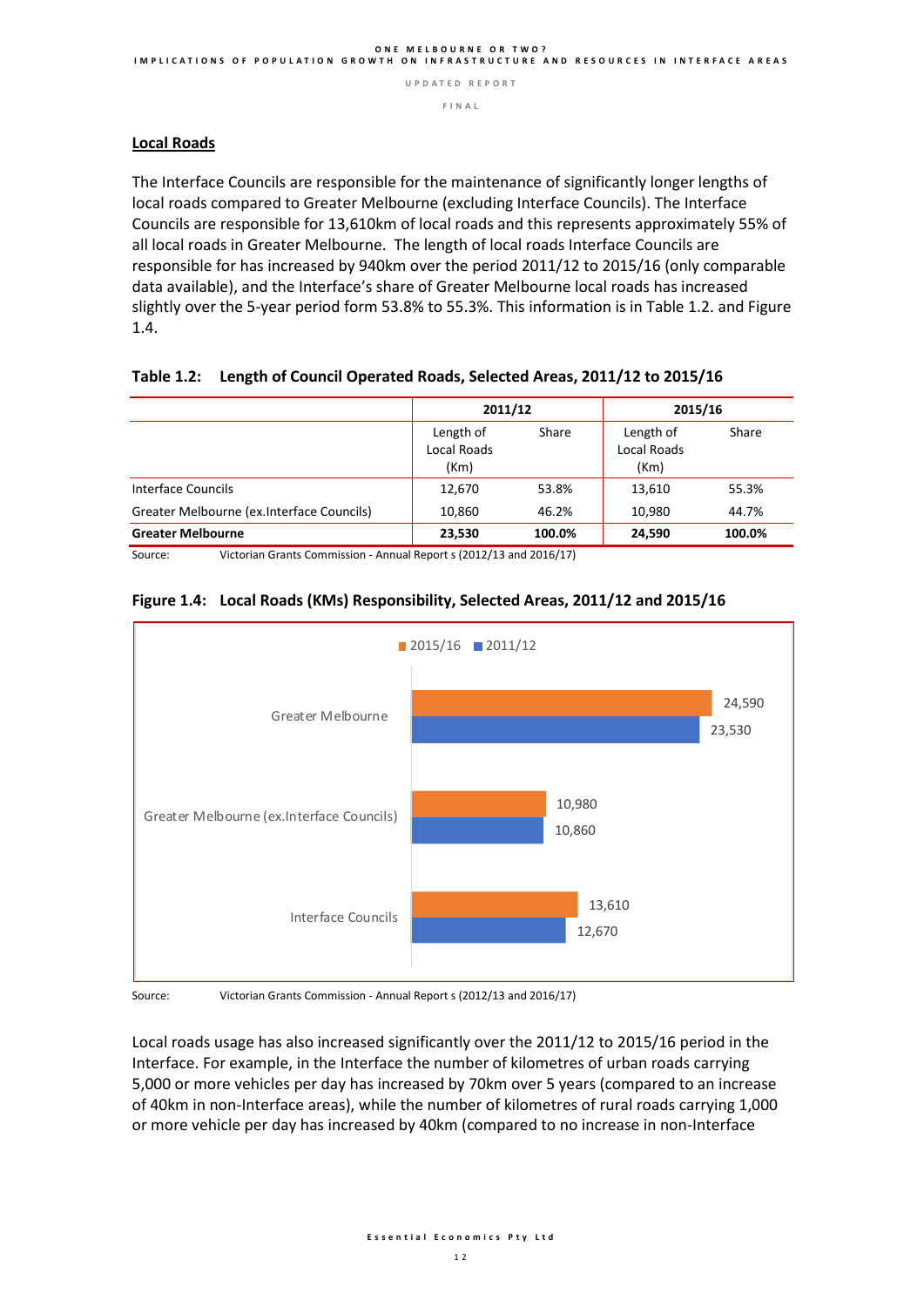#### **F I N A L**

areas). This data, which is shown in Table 1.3 and Figure 1.5, highlights the increasing pressure on council-operated roads in the Interface as population numbers expand.

|                                            | 2011/12                                               |                                                       | 2015/16                                               |                                                       | Change<br>2011/12 to<br>2015/16                       |                                                       |
|--------------------------------------------|-------------------------------------------------------|-------------------------------------------------------|-------------------------------------------------------|-------------------------------------------------------|-------------------------------------------------------|-------------------------------------------------------|
|                                            | Urban<br><b>KMs</b><br>> 5,000<br>vehicles<br>per day | Rural<br><b>KMs</b><br>> 1,000<br>vehicles<br>per day | Urban<br><b>KMs</b><br>> 5,000<br>vehicles<br>per day | Rural<br><b>KMs</b><br>> 1,000<br>vehicles<br>per day | Urban<br><b>KMs</b><br>> 5,000<br>vehicles<br>per day | Rural<br><b>KMs</b><br>> 1,000<br>vehicles<br>per day |
| Interface Councils                         | 380                                                   | 590                                                   | 450                                                   | 650                                                   | $+70$                                                 | $+60$                                                 |
| Greater Melbourne (ex. Interface Councils) | 820                                                   | 90                                                    | 860                                                   | 90                                                    | $+40$                                                 | $+0$                                                  |
| <b>Greater Melbourne</b>                   | 1,200                                                 | 680                                                   | 1,310                                                 | 740                                                   | $+110$                                                | $+60$                                                 |

|  | Table 1.3: Trends in Local Roads Usage, Selected Areas, 2011/12 to 2015/16 |  |  |  |  |
|--|----------------------------------------------------------------------------|--|--|--|--|
|--|----------------------------------------------------------------------------|--|--|--|--|

Source: Victorian Grants Commission - Annual Report s (2012/13 and 2016/17)





Source: Victorian Grants Commission - Annual Report s (2012/13 and 2016/17)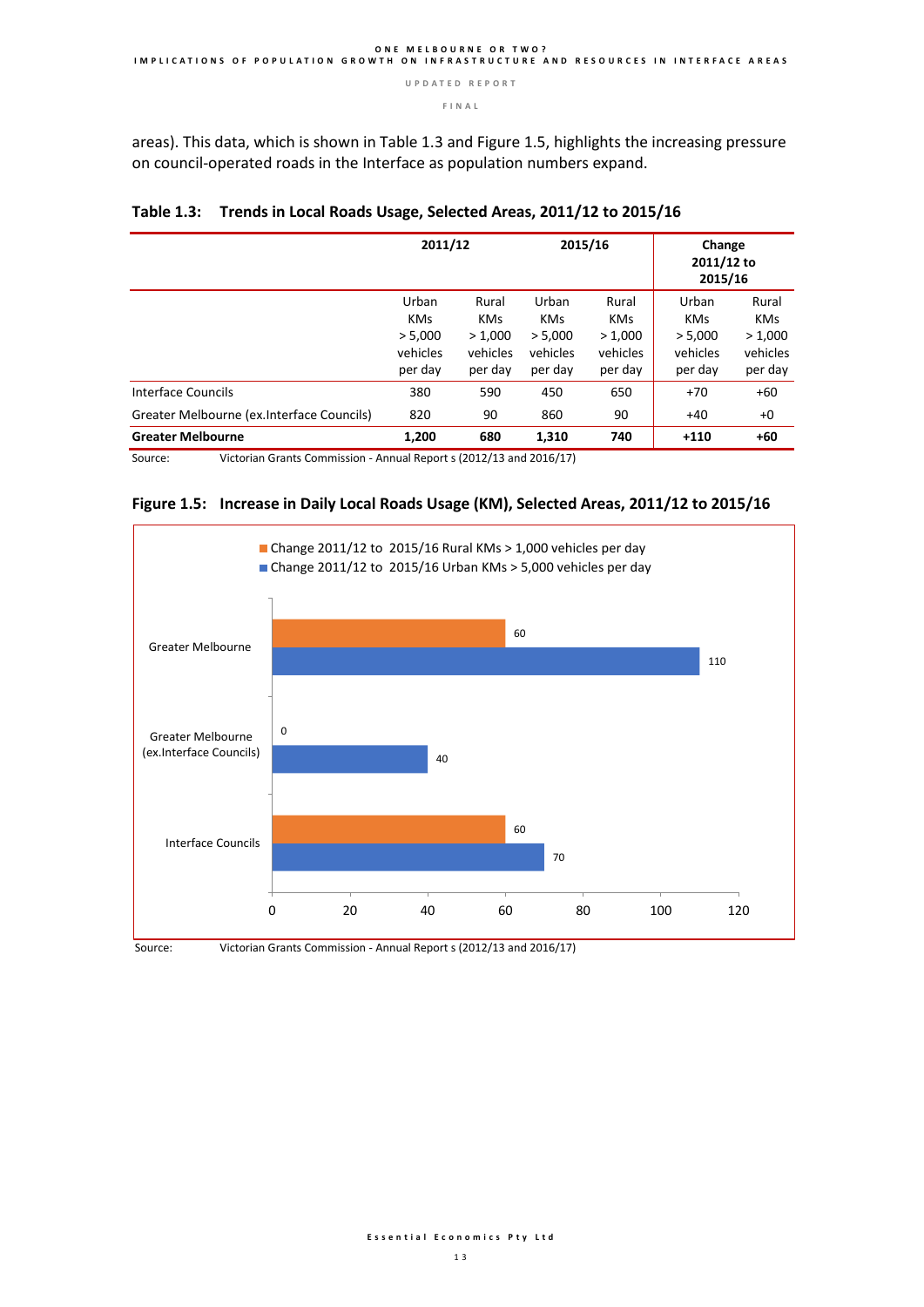### **1.5 Strategic Development Objectives of Interface Councils**

Interface Councils' long-term development objectives are focused on creating liveable communities in Melbourne's outer suburbs. This means ensuring residents have access to essential services and infrastructure that underpin critical components of daily life. It is vital that communities in the Interface are not left behind as second-tier residents of Melbourne.

The potential for "Two Melbourne's" to further emerge is a result of historical underfunding of services and infrastructure in the Interface region, and an inherent inability to keep pace with rapid population growth and changing demographics. As a result, residents face significant barriers in accessing jobs, education, services and amenities compared with residents from across the rest of Greater Melbourne.

Accordingly, Interface Councils' priorities remain broad and they extend across a range of liveability domains, as follows:

- Improved social infrastructure and services, by building vital community infrastructure that enhances liveability
- Addressing transport disadvantage, including roads and public transport
- Providing more diverse jobs closer to home, to ensure the viability and sustainability of all communities in Melbourne
- Innovative housing solutions that provide greater affordable housing and housing support
- Creating walkable neighbourhoods that promote active transportation and reduce car dependency
- Building communities that provide access to affordable and healthy food options
- Preserving and managing open spaces (including green wedges) and ensuring residents have access to adequate community, sporting and culture facilities
- Addressing rural/urban funding inequity (restoring and increasing the Growing Suburbs Fund).

#### **1.6 Summary and Implications**

- 1 The Interface Councils are a strategic grouping of outer local government areas (including all of Melbourne's growth areas) that have come together to promote outer Melbourne and to ensure its future as a liveable location.
- 2 Interface Councils play an important role in supporting Metropolitan Melbourne's economy, and this role will become more critical as Melbourne's population expands to 6 million persons and beyond over the coming 15 years.
- 3 The ongoing and future role of the Interface Councils includes:
	- Accommodating approximately 53% of Greater Melbourne's population growth over the period 2016 to 2031.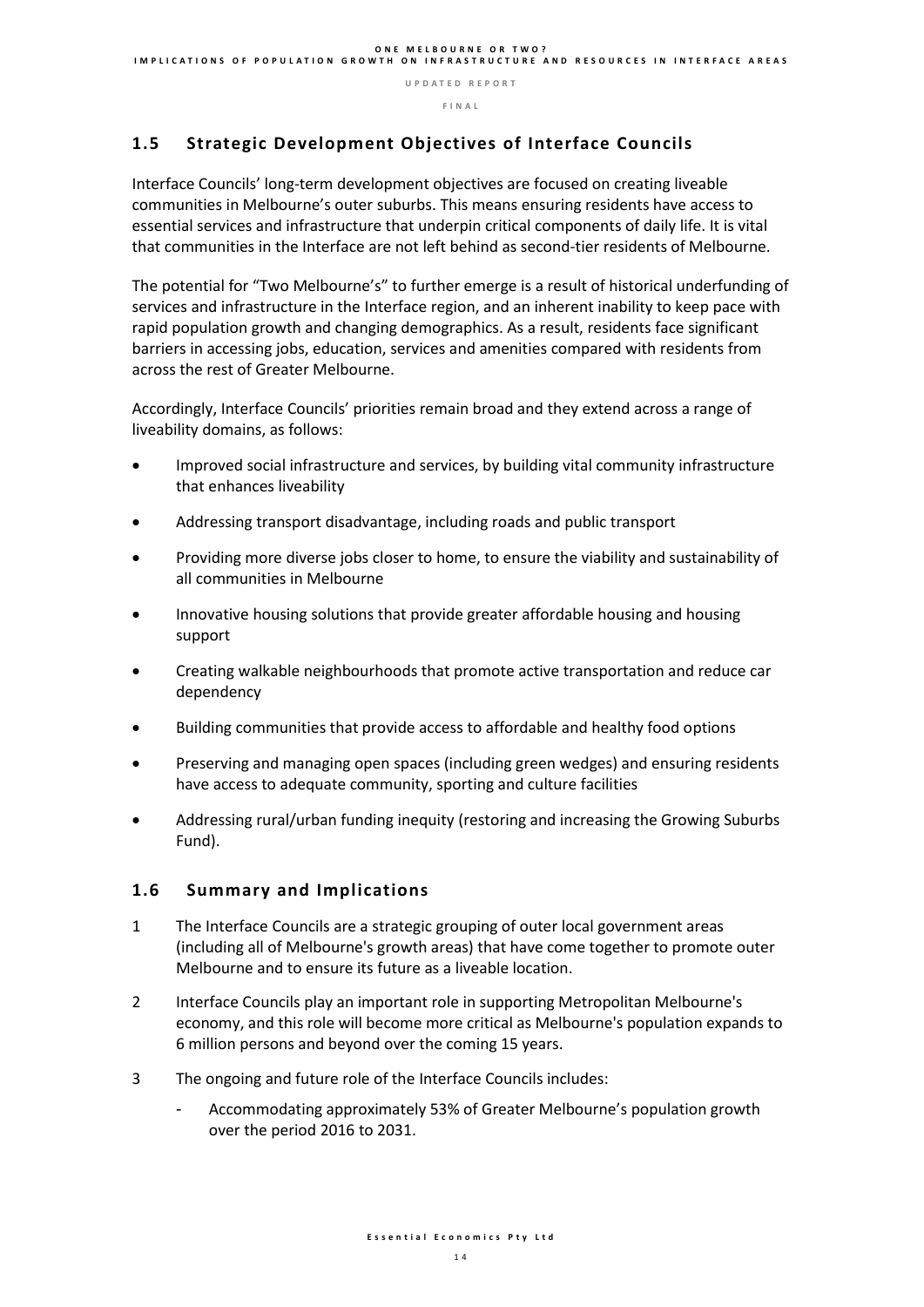- Providing approximately 49% of Greater Melbourne's dwelling requirements over the next 15 years (refer to Chapter 2)
- Supporting Greater Melbourne's labour force requirements by providing approximately 53% of labour force growth between 2016-2031 (refer to Chapter 4)
- Responsible for 55% of Greater Melbourne's local road network, including a considerable amount of non-sealed local roads.
- 4 The Interface Councils have developed a set of Strategic Development Objectives aimed at ensuring living standards for Interface residents are comparable with those experienced in Greater Melbourne's non-Interface areas. To achieve the desired outcome, improved infrastructure and services (public transport, schools, community services and local jobs) will need to be delivered in a timely manner to remove existing disadvantage and ensure improved economic efficiency in the Interface.
- 5 This study will analyse existing and 10-year trends in key areas of disadvantage and infrastructure and service under-provision, together with estimating requirements and costs associated with meeting population expansion needs and closing the infrastructure and service provision gap with Greater Melbourne's non-Interface areas over the coming decades.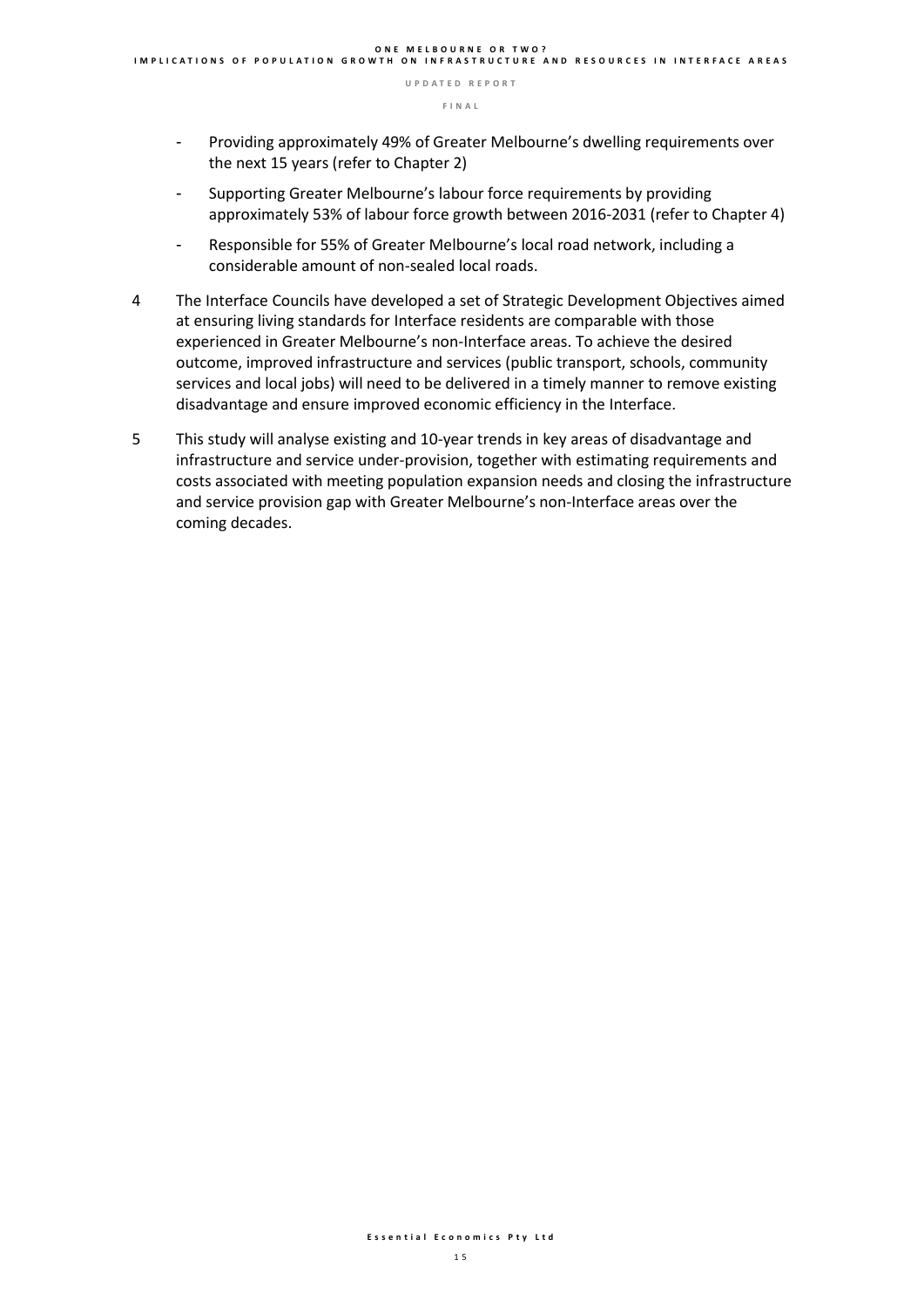## **2 P O P U L AT I O N O U T LO O K**

### **2.1 Introduction**

This Chapter explores the population outlook for Metropolitan Melbourne and the Interface Councils based on official State Government population projections (Department of Land, Water and Planning – *Victoria in Future 2016*).

The methodology used to generate these forecasts is described and a summary of population and dwelling projections for the period 2016 through 2031 is provided.

### **2.2 Victoria in Future 2016**

#### **Methodology**

DELWP has released updated population and household projections for Victoria (*Victoria in Future 2016*) which are based on the 2015 ABS population estimates and supersede the projections published by their predecessor department in 2012.

Like the 2012 projections, the VIF 2016 projections are based on ABS Estimated Resident Population (ERP) data (June 2015 release) and focus on two main components of population change:

- Natural increase (births less deaths)
- Net migration (people moving into an area minus those moving out).

Within these components, more detailed analysis is undertaken when estimating future change, and this analysis includes:

#### Natural increase

- How births are affected by age structures and fertility rates
- How deaths are affected by age structures and mortality rates.

#### **Migration**

- Overseas migration
- Interstate migration
- Within-state migration

In developing projections, the DELWP analyses:

- Demographic data and housing development information;
- Victoria's economic, social and demographic trends;
- Detailed local knowledge gained through consultation with local governments, regional service providers, peers and stakeholders.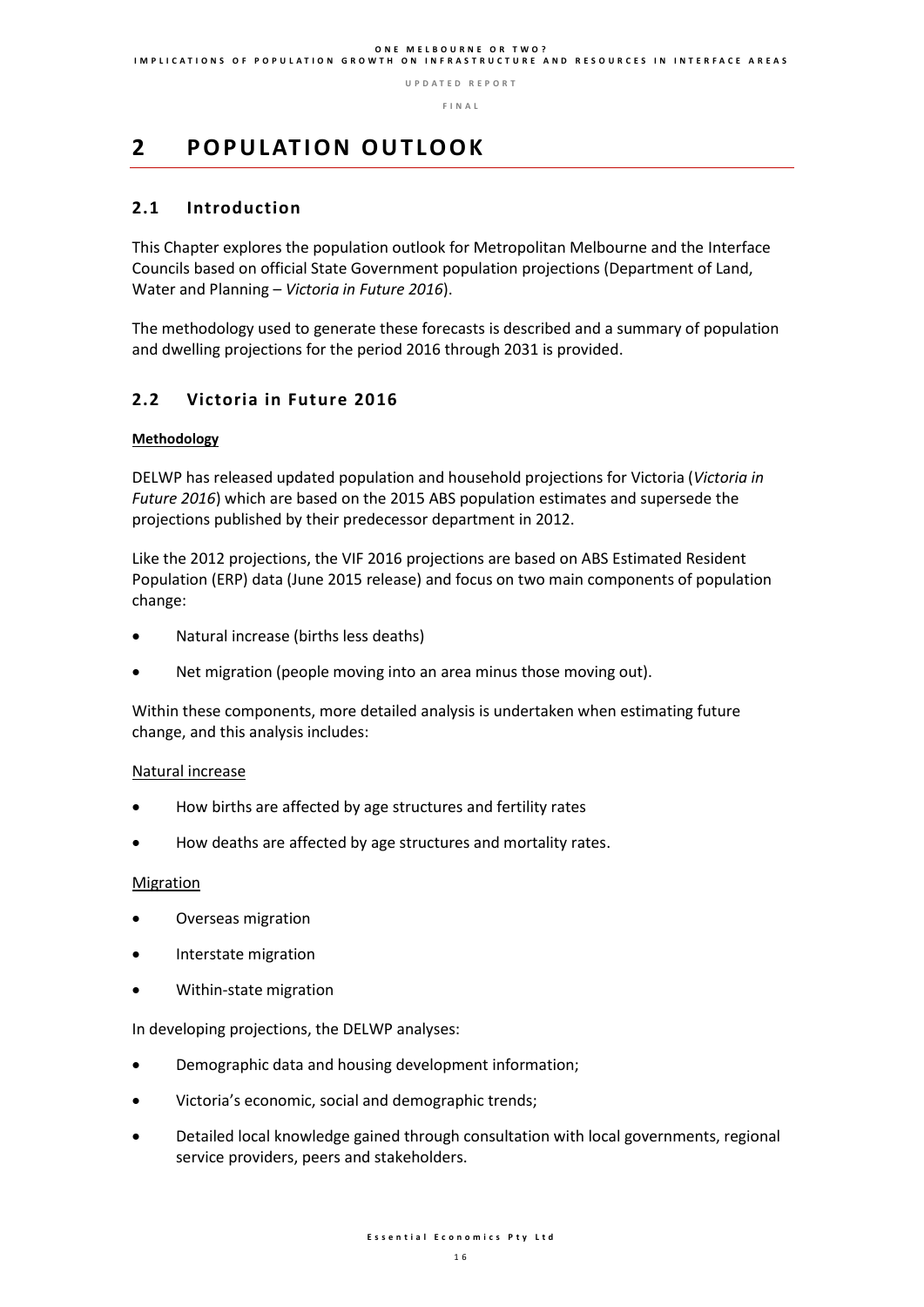**F I N A L** 

#### **Population forecasts**

VIF 2016 data shows that over the period 2016 to 2031, the population of the Interface Councils is expected to increase from 1,570,630 persons to 2,335,750 persons, representing an increase of +765,120 persons over the period. As Table 2.1 and Figure 2.1 show, in growth terms the population of the Interface Councils is expected to expand by 2.7% pa over the period, and this compares to 1.8% pa for Greater Melbourne.

#### **Table 2.1: Population Projections, Selected Locations, 2016 to 2031**

|                                                                          | 2016 | 2021                          | 2026 | 2031      | Change<br>2016-2031 2016-2031 | <b>AAGR</b> |
|--------------------------------------------------------------------------|------|-------------------------------|------|-----------|-------------------------------|-------------|
| Interface Councils                                                       |      | 1,570,630 1,806,500 2,070,570 |      | 2.335.750 | +765.120                      | $+2.7%$     |
| Greater Melbourne (ex. Interface Councils) 3,057,570 3,300,180 3,515,290 |      |                               |      | 3.723.040 | +665.470                      | $+1.3%$     |
| <b>Greater Melbourne</b>                                                 |      | 4,628,200 5,106,680 5,585,860 |      | 6,058,790 | $+1,430,590$                  | +1.8%       |

Sources: Department of Environment, Land, Water and Planning, *Victoria in Future 2016*

AAGR - Annual Average Growth Rate; Figures rounded



#### **Figure 2.1: Population Projections, Selected Locations, 2016 to 2031**

Sources: Department of Environment, Land, Water and Planning, *Victoria in Future 2016*

#### **Forecast Demographic Change**

A more detailed examination of VIF 2016 data, presented in Table 2.2 and Figure 2.2, show the demographic composition of the Interface Councils by age cohort is expected to gradually change over the period 2016 to 2031. These changes are forecast to involve a reduction in the proportions of pre-school-age persons (7.9% to 7.0%) and working-age persons (59.7% to 55.8%), but a modest increase in school-age persons (20.4% to 20.8%) and a significant increase in the proportion of retirement-age persons (from 12.0% in 2016 to 16.4% in 2031).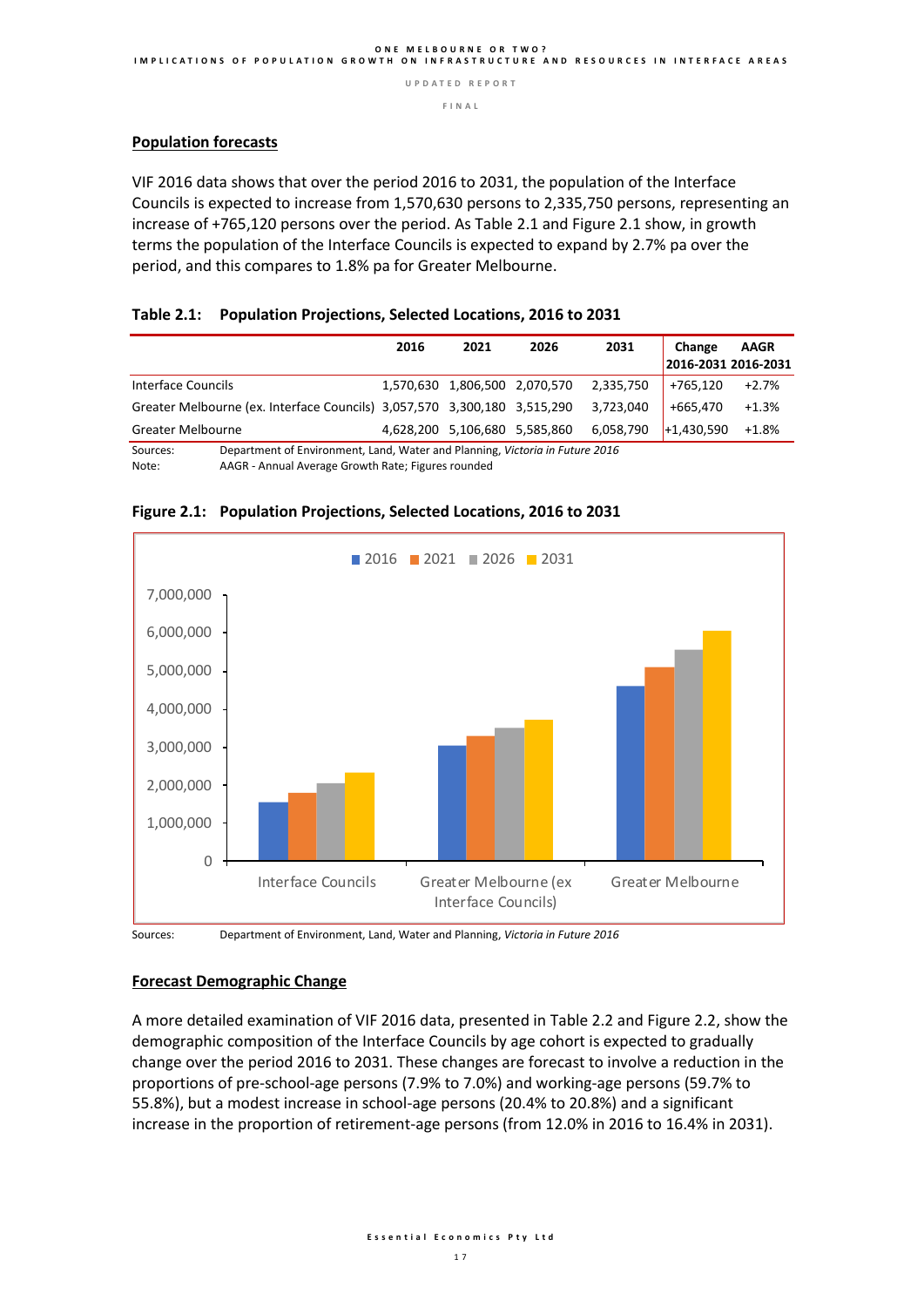**F I N A L** 

| <b>Age Group</b>      | 2016    |       | 2021                                                                                                                              |       | 2026                  |       | 2031          |      | Change<br>$2016 -$<br>2031 |   | AAGR Change in<br>2016- Share of<br>2031 Population<br>2016-2031 |
|-----------------------|---------|-------|-----------------------------------------------------------------------------------------------------------------------------------|-------|-----------------------|-------|---------------|------|----------------------------|---|------------------------------------------------------------------|
|                       | No.     | ℅     | No.                                                                                                                               | ℅     | No.                   | ℅     | No.           | %    | No.                        | % | %                                                                |
| Persons 0-4           | 123.850 | 7.9%  | 139.810                                                                                                                           | 7.7%  | 154.390               | 7.5%  | 162.950       | 7.0% | $+39,100$ $+1.8\%$         |   | $-0.9%$                                                          |
| Persons 5-19          | 321.020 | 20.4% | 370,110                                                                                                                           | 20.5% | 430,300               | 20.8% | 486.170       |      | $20.8\%$ +165.150 +2.8%    |   | $+0.4%$                                                          |
| Persons 20-64         | 937.260 |       | 59.7% 1,051,250 58.2% 1,173,290 56.7% 1,302,550 55.8% +365,290 +2.2%                                                              |       |                       |       |               |      |                            |   | $-3.9%$                                                          |
| Persons 65+           | 188.490 | 12.0% |                                                                                                                                   |       | 245,310 13.6% 312,590 |       | 15.1% 384.100 |      | 16.4% +195.610 +4.9%       |   | $+4.4%$                                                          |
| Total                 |         |       | 1,570,620 100.0% 1,806,480 100.0% 2,070,570 100.0% 2,335,770 100.0% +765,150 +2.7%                                                |       |                       |       |               |      |                            |   | $0.0\%$                                                          |
| Sources:<br>$N = + -$ |         |       | Department of Environment, Land, Water and Planning, Victoria in Future 2016<br>AACD, Annual Augrass Crough Bata: Figures rounded |       |                       |       |               |      |                            |   |                                                                  |

#### **Table 2.2: Population Projections by Age Groupings, Interface Councils, 2016 to 2031**

Note: AAGR - Annual Average Growth Rate; Figures rounded



**Figure 2.2: Population Projections by Age Groupings, Interface Councils, 2016 to 2031**

Source: Department of Environment, Land, Water and Planning, *Victoria in Future 2016*

### **Forecast Dwelling Growth**

VIF 2016 forecasts total dwellings in the Interface Councils will increase from 604,560 dwellings in 2016 to 916,270 dwellings in 2031, representing an expansion of +311,710 new dwellings and an average annual dwelling growth of 2.8% over the period. This compares with 2.0% dwelling growth for Greater Melbourne, highlighting the ongoing role of Interface Council Areas in supporting population growth over the forecast period.

The Interface Councils' share of total Greater Melbourne dwelling growth over the period 2016 to 2031 is estimated to be approximately 49%.

Dwelling data forecasts are included in Table 2.3 and Figure 2.3.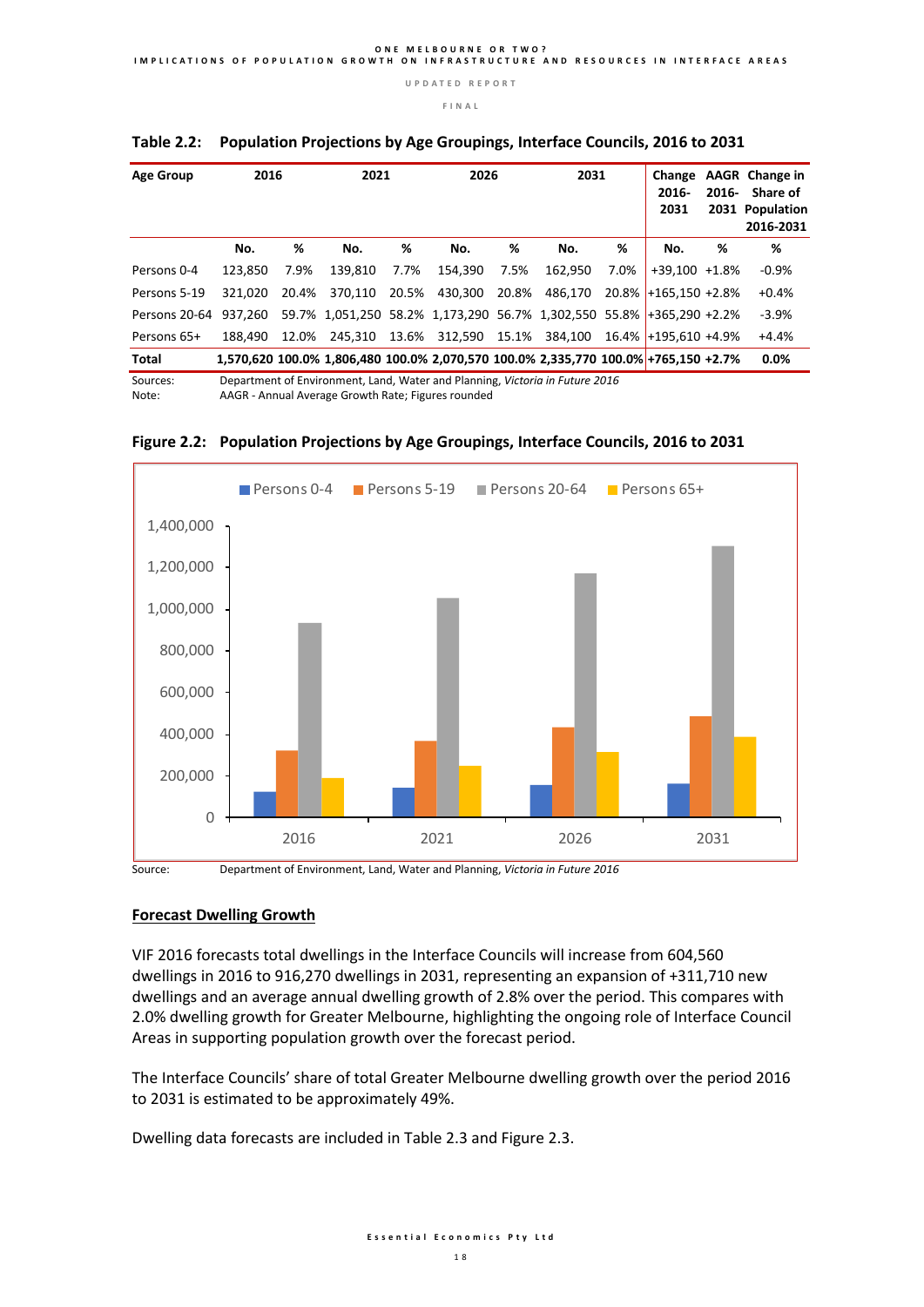#### **F I N A L**

|                                                                                          | 2016      | 2021      | 2026      | 2031      | Change<br>2016-2031 | <b>AAGR</b><br>2016-2031 |
|------------------------------------------------------------------------------------------|-----------|-----------|-----------|-----------|---------------------|--------------------------|
| Interface Councils                                                                       | 604,560   | 703.090   | 808,180   | 916,270   | $+311,710$          | $+2.8%$                  |
| Greater Melbourne (ex.<br>Interface Councils)                                            | 1,285,090 | 1,413,600 | 1,512,290 | 1,613,070 | 327,980             | 1.5%                     |
| Greater Melbourne                                                                        | 1,889,650 | 2,116,690 | 2,320,470 | 2,529,340 | +639,690            | $+2.0%$                  |
| Interface Council's share of<br>Greater Melbourne growth over<br>period                  |           | 43.4%     | 51.6%     | 51.7%     | 48.7%               |                          |
| Department of Environment, Land, Water and Planning, Victoria in Future 2016<br>Sources: |           |           |           |           |                     |                          |

#### **Table 2.3: Forecast Dwelling Growth, Interface Councils, 2016 to 2031**

Note: AAGR - Annual Average Growth Rate; Figures rounded



#### **Figure 2.3: Forecast Dwelling Growth, Interface Councils, 2016 to 2031**

Source: Department of Environment, Land, Water and Planning, *Victoria in Future 2016*

#### **2.3 Conclusions**

- 1 The State Government (DELWP) has prepared long-term population, demographic and household projections for the Interface Councils; these projections span a time period of 15 years.
- 2 DELWP indicates an increase of approximately +310,000 dwellings between 2016 and 2031, supporting an estimated population growth of approximately +765,000 persons in Interface Council Areas.
- 3 When demography is considered, VIF data shows strong growth in those aged 65+ years underpinning total population growth in the region (increasing from 12% to 16% of the total population over the 15-year period); however, the working-age cohort will remain the dominant age group with a 56% share of the total population at 2031 (a reduction from a 60% share in 2016).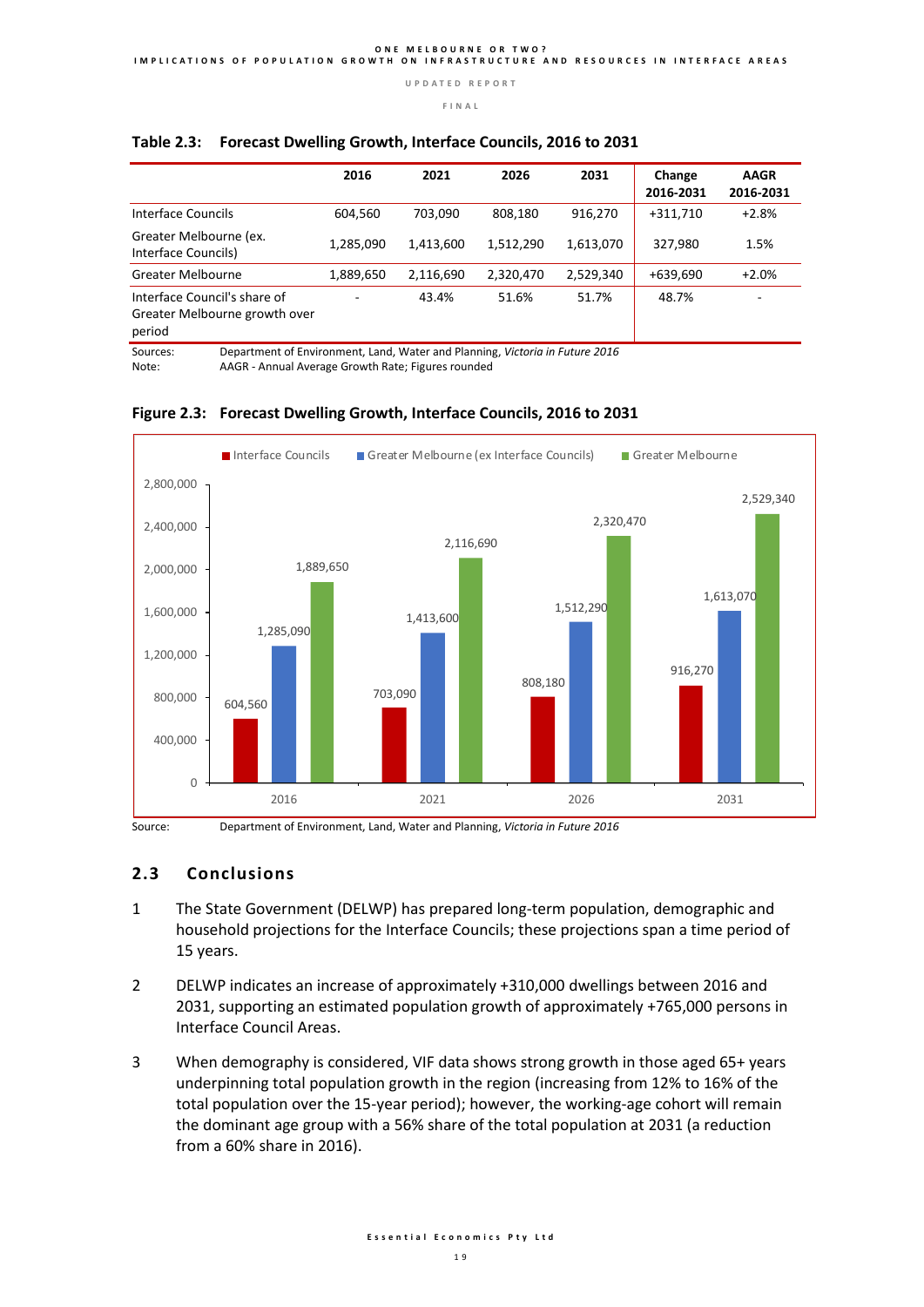# **3** SOCIO-ECONOMIC PROFILING AND **B E N C H M A R K I N G**

#### **3.1 Introduction**

This Chapter provides a benchmarking assessment to show how the Interface Councils compare to the balance of Greater Melbourne (excluding Interface Councils) and Greater Melbourne against a range of socio-economic indicators (health, education, income, employment, transport etc). Based on these benchmarks, gaps in infrastructure and service provision are identified.

### **3.2 SEIFA**

Every five years the ABS prepares a series of indices relating to social advantage and disadvantage status for each municipality in Australia. These indicators are known as Socio-Economic Indexes for Area (SEIFA) and are based on data compiled from the Census of Population and Housing. The Index of Relative Socio-Economic Disadvantage is a broad measure exclusively of disadvantage. The index has 16 input variables; the most significant include the proportions of:

- Low household incomes
- Jobless parents of dependent children
- Dwellings without internet access

Data compiled for 2006, 2011 and 2016, presented in Figure 3.1, shows that when measured in terms of decile (that, is the average score on an equal scale of 0-10 across Victoria), the Interface Councils are relatively disadvantaged (with the group falling within the  $7<sup>th</sup>$  decile) compared to Greater Melbourne (excluding Interface Councils), with this group of Councils falling within the  $8<sup>th</sup>$  decile, and Greater Melbourne which shows the average across all metropolitan councils and falls within the  $8<sup>th</sup>$  decile.

This data highlights the heightened level of disadvantage in the Interface's socioeconomic environment compared to non-Interface areas and this is further explored below. Trend data between the two time periods shows a decline in the relative ranking of both Interface Councils and Greater Melbourne, but an improvement for non-Interface areas.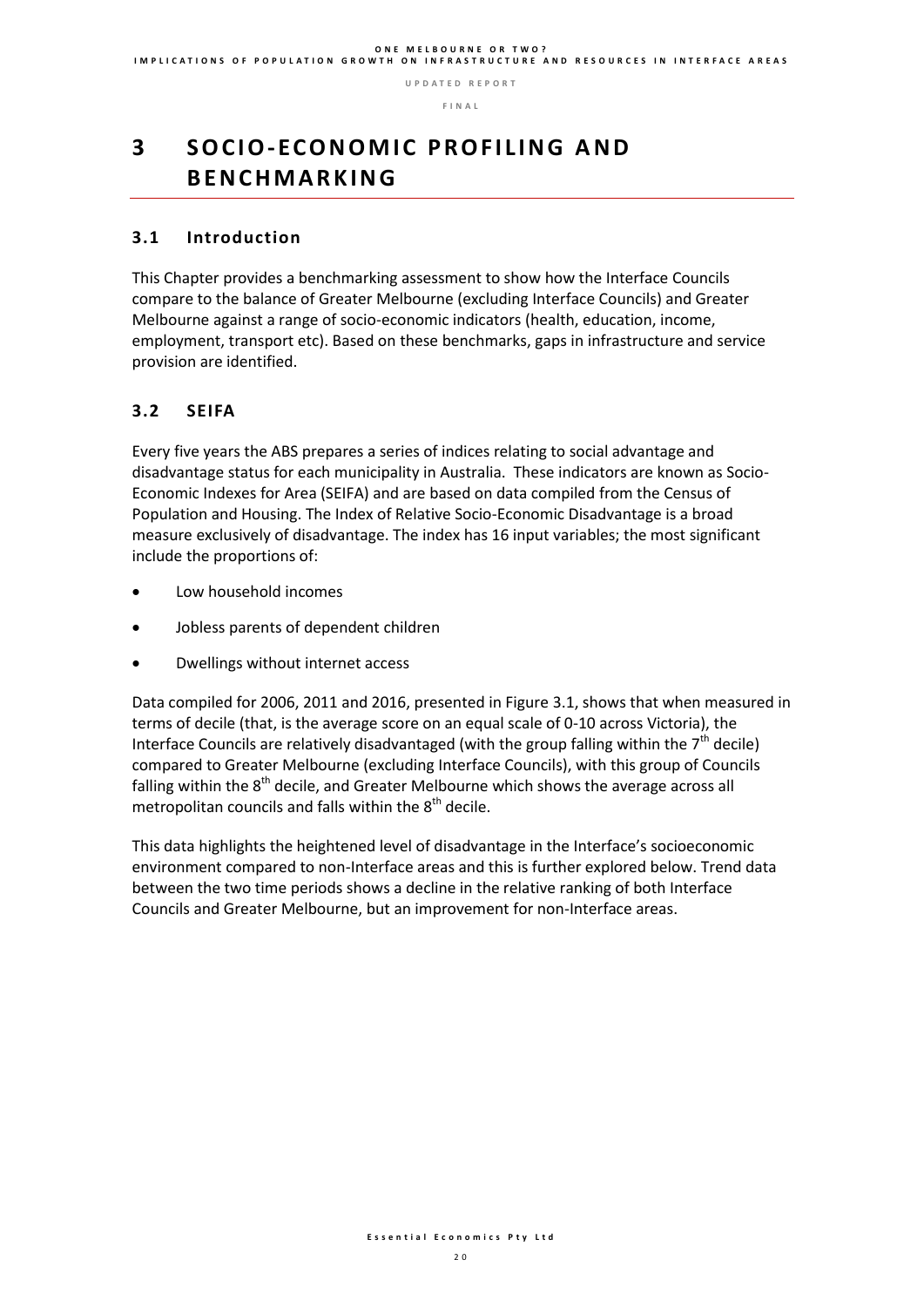**F I N A L** 





#### **3.3 Vulnerability Assessment for Mortgage, Petroleum, and Inflation Risks and Expenditure (VAMPIRE)**

The Vulnerability Assessment for Mortgage, Petroleum, and Inflation Risks and Expenditure (VAMPIRE) has been developed by Griffiths University to assist in understanding household vulnerability to key socio-economic stress factors. Specifically, VAMPIRE is an index that calculates the level of household vulnerability at the local level and is based on ABS Census data. VAMPIRE combines Census information on car dependence, mortgages and incomes at the Collector District level.

VAMPIRE data for 2011 (latest available) clearly shows that high and very high vulnerability levels (as indicated by high scores on the 0-30 index scale) are principally focused in Interface locations. In contrast, minimal and low vulnerability levels (as indicated by low scores on the 0- 30 index scale) are almost exclusively focused on inner and middle ring Metropolitan areas. This data, as shown in Figure 3.2, highlights the challenges facing residents of many Interface Councils (especially in Growth Areas) associated with lack of public transport options, car dependency, and relatively high housing costs compared to non-Interface areas.

VAMPIRE trends across the period 2006 to 2011 do not appear to have changed greatly, indicating household vulnerability factors continue to be most prevalent in Interface Areas.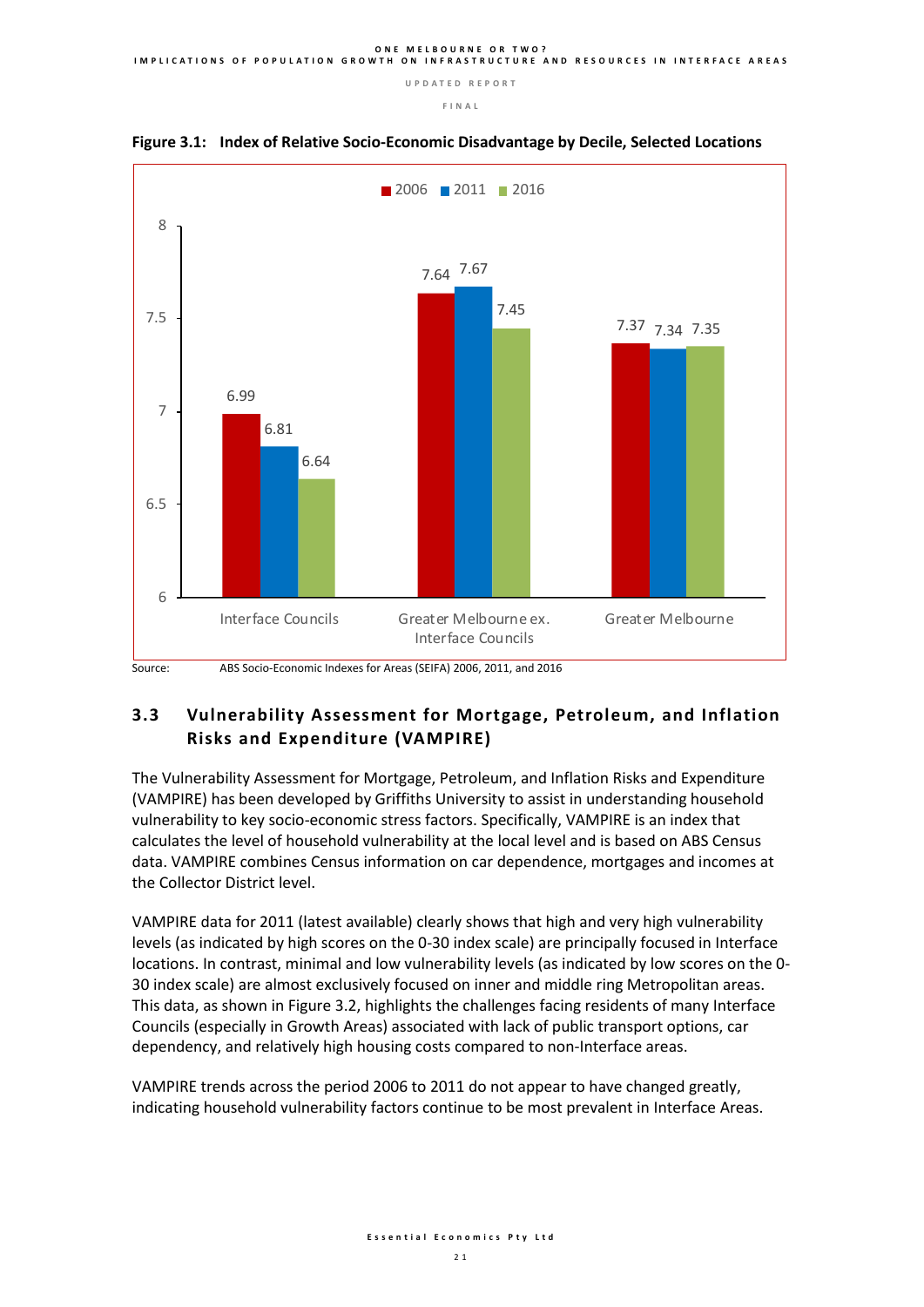





Source: Griffith University Urban Research Program, Vampire 2011 for Capital Cities (2017)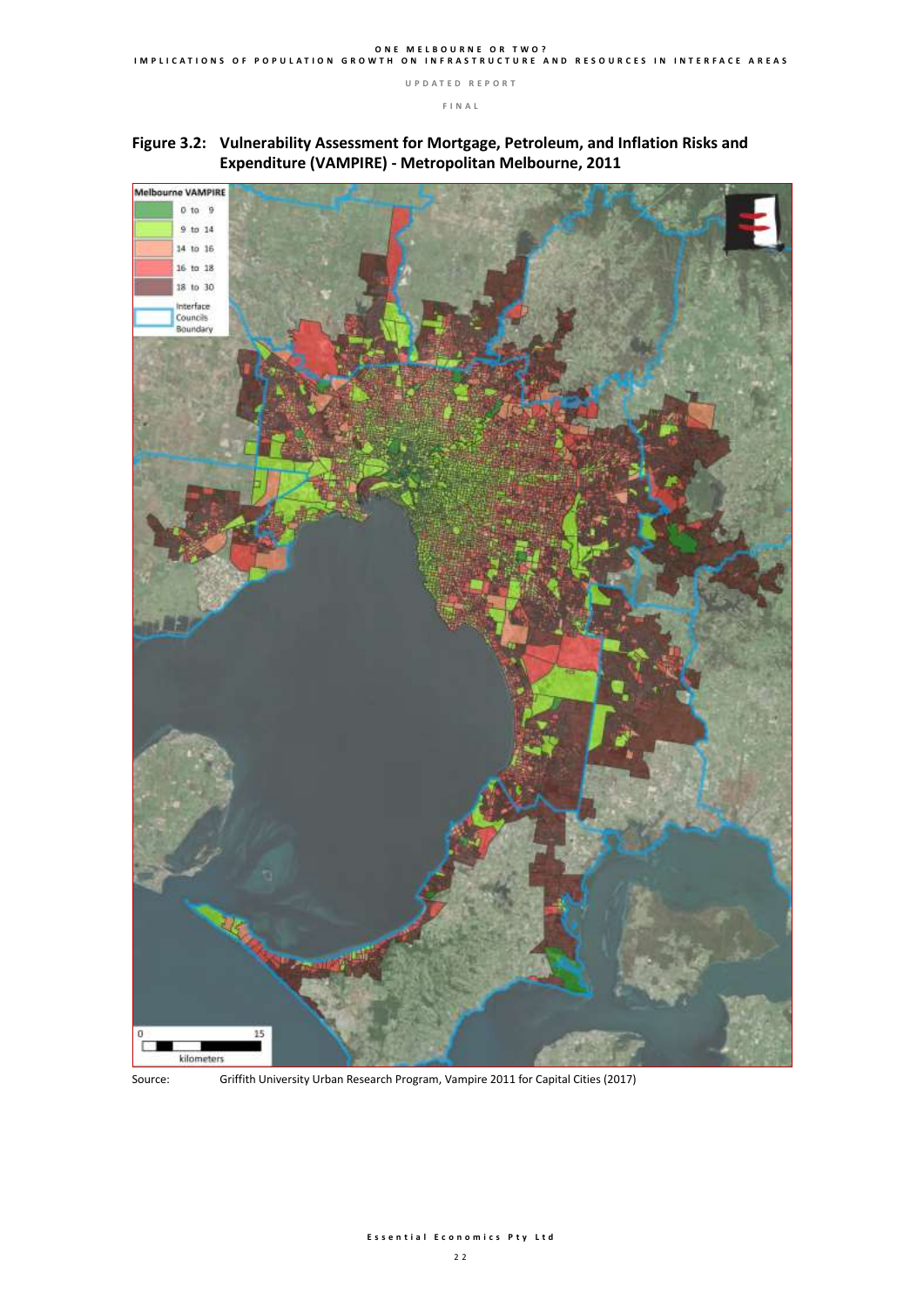**F I N A L** 

#### **3.4 Income**

Based on Census data for 2016, Interface residents have a median personal income of \$33,240 per year; this is significantly lower than the figure for Non-Interface areas where median personal income is \$36,160 per year and approximately 9% above the Interface median.

**Table 3.1: Median Annual Personal Income (\$), Selected Locations, Constant 2016 Dollars**

|                    |                                                                                                                             | 2006     | 2011 | 2016              | Change<br>2006-2016 | Change<br>2006-<br>2016 | <b>AAGR</b><br>2006-2016 |
|--------------------|-----------------------------------------------------------------------------------------------------------------------------|----------|------|-------------------|---------------------|-------------------------|--------------------------|
| Interface Councils |                                                                                                                             | \$30.550 |      | \$32,280 \$33,240 | $+$ \$2,690         | $+8.8%$                 | $+0.8%$                  |
|                    | Greater Melbourne ex. Interface Councils \$32,230                                                                           |          |      | \$34,550 \$36,160 | +\$3,930            | $+12.2%$                | $+1.2%$                  |
| Greater Melbourne  |                                                                                                                             | \$31.680 |      | \$33,740 \$35,110 | $+$ \$3,430         | $+10.8%$                | $+1.0%$                  |
| Sources:           | ABS Census of Population and Housing 2006, 2011, 2016; Reserve Bank of Australia Inflation Measures; Essential<br>Economics |          |      |                   |                     |                         |                          |

Notes: AAGR = Annual Average Growth Rate

Figures rounded

#### **Figure 3.3: Trends in Median Annual Personal Income (\$), Selected Locations, 2006 to 2016, Constant 2016 Dollars**



Sources: ABS Census of Population and Housing 2006, 2011, 2016

Between 2006 and 2016, Interface Councils experienced real growth in median incomes of 0.8% per year; by comparison, real incomes in Non-Interface areas increased by 1.2% per year over the same period. **This trend shows the gap in real income has widened between Interface and non-Interface areas over the period 2006-2016.**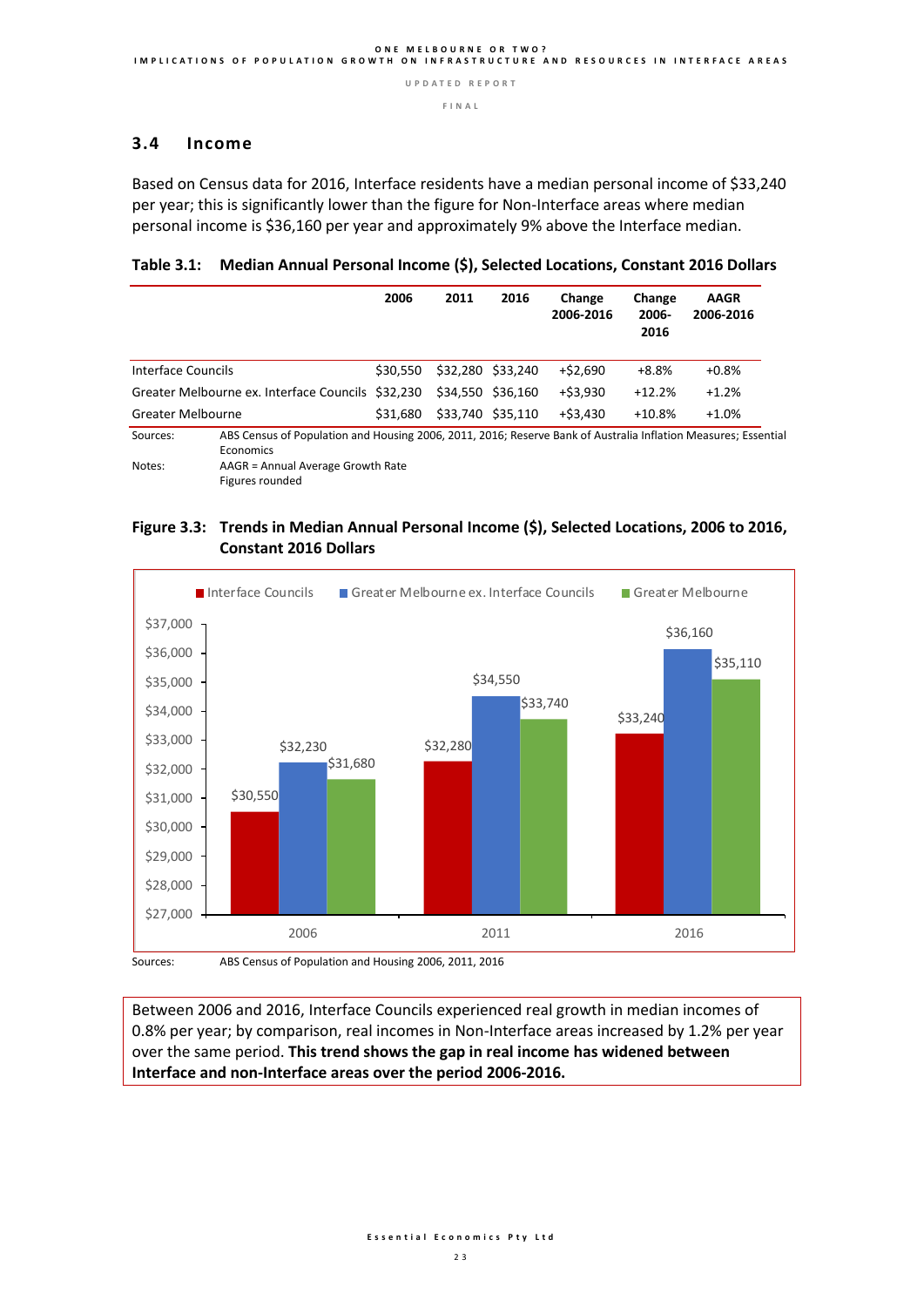**F I N A L** 

#### **3.5 Education**

#### **Qualifications**

Interface residents have significantly lower educational qualifications (as measured by postschool qualifications achieved) compared to non-Interface residents and Greater Melbourne residents overall, according to data sourced from the 2016 ABS Census.

For example, in 2016 just 17.8% of Interface residents aged 15 years and over hold a bachelor's degree or higher qualification compared to 24.1% for non-Interface residents and 22.4% for Greater Melbourne residents overall.





Between 2006 and 2016, the proportion of Interface residents aged 15 years and over holding a degree or higher qualification increased from 10.9% to 17.8% (+6.9 percentage points).

The proportion of non-Interface residents aged 15 years and over holding a degree or higher qualification increased from 17.5% to 24.1% (+6.6 percentage points).

**Overall, the data shows the gap in educational qualifications between Interface and non-Interface residents has closed only slightly, from 6.6 percentage points in 2006 to 6.3 percentage points in 2016.**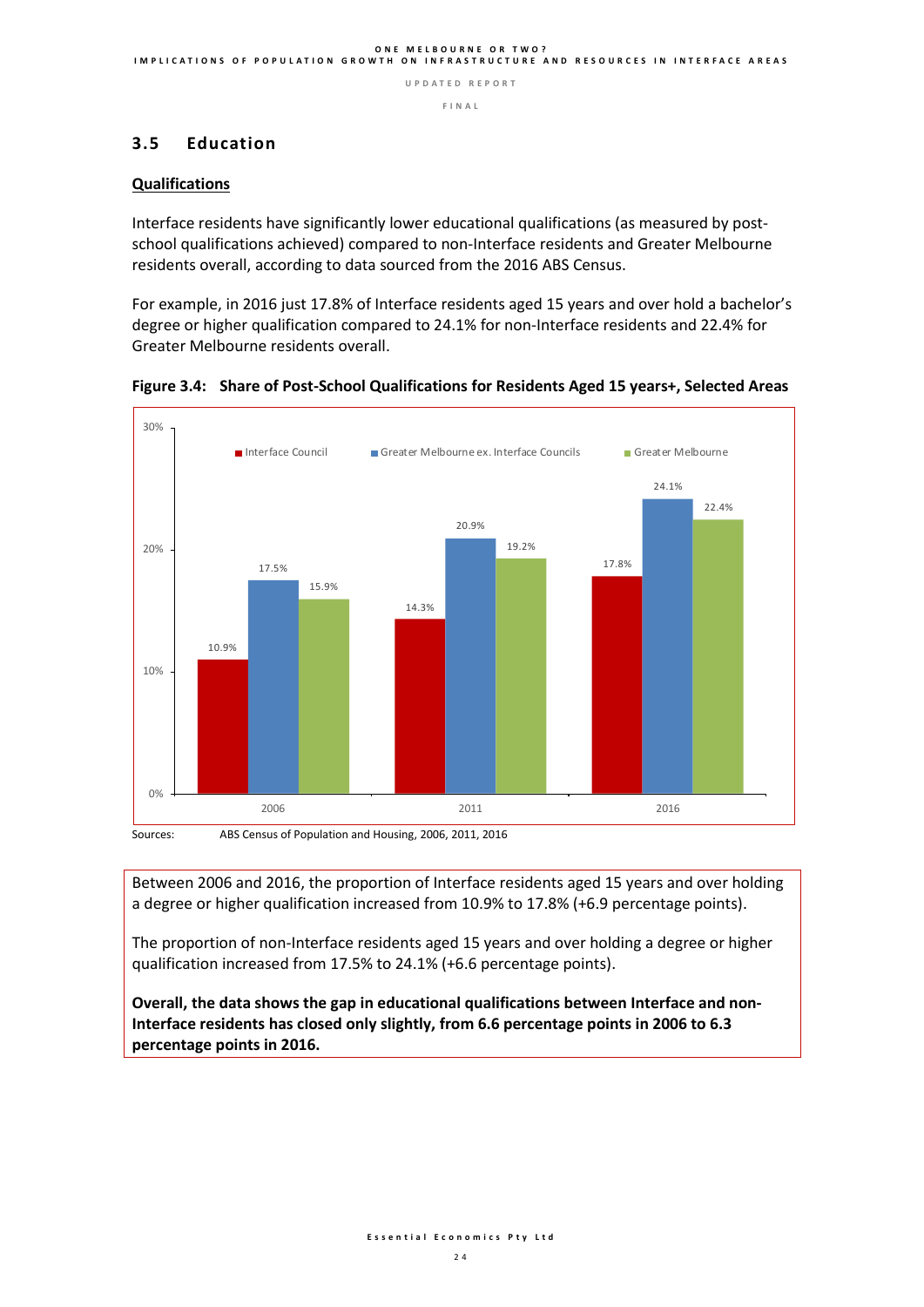**F I N A L** 

#### **Youth Engagement**

A significantly higher level of youth disengagement relating to further education and work participation exists in Interface Councils relative to non-Interface Councils and Greater Melbourne. According to data sourced from the Census, 7.8% of resident 17 year-olds in Interface Councils were not attending any educational institution and this compares with 4.0% for non-Interface Council areas and 5.5% for Greater Melbourne. This data is shown in Figure 3.5.





Between 2006 and 2016, the proportion of 17 year-olds in Interface Councils who were not involved in education or participating in the workforce declined significantly from 15.0% to 7.8%.

This trend is generally in line with observed data for non-Interface areas over the 10-year period, with the proportion disengaged youths in non-Interface residents declining from 8.2% to 4.0%.

**Overall, the data shows the gap in youth disengagement between Interface and non-Interface areas has narrowed somewhat, from 6.8 percentage points in 2006 to 3.8 percentage points in 2016.**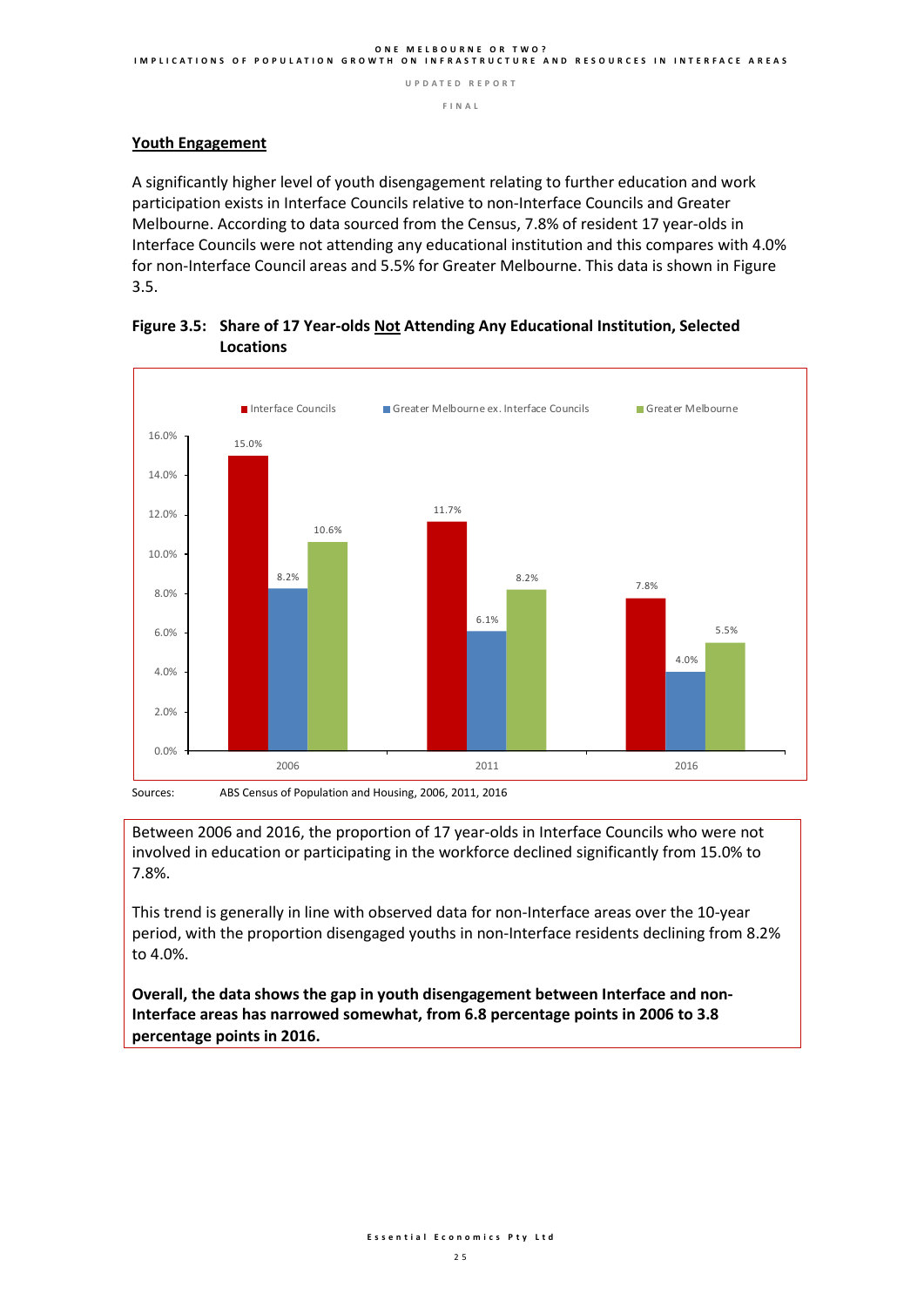#### **F I N A L**

#### **Provision of Tertiary Education Facilities**

A proxy for the provision of services is the relative proportion of jobs located in a particular area associated with an activity. When tertiary education provision is considered, ABS Census data for 2016 shows that only 0.6% of jobs in Interface Council areas are associated with tertiary education, and this compares to 2.9% for non-Interface Councils areas and 2.4% for Greater Melbourne, as shown in Figure 3.6.



#### **Figure 3.6: Job Provision in Tertiary Education Services (Share of Total Jobs) – Selected Locations 2006 to 2016**

Source: ABS Census of Population and Housing, 2006. 2011 & 2016

Between 2006 and 2016, the proportion of tertiary jobs located in Interface areas has fallen from 0.8% to 0.6%, and this contrasts with growth in the tertiary education employment share in non-Interface areas from 2.7% to 2.9%.

**This data, if used as a proxy for the availability of tertiary education facilities and services, indicates the gap in provision has increased between Interface and non-Interface areas over the period 2006-2016.**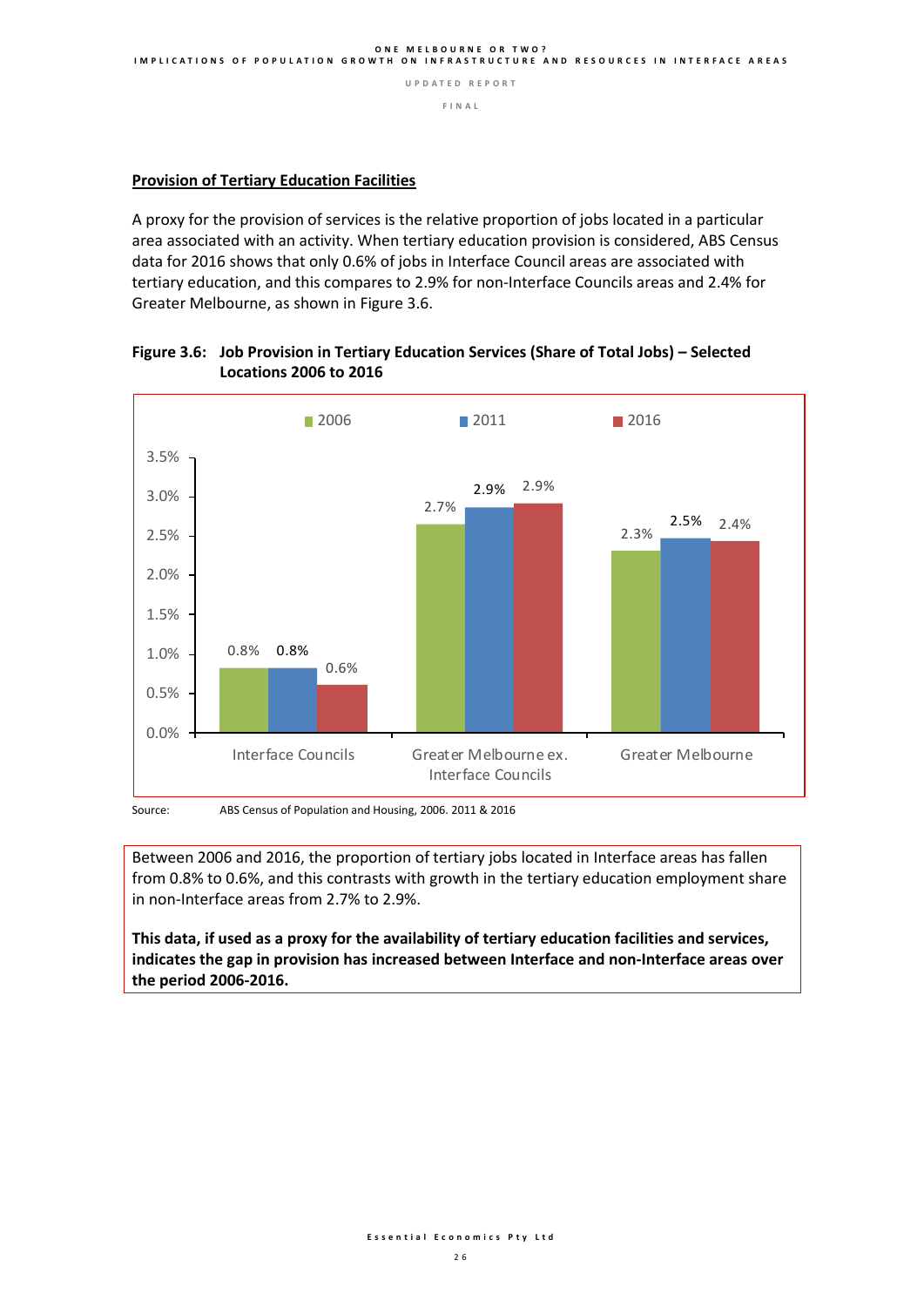**F I N A L** 

#### **3.6 Employment Provision**

#### **Job Provision Ratio**

ABS Place of to Work data (formally ABS Journey to Work) provides information on the number of jobs provided in a particular location. This data – when combined with ABS Census data relating to labour force numbers – enables an assessment of job provision or 'employment sustainability' to be made for a particular location. The job provision ratio is defined as the number of jobs provided in a geographical area divided by the number of resident labour force participants in that area.

Using this methodology, analysis of 2016 Census data shows the Interface Council areas have a job provision ratio of 0.57 jobs per resident labour force participant and this is only approximately one-half the provision for non-Interface areas which have 1.07 jobs per resident labour force participant. The job provision ratio for Greater Melbourne is 0.90 jobs per resident labour force participant.

As Table 3.2 and Figure 3.7 show, in 2016 the Interface Councils had a local jobs deficit of approximately 325,000 jobs, when measured in terms of employment sustainability.

|                            | Interface       | <b>Greater Melbourne</b>       | <b>Greater Melbourne</b> |
|----------------------------|-----------------|--------------------------------|--------------------------|
|                            | <b>Councils</b> | (excluding Interface Councils) |                          |
| 2006                       |                 |                                |                          |
| Jobs in LGA                | 294,920         | 1,253,750                      | 1,549,750                |
| <b>LGA Labour Force</b>    | 535,810         | 1,240,660                      | 1,780,790                |
| Local jobs deficit/surplus | $-240,890$      | $+13,090$                      | $-231,040$               |
| <b>Job Provision Ratio</b> | 0.55            | 1.01                           | 0.87                     |
| 2011                       |                 |                                |                          |
| Jobs in LGA                | 335,380         | 1,356,920                      | 1,682,710                |
| <b>LGA Labour Force</b>    | 612,660         | 1,302,190                      | 1,898,880                |
| Local jobs deficit/surplus | $-277,280$      | +54,730                        | $-216,170$               |
| <b>Job Provision Ratio</b> | 0.55            | 1.04                           | 0.89                     |
| 2016                       |                 |                                |                          |
| Jobs in LGA                | 429,790         | 1,616,370                      | 2,046,160                |
| <b>LGA Labour Force</b>    | 755,060         | 1,514,060                      | 2,269,120                |
| Local jobs deficit/surplus | -325,270        | +102,310                       | $-222,960$               |
| <b>Job Provision Ratio</b> | 0.57            | 1.07                           | 0.90                     |

#### **Table 3.2: Job Provision – Selected Locations, 2006 to 2016**

Sources: ABS Journey to Work 2006; ABS Place of Work 2011 and 2016

Note: Figures rounded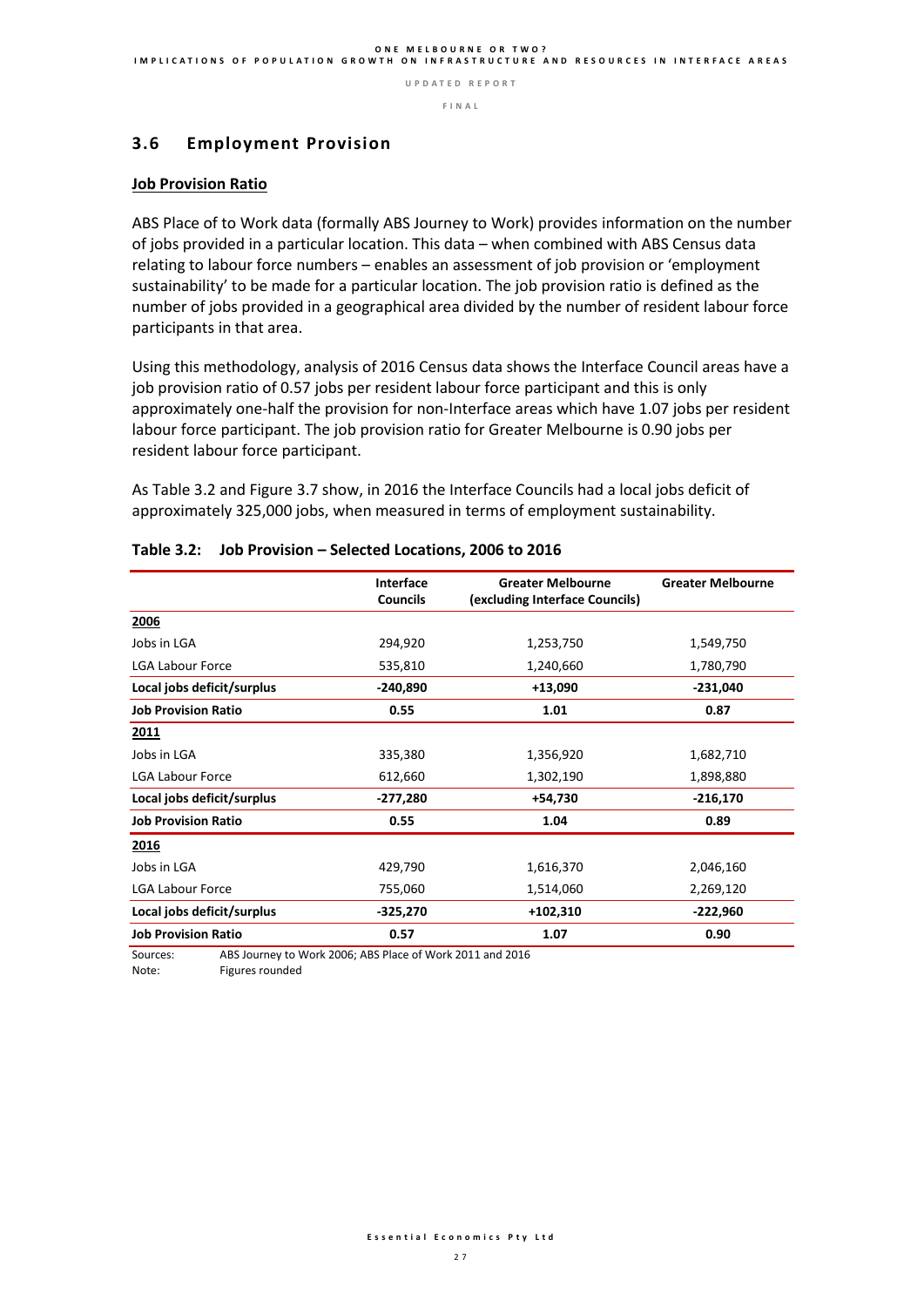**F I N A L** 





Figures rounded

Between 2006 and 2016, the job provision ratio in Interface areas has improved slightly from 0.55 to 0.57 jobs per resident labour for participant, while the jobs deficit has increased from approximately -241,000 jobs to approximately -325,000 jobs (reflecting the strong expansion of the Interface labour market over the 10-year period).

In contrast, job provision non-Interface areas has improved from 1.01 to 1.07 jobs per resident labour force participant, with the jobs surplus increasing from approximately 13,000 jobs to approximately 102,000 jobs.

**Thus, over the 2006 to 2016 period only modest progress is observed in the provision of sufficient new jobs in Interface areas to improve job sustainability outcomes.**

#### **Job Provision by Occupation**

Interface Councils have a relatively low proportion of local management and professional jobs (28% of all jobs), compared to non-Interface Council areas (43% of all jobs) and Greater Melbourne (40% of all jobs). This information is included in Figure 3.10. In contrast, Interface Councils provide a considerably higher proportion of local 'blue collar' jobs (35%), such as those associated with trades, technicians, machinery operators, labourers etc compared with metropolitan benchmarks.

As Table 3.3 and Figure 3.9 show, 35% of local jobs in Interface Council areas can be considered 'blue collar', compared with 23% for non-Interface Council areas, and 25% for Greater Melbourne. Little difference exists in the proportions of jobs provided in community and personal services, or in clerical and sales in the Interface Councils and across Metropolitan Melbourne.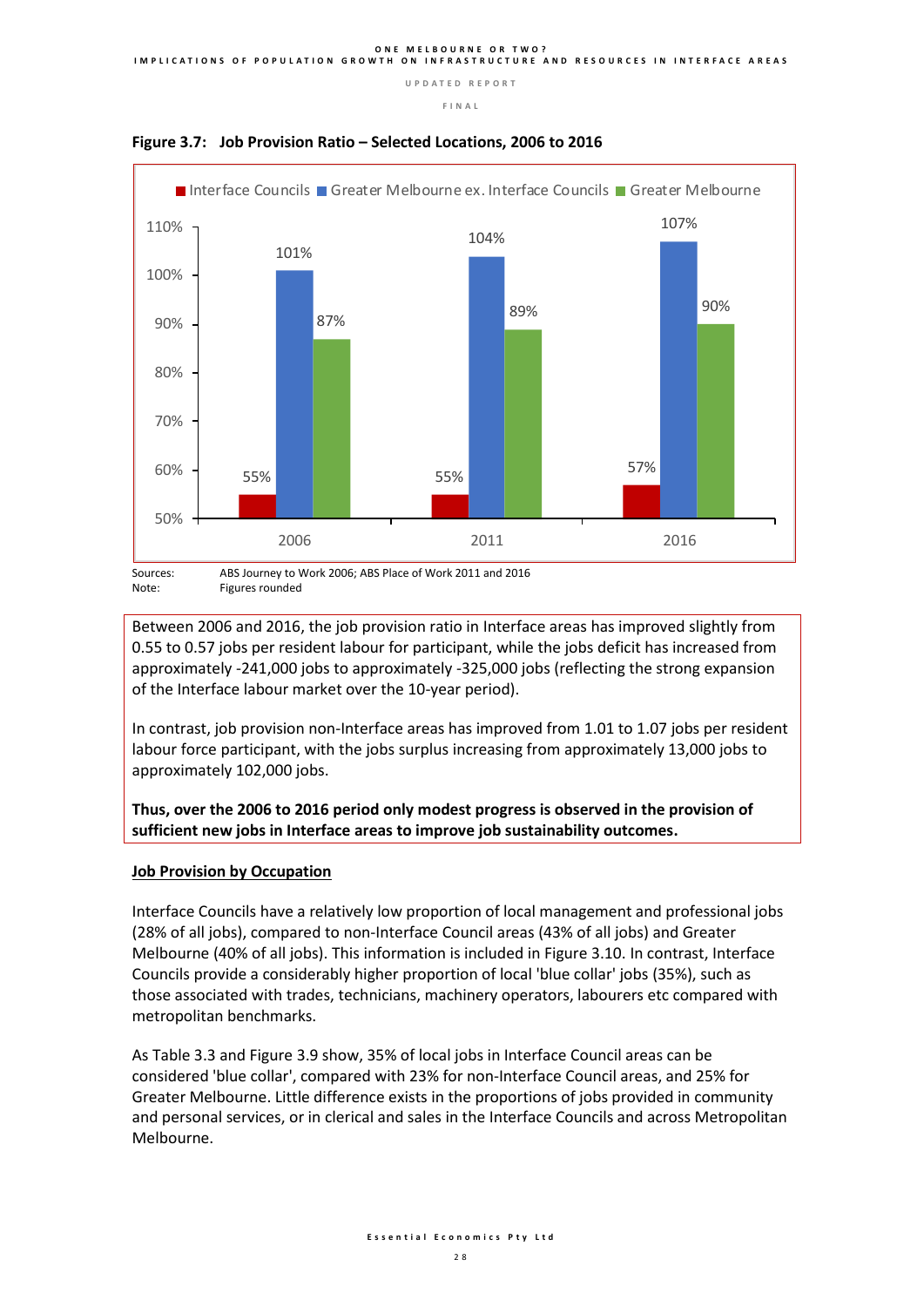#### **Interface Greater Greater Melbourne Councils Melbourne (excluding Interface Councils)** *No. Share No. Share No. Share*  **White Collar Occupations** Managers 11.5% 277,160 13.8% 228,410 14.4%<br>Professionals 16.7% 70,630 16.7% 521,910 26.0% 451,280 28.4% 70,630 16.7% 521,910 26.0% Community and Personal Service Workers 53,310 12.6% 209,960 10.4% 156,650 9.9% Sales Workers 51,800 12.3% 202,790 10.1% 150,990 9.5% Clerical and Administrative Workers 51,310 12.1% 293,400 14.6% 242,090 15.2% *Sub-total 275,800 65.3% 1,505,220 74.8% 1,229,420 77.4%* **Blue Collar Occupations** Technicians and Trades Workers 61,020 14.4% 235,150 11.7% 174,130 11.0% Machinery Operators and Drivers 38,730 9.2% 114,960 5.7% 76,230 4.8% Labourers 47,070 11.1% 155,690 7.7% 108,620 6.8% *Sub-total 146,820 34.7% 505,800 25.2% 358,980 22.6%* **Total 422,620 100.0% 2,011,020 100.0% 1,588,400 100.0%**

#### **Table 3.3: Job Provision by Occupation, Selected Locations 2016**

Source: ABS Census – Place of Work 2016<br>Note: Figures rounded

Figures rounded



#### **Figure 3.8: White Collar Employment Provision (%), Selected Locations, 2006-2016**

Source: ABS Census – Place of Work 2016 Note: Figures rounded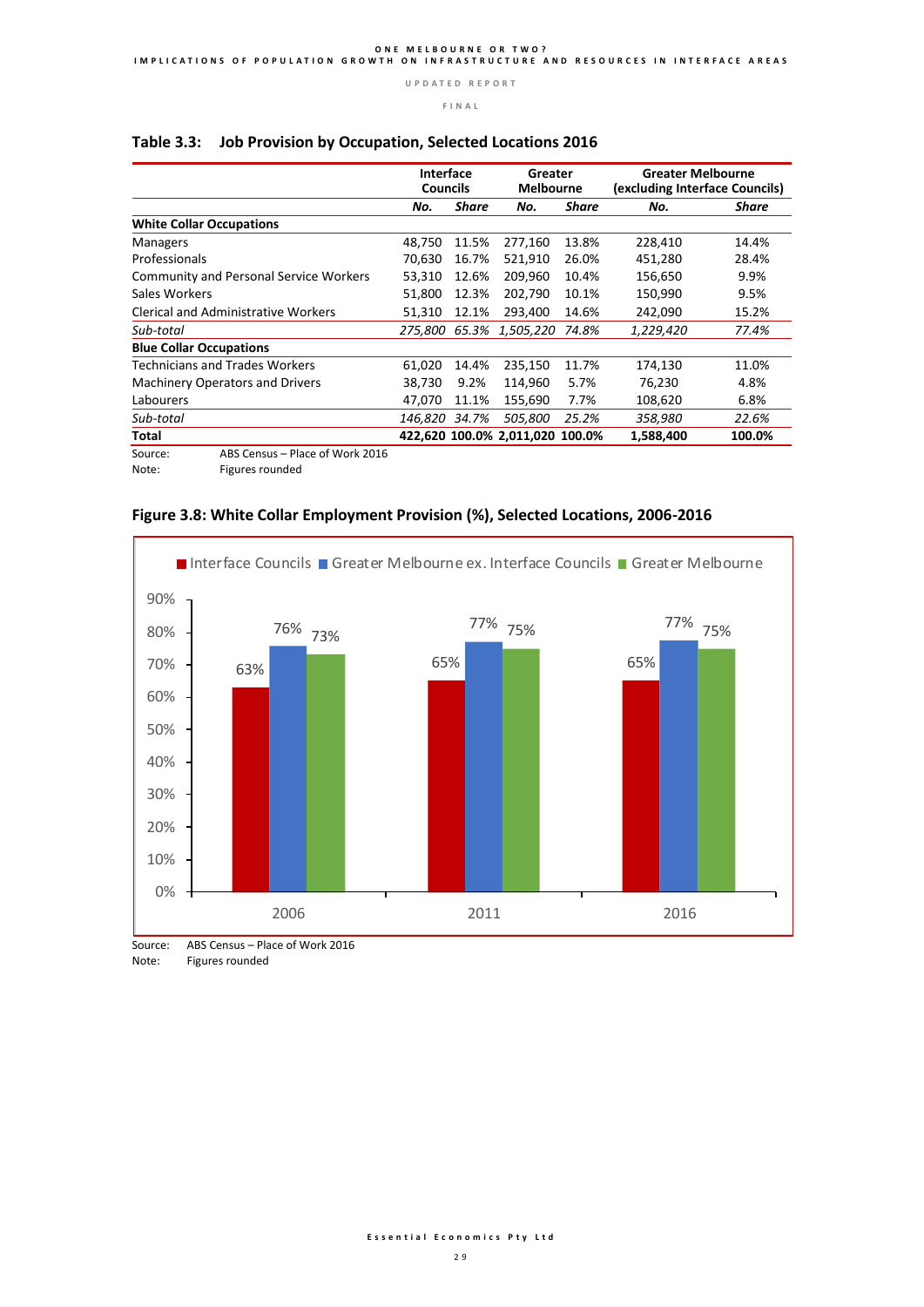**F I N A L** 





#### **Figure 3.10: Provision of Professional and Management Jobs (% Share of Total Jobs), Selected Locations 2006 to 2016**



Note: Figures rounded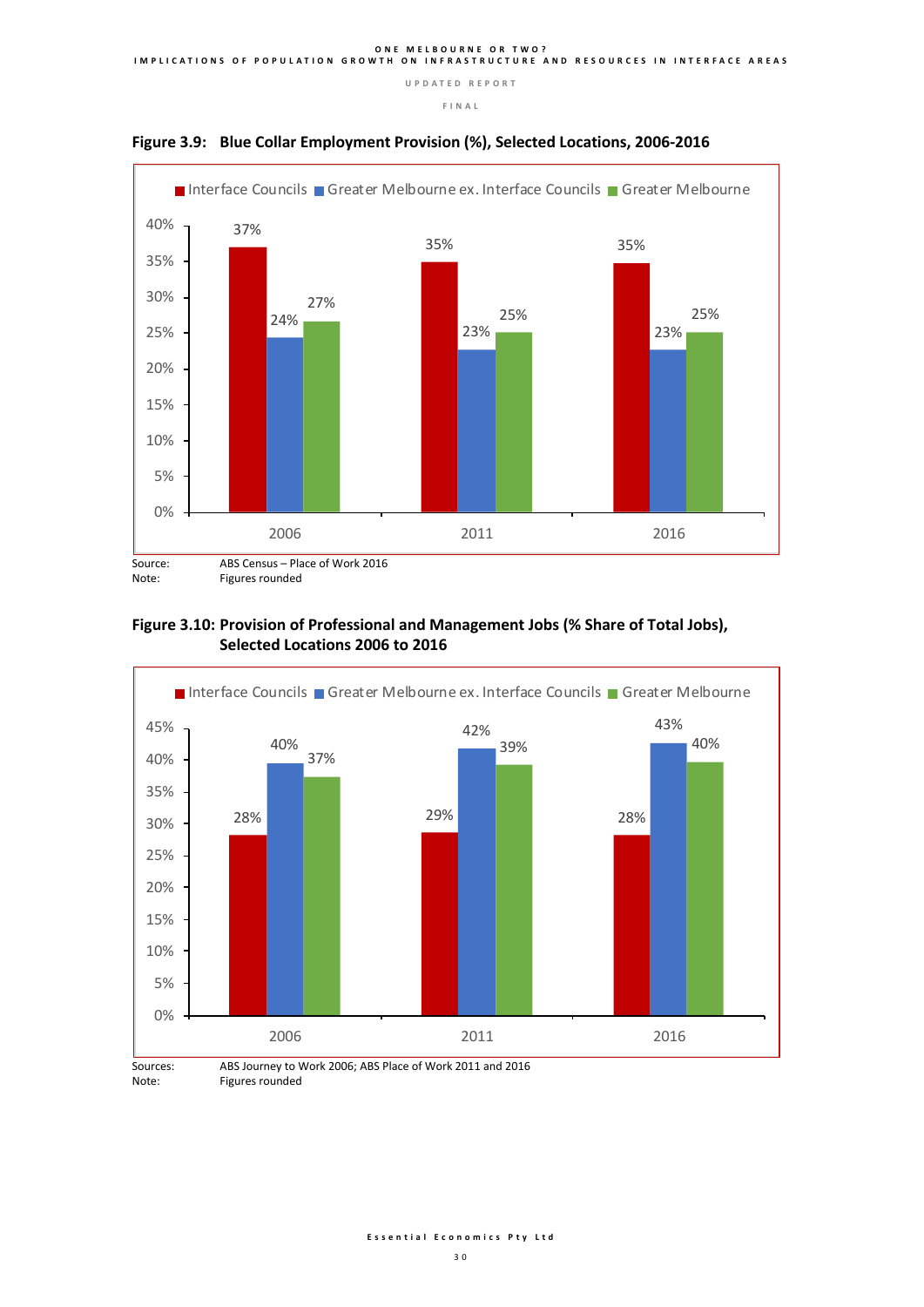**F I N A L** 

Between 2006 and 2016, the proportion of white collar jobs located in Interface areas has increased from 63% to 65%, and the proportion of blue collar jobs has declined from 37% to 35%. This shift is broadly in line with the change observed for non-Interface areas where the proportion of white collar jobs has increased from 76% to 77%, with blue collar jobs declining from 24% to 23%. Non-Interface areas continue to have a higher proportion of white collar jobs than the Interface areas.

Moreover, the proportion of management and professional jobs located in Interface areas has remained static (28% of all jobs) over the five-year period, and this contrasts with proportional growth in these job categories for non-Interface areas which has increased from 40% to 43% between 2006 and 2016, as shown in Figure 4.18.

**Over the past 10 years, limited progress has been made in closing the gap in the provision of white collar jobs in Interface areas compared to non-Interface areas. In fact, the data shows Interface areas have not progressed compared to non-Interface areas in terms of the white collar/blue collar jobs mix, and the Interface areas have moved backwards in the relative provision of management and professional jobs.**

As Table 3.4 and Figure 3.11 show, the 2016 jobs deficit is observed across all occupations but most notably for managers and professionals (-76,240 jobs or 28% of the deficit), technicians and trades workers (-50,910 jobs or 19% of the deficit) and clerical and administrative workers (-50,180 jobs or 19% of the deficit). Overall, white collar occupations account for 64% of the jobs deficit, while blue collar occupations account for 36% of the jobs deficit.

| Occupation                                    | Jobs Provided in   | Local Jobs | Jobs       |              | Share of Total |
|-----------------------------------------------|--------------------|------------|------------|--------------|----------------|
|                                               | Interface Councils | Required   | Deficit    |              | Deficit        |
| <b>White Collar Occupations</b>               |                    |            | No.        | <b>Share</b> |                |
| <b>Managers</b>                               | 48,750             | 78,710     | $-29,960$  | $-38.1%$     | 11.1%          |
| Professionals                                 | 70,630             | 116,910    | $-46,280$  | $-39.6%$     | 17.2%          |
| <b>Community and Personal Service Workers</b> | 53,310             | 79,270     | $-25,960$  | $-32.7%$     | 9.7%           |
| Sales Workers                                 | 51,800             | 71,990     | $-20,190$  | $-28.0%$     | 7.5%           |
| <b>Clerical and Administrative Workers</b>    | 51,310             | 101,490    | $-50,180$  | $-49.4%$     | 18.7%          |
| Sub-total                                     | 275,800            | 448,370    | -172,570   | -38.5%       | 64.2%          |
| <b>Blue Collar Occupations</b>                |                    |            |            |              |                |
| <b>Technicians and Trades Workers</b>         | 61,020             | 111,930    | $-50,910$  | -45.5%       | 18.9%          |
| Labourers                                     | 47,070             | 71,470     | -24,400    | $-34.1%$     | 9.1%           |
| Machinery Operators and Drivers               | 38,730             | 59,630     | $-20,900$  | $-35.0%$     | 7.8%           |
| Sub-total                                     | 146,820            | 243,030    | -96,210    | $-39.6%$     | 35.8%          |
| Total                                         | 422,620            | 691,400    | $-268,780$ | -38.9%       | 100.0%         |

#### **Table 3.4: Job Deficit by Occupation, Interface Councils 2016**

Source: ABS Census of Population and Housing 2016

Note: Figures rounded; Jobs deficit (%) refers to the proportion of jobs required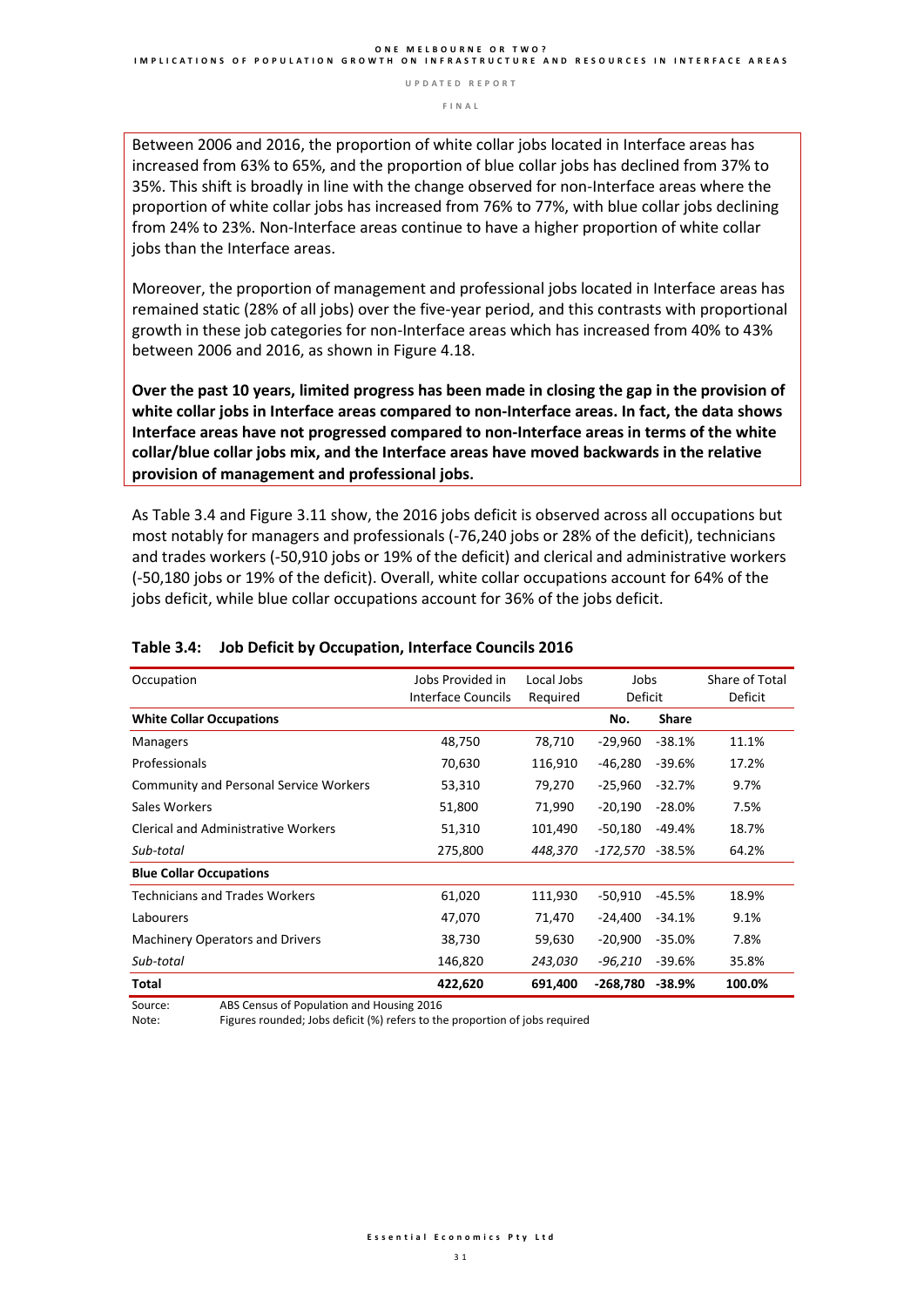**F I N A L** 

Between 2006 and 2016, the jobs deficit has increased in relation to white collar occupations in the Interface area from 60% to 64%; however, the job deficit has declined across blue collar occupations from 40% to 36% over the 10-year period.

As Figure 3.11 shows, proportionally the increased deficit in jobs over the past 10 years in the has been most pronounced with regard to management and professional jobs, which have increased from 23% of the jobs deficit in 2006 to 28% of the jobs deficit in 2016; moreover, the jobs deficit for community and personal service workers has increased from 8% to 10% over the period.

The jobs deficit has improved slightly with regard to sales workers (9% to 8%) and with regard to all blue collar occupations (as noted above).

**The 10-year trend confirms the ongoing lack of job provision across the Interface and highlights the declining provision of white collar jobs proportional to the occupational characteristics of the Interface workforce.** 





Note: Figures rounded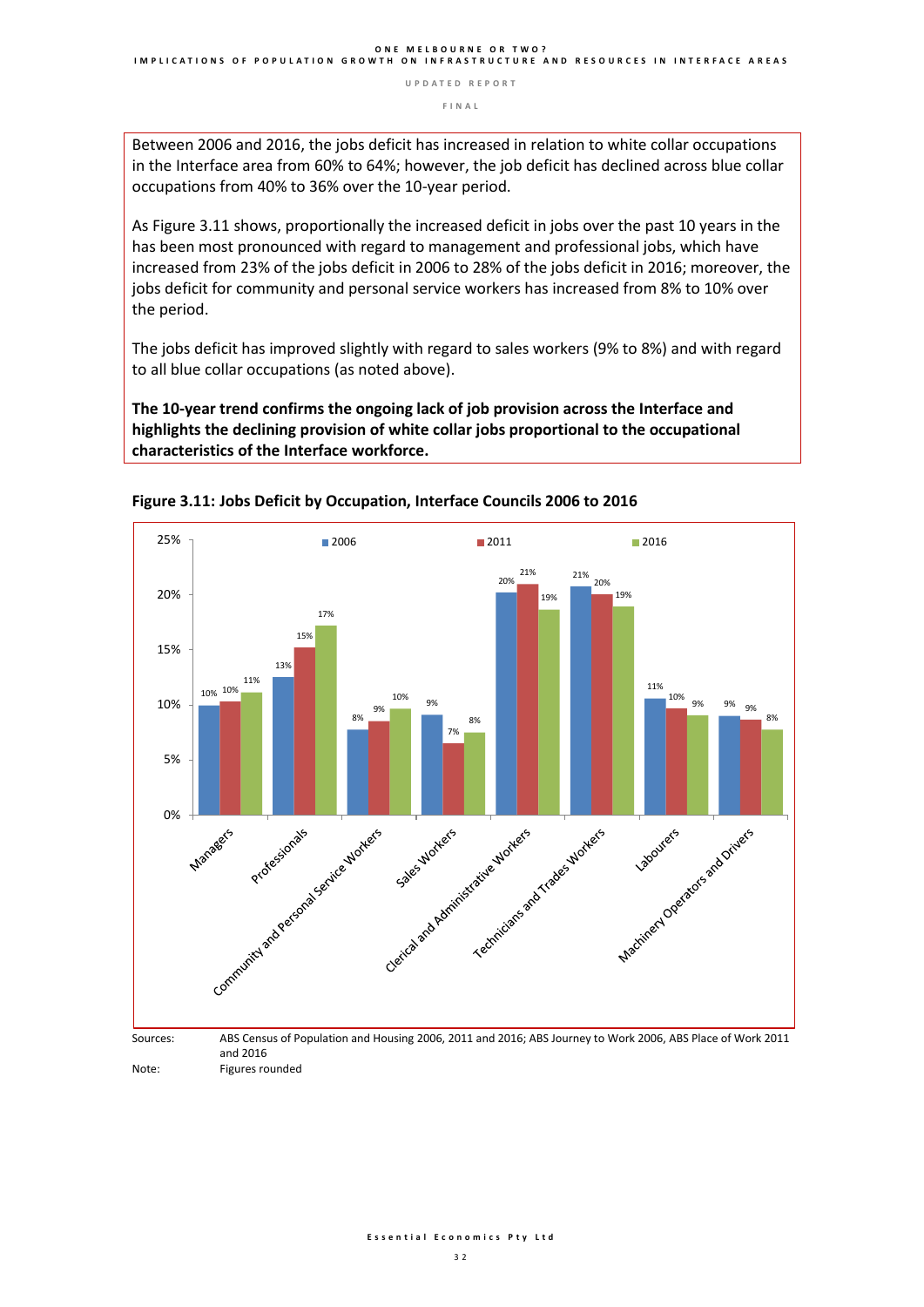**F I N A L** 

#### **Unemployment Rate**

The unemployment rate in Interface Council areas is considerably higher than the Greater Melbourne average. In June 2016 the unemployment rate in the Interface was 6.6% and this compared to 5.6% for Greater Metropolitan (excluding Interface Councils) and 5.9% for Greater Melbourne, based on data published by the Department of Education, Employment and Workplace Relations which is summarised in Table 3.5. and Figure 3.12.

#### **Table 3.5: Unemployment Rate – Selected Locations, June 2016**

|                                                                                                                | 2006 | 2011 | 2016 |
|----------------------------------------------------------------------------------------------------------------|------|------|------|
| Interface Councils                                                                                             | 4.9% | 5.5% | 6.6% |
| Greater Melbourne (excluding Interface Councils)                                                               | 5.0% | 5.4% | 5.6% |
| <b>Greater Melbourne</b>                                                                                       | 5.0% | 5.4% | 5.9% |
| Department of Education, Employment and Warkplace Polations. Small Area Labour Markets, June 2016<br>$C_{011}$ |      |      |      |

Sources: Department of Education, Employment and Workplace Relations - Small Area Labour Markets, June 2016 Figures rounded

In the 10-year period between 2006 and 2016, the unemployment rate for Interface labour force participants increased from 4.9% to 6.6%, which is significantly higher than the increase in unemployment observed for labour force participants in non-Interface areas (5.0% to 5.6%) and Greater Melbourne (5.0% to 5.9%)

The differential in the unemployment rate between Interface and non-Interface labour force participants has increased from +0.1% to -1.0% over the ten-year period, highlighting the relative uplift in unemployment as the labour force has expanded in the Interface.

**This trend data highlights ongoing high unemployment levels in the Interface, which have worsened relative to non-Interface areas over time as illustrated in Figure 3.12.**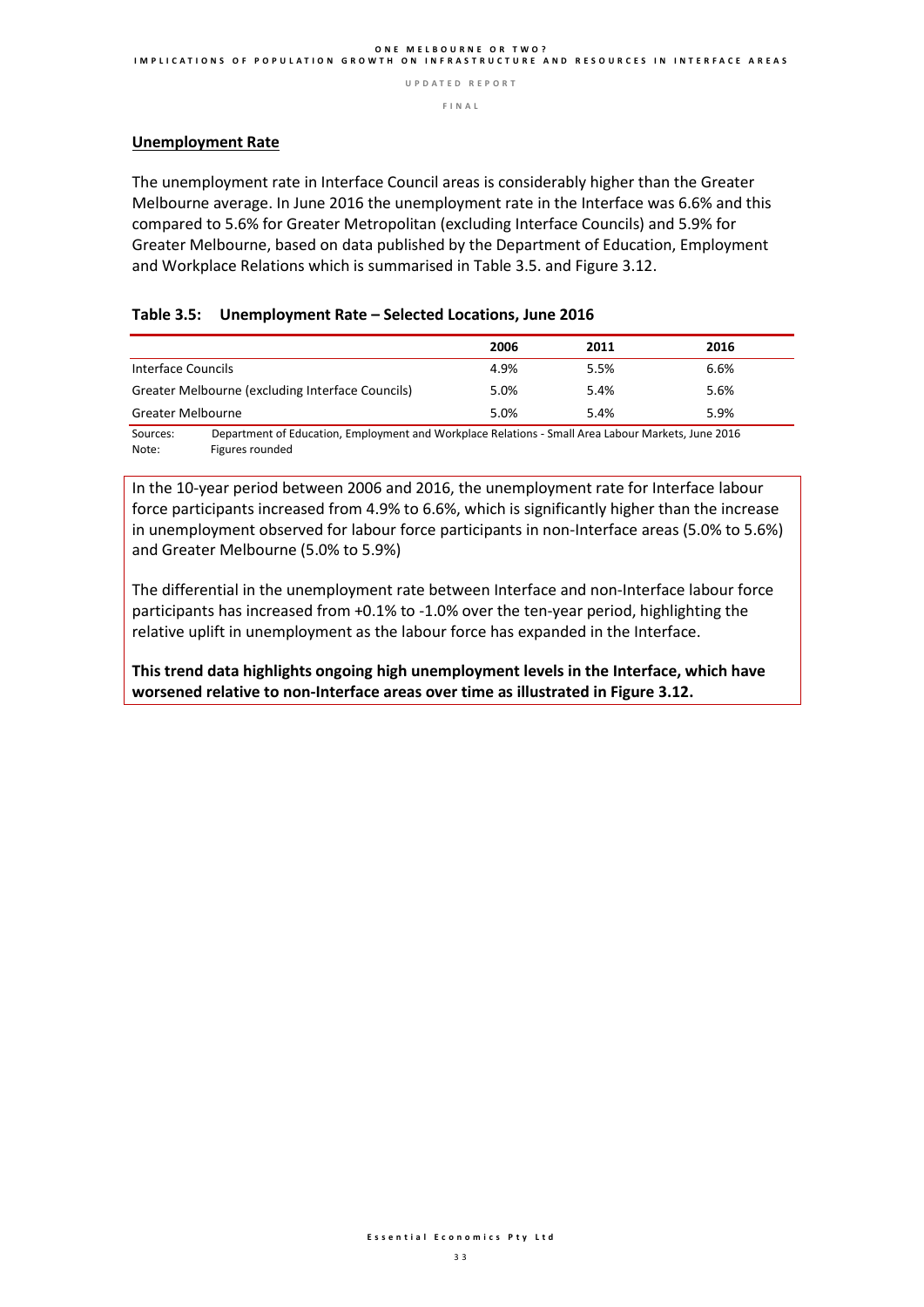**F I N A L** 





#### **Estimated Future Job Requirements**

The resident labour force in the Interface Council areas is projected to expand by approximately +370,000 persons over the period 2016 to 2031, as shown in Table 3.6 and Figure 3.13. This represents approximately 53% of Metropolitan Melbourne labour force growth over the period 15-year period. Labour force growth in the Interface Council areas is projected to average of 2.7% pa over the period, which is more than double the projected labour force growth in non-Interface areas of 1.3% pa and significantly above projected labour force growth for Greater Melbourne of 1.8% pa. Under the existing patterns of job provision (job numbers, job types etc), labour force expansion of this level will most likely lead to a situation where significantly larger numbers of labour force participants in Interface areas will need to commute long distances to access employment. This situation highlights the imperative of providing a greater level employment and more diverse employment opportunities in Interface areas to improve local job provision ratios.

In terms of local job provision, approximately 210,000 new jobs are required in Interface Council areas if the job provision ratio remains at 0.57 jobs per resident labour force participant (refer to Table 3.2). This represents approximately 14,000 new local jobs per year (on average) over the 15-year period. Of course, this requirement will be considerably higher if Interface Councils are to achieve a higher ratio of locally-based employment more akin to the Greater Melbourne average for local job provision.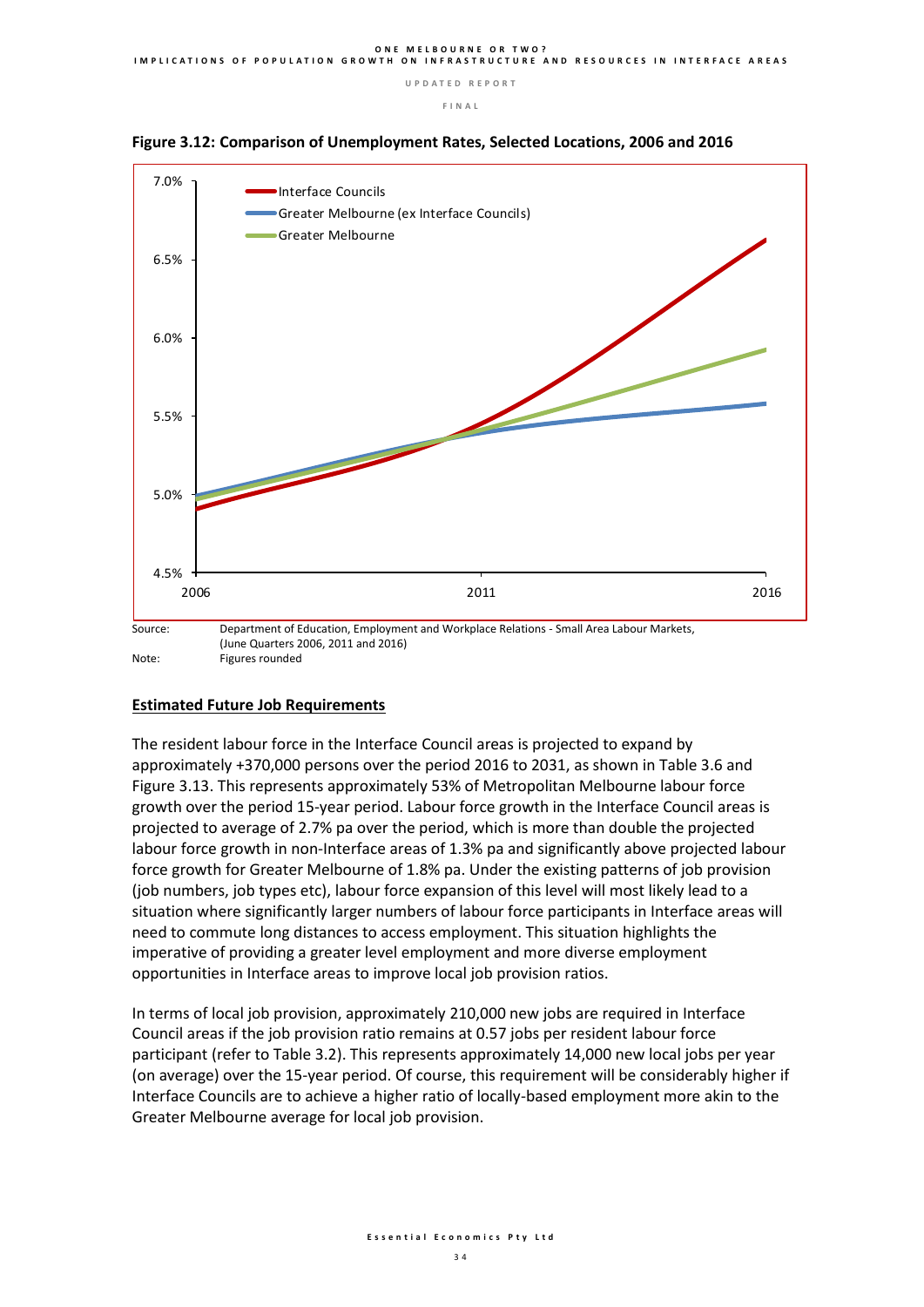**F I N A L** 

|                                                                                                                |                                   | 2016      | 2031      | Change<br>2016-31 | <b>AAGR</b><br>2016-31 |  |
|----------------------------------------------------------------------------------------------------------------|-----------------------------------|-----------|-----------|-------------------|------------------------|--|
|                                                                                                                |                                   |           |           |                   |                        |  |
| Interface Councils                                                                                             |                                   | 755.060   | 1,122,880 | +367,820          | $+2.7%$                |  |
| Greater Melbourne (excluding Interface Councils)                                                               |                                   | 1.514.060 | 1.839.270 | $+325.210$        | $+1.3%$                |  |
| <b>Greater Melbourne</b>                                                                                       |                                   | 2,269,120 | 2.965.490 | +696.370          | $+1.8%$                |  |
| Department of Education, Employment and Workplace Relations - Small Area Labour Markets (various);<br>Sources: |                                   |           |           |                   |                        |  |
| Department of Environment, Land, Water and Planning, Victoria in Future 2016; Essential Economics              |                                   |           |           |                   |                        |  |
| Notes:                                                                                                         | AGGR = Average Annual Growth Rate |           |           |                   |                        |  |

#### **Table 3.6: Estimated Labour Force Expansion, Selected Locations, 2016-2031**

Figures rounded

#### **Figure 3.13: Projected Labour Force Growth (No. of Participants) - Selected Locations, 2016-2031**



Figures rounded

#### **Employment Accessibility**

In 2016, approximately 87% of Interface labour force participants accessed their place of employment through the use of vehicle-based travel (car, truck, motor cycle etc). This compares with much lower proportions of vehicle-based travel for non-Interface labour force participants (70%) and for labour force participants across Greater Melbourne (75%). The figures are summarised in Table 3.7.

In contrast, only a very small proportion of Interface Council labour force participants use public transport to access their place of work (6.2%) and this is significantly lower than proportions for non-Interface Council labour force participants (16.0%) and Greater Melbourne labour force participants (12.8%).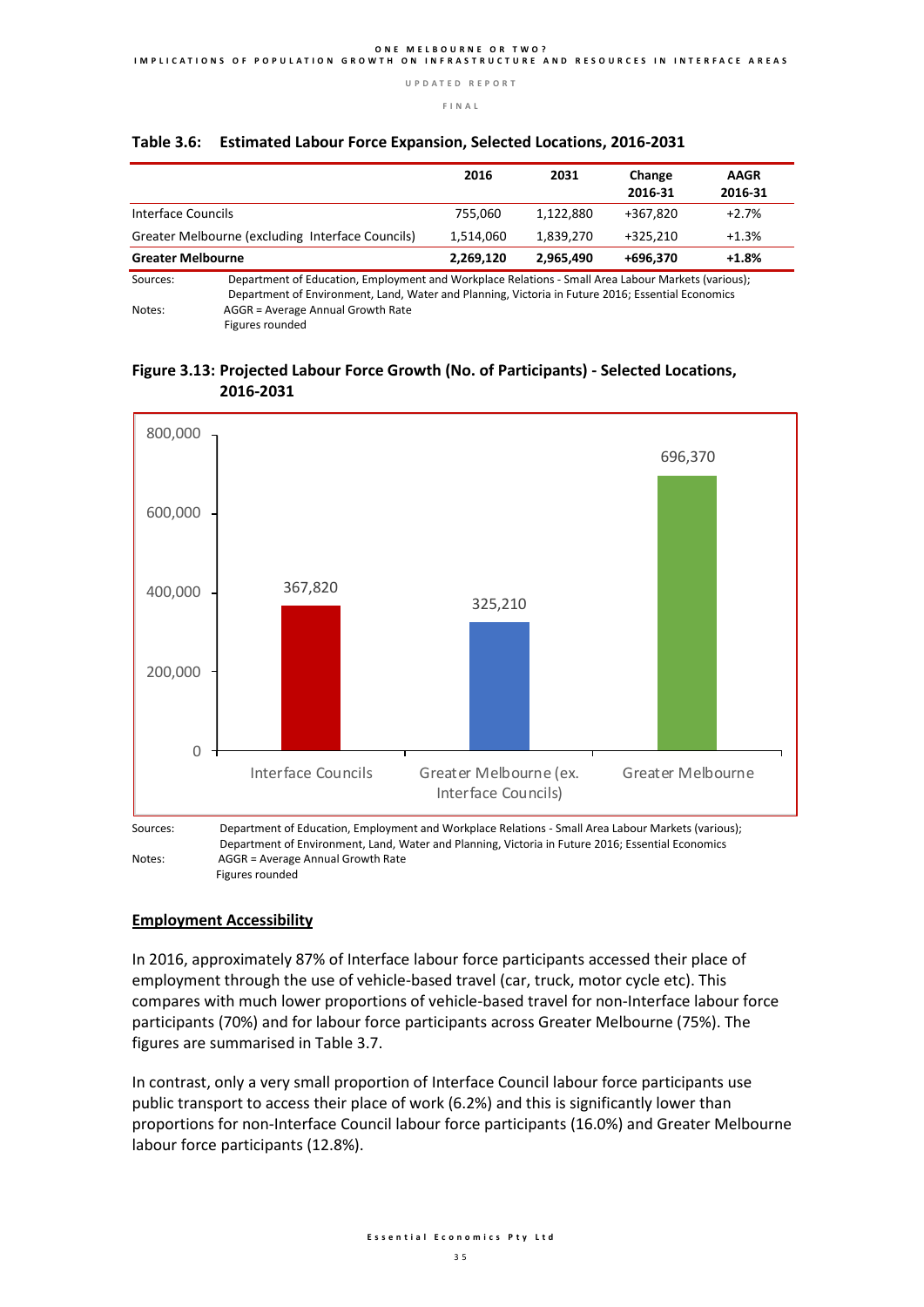**F I N A L** 

Between 2006 and 2016, the proportion of vehicle-based travel by Interface labour force participants declined from 89% to 87%, and the proportion of workers accessing their employment by public transport increased from 4% to 6%.

**Over the 10-year period, the shift from vehicle-based to public transport for Interface labour force participants has been much smaller than trends observed for non-Interface labour force participants whose proportion of vehicle-based travel has declined from 76% to 70%, with the proportion of public transport usage increasing from 12% to 16%, as shown in Figures 3.14 and 3.15.**

The principal reasons for these travel to work differences includes the lack of public transport options available in Interface areas compared to non-Interface areas (this is assessed in Section 4.12), and the relatively poor levels of employment available at a local level for Interface labour force participants, resulting in increased travel requirements to access jobs.

|                          |        | <b>Interface</b><br><b>Councils</b> |        |        | <b>Greater Melbourne</b><br>(ex. Interface Councils) |        |        | <b>Greater Melbourne</b> |        |
|--------------------------|--------|-------------------------------------|--------|--------|------------------------------------------------------|--------|--------|--------------------------|--------|
|                          | 2006   | 2011                                | 2016   | 2006   | 2011                                                 | 2016   | 2006   | 2011                     | 2016   |
| <b>Mode of Transport</b> |        |                                     |        |        |                                                      |        |        |                          |        |
| Train                    | 3.3%   | 4.0%                                | 5.2%   | 7.3%   | 8.5%                                                 | 9.9%   | 6.1%   | 7.1%                     | 8.4%   |
| <b>Bus</b>               | 0.6%   | 0.8%                                | 0.7%   | 1.4%   | 1.7%                                                 | 1.7%   | 1.1%   | 1.4%                     | 1.4%   |
| Ferry                    | 0.0%   | 0.0%                                | 0.0%   | 0.0%   | 0.0%                                                 | 0.0%   | 0.0%   | 0.0%                     | 0.0%   |
| Tram                     | 0.1%   | 0.1%                                | 0.1%   | 3.3%   | 3.7%                                                 | 4.1%   | 2.3%   | 2.6%                     | 2.8%   |
| Taxi                     | 0.2%   | 0.1%                                | 0.2%   | 0.3%   | 0.3%                                                 | 0.2%   | 0.3%   | 0.2%                     | 0.2%   |
| <b>Public Transport</b>  | 4.2%   | 5.1%                                | 6.2%   | 12.3%  | 14.2%                                                | 16.0%  | 9.9%   | 11.3%                    | 12.8%  |
| Car driver               | 80.7%  | 80.4%                               | 80.1%  | 69.2%  | 66.6%                                                | 64.7%  | 72.6%  | 71.0%                    | 69.9%  |
| Car passenger            | 6.5%   | 6.0%                                | 5.2%   | 5.2%   | 4.7%                                                 | 4.1%   | 5.6%   | 5.1%                     | 4.5%   |
| Truck                    | 1.7%   | 1.4%                                | 1.0%   | 0.9%   | 0.6%                                                 | 0.5%   | 1.1%   | 0.9%                     | 0.7%   |
| Motor cycle / scooter    | 0.5%   | 0.4%                                | 0.3%   | 0.5%   | 0.5%                                                 | 0.5%   | 0.5%   | 0.5%                     | 0.4%   |
| <b>Vehicle-based</b>     | 89.3%  | 88.1%                               | 86.7%  | 75.9%  | 72.5%                                                | 69.8%  | 79.9%  | 77.4%                    | 75.4%  |
| <b>Bicycle</b>           | 0.3%   | 0.3%                                | 0.2%   | 1.8%   | 2.2%                                                 | 2.3%   | 1.3%   | 1.6%                     | 1.6%   |
| Other                    | 0.5%   | 0.5%                                | 0.6%   | 0.5%   | 0.5%                                                 | 0.6%   | 0.5%   | 0.5%                     | 0.6%   |
| Two or more methods      | 3.7%   | 4.5%                                | 5.0%   | 5.3%   | 6.4%                                                 | 6.7%   | 4.8%   | 5.8%                     | 6.2%   |
| Walked only              | 1.9%   | 1.6%                                | 1.3%   | 4.3%   | 4.3%                                                 | 4.5%   | 3.6%   | 3.4%                     | 3.5%   |
| <b>Other methods</b>     | 6.5%   | 6.8%                                | 7.1%   | 11.8%  | 13.3%                                                | 14.2%  | 10.2%  | 11.3%                    | 11.8%  |
| <b>Total</b>             | 100.0% | 100.0%                              | 100.0% | 100.0% | 100.0%                                               | 100.0% | 100.0% | 100.0%                   | 100.0% |

#### **Table 3.7: Mode of Travel to Work for Labour Force Participants, by Location of Work, 2006 to 2016**

Sources: ABS Journey to Work 2011, ABS Place of Work 2011 and 2016

Excludes labour force participants working from home, not working on Census day, and those not stating their mode of travel.

Figures rounded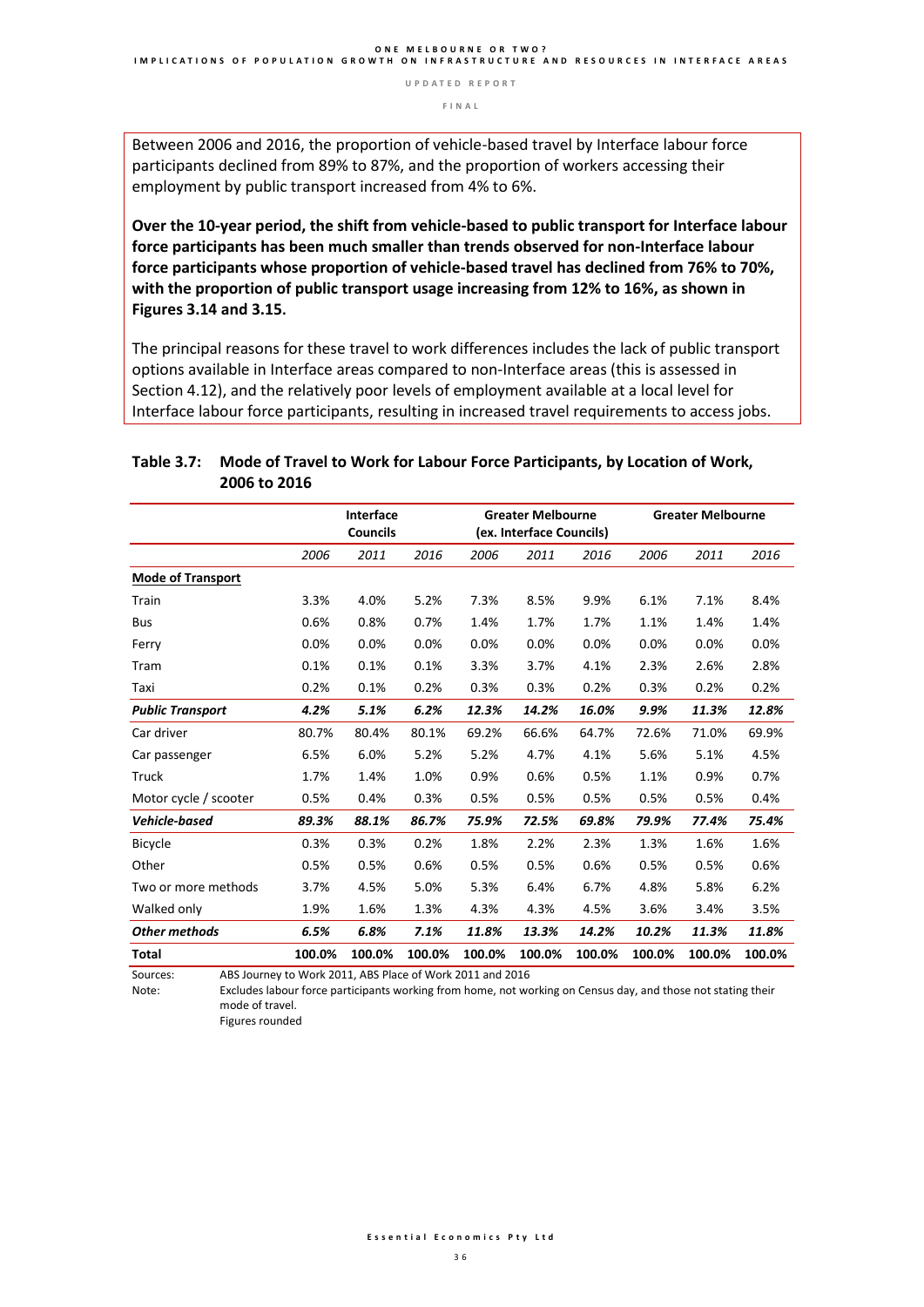

#### **Figure 3.14: Travel to Work by Vehicle-Based Transport (% Share) – Selected Areas, 2006 and 2016**

Sources: ABS Journey to Work 2016; ABS Place of Work 2011 and 2016





Sources: ABS Journey to Work 2016; ABS Place of Work 2011 and 2016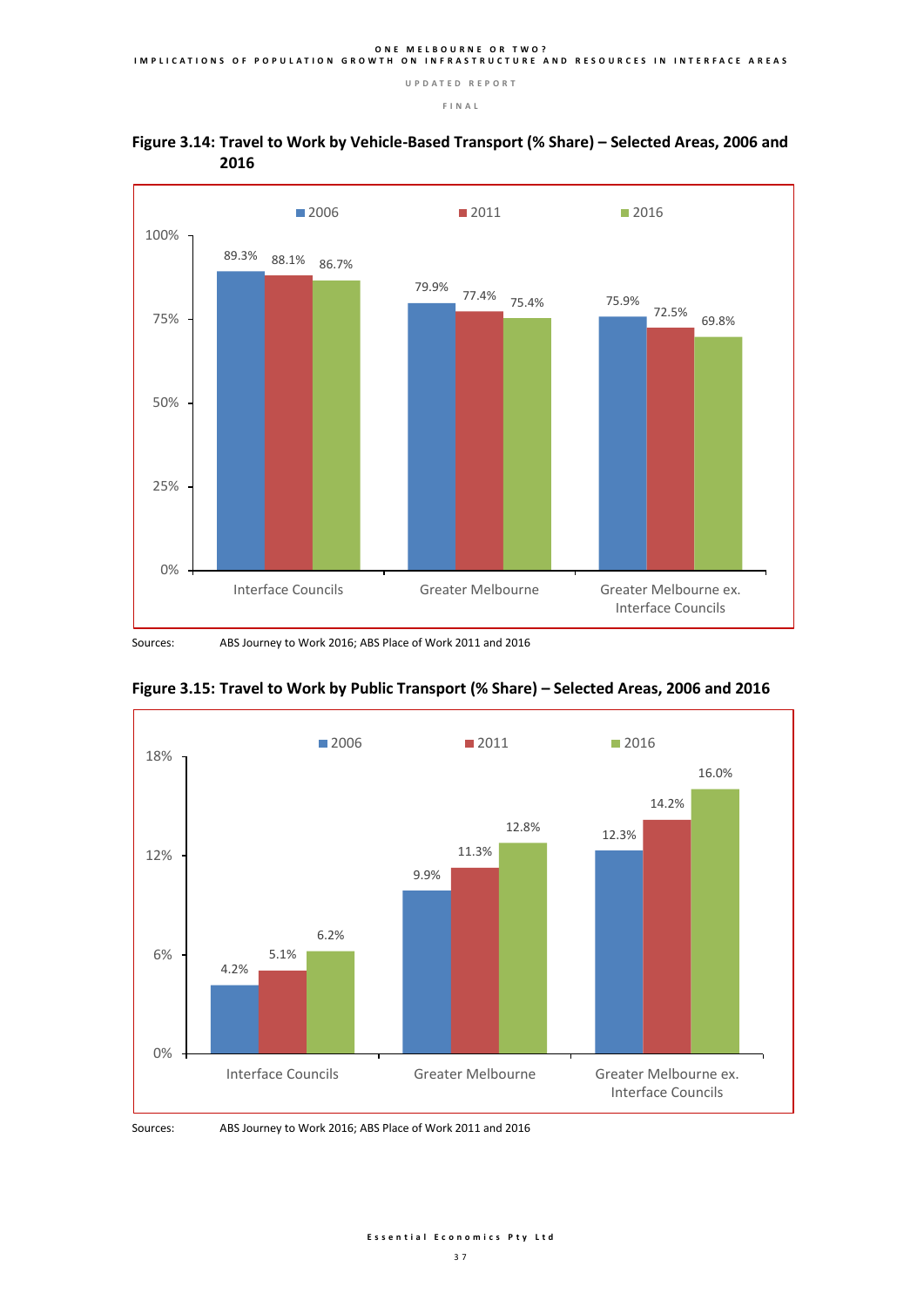**F I N A L** 

#### **Commuting Distance**

Workers in Outer Melbourne (which covers approximately the same geographic area as the Interface Council area) commute significantly longer distances to their place of work compared to workers living in Inner Melbourne and Middle Melbourne, according to data prepared by the Department of Infrastructure and Transport (*Population Growth, Jobs Growth and Commuting Flows in Melbourne*, Research Report 125).

For example, the average commuting distance for Inner Melbourne residents is 7.5km and this compares to 19.1km for Outer Melbourne residents. Importantly, resident workers in Outer Melbourne are extremely car-reliant (refer to Table 3.7) compared with Inner Melbourne commuters, highlighting the likely significant adverse impacts on the environment, road infrastructure, congestion, vehicle costs etc associated with existing limited metropolitan public transport provision and relatively poor employment distribution in Outer Melbourne.

Data relating to commuting distance is shown in Table 3.8.

#### **Table 3.8: Average Commuting Distance for Journey to Work and Principal Mode of Travel to Work, 2006**

|                          | <b>Average Commuting Distance</b><br>to Access Employment                                              |
|--------------------------|--------------------------------------------------------------------------------------------------------|
| Inner                    | 7.5km                                                                                                  |
| Middle                   | 12.5km                                                                                                 |
| Outer                    | 19.1km                                                                                                 |
| <b>Greater Melbourne</b> | 14.8km                                                                                                 |
| Source:                  | Australian Government - Denartment of Infrastructure and Transport, Ponulation Growth, Johs Growth and |

Source: Australian Government - Department of Infrastructure and Transport, *Population Growth, Jobs Growth and Commuting Flows in Melbourne,* October 2011

#### **3.7 Health Services**

#### **Health Service Jobs**

A relatively low proportion of hospital services jobs are located in Interface Council areas. ABS Census data for 2016 shows that only 2.0% of jobs located in Interface Council areas are associated with hospital services and this contrasts with 4.5% for non-Interface Council areas and 3.9% for Greater Melbourne, as shown in Figure 3.16.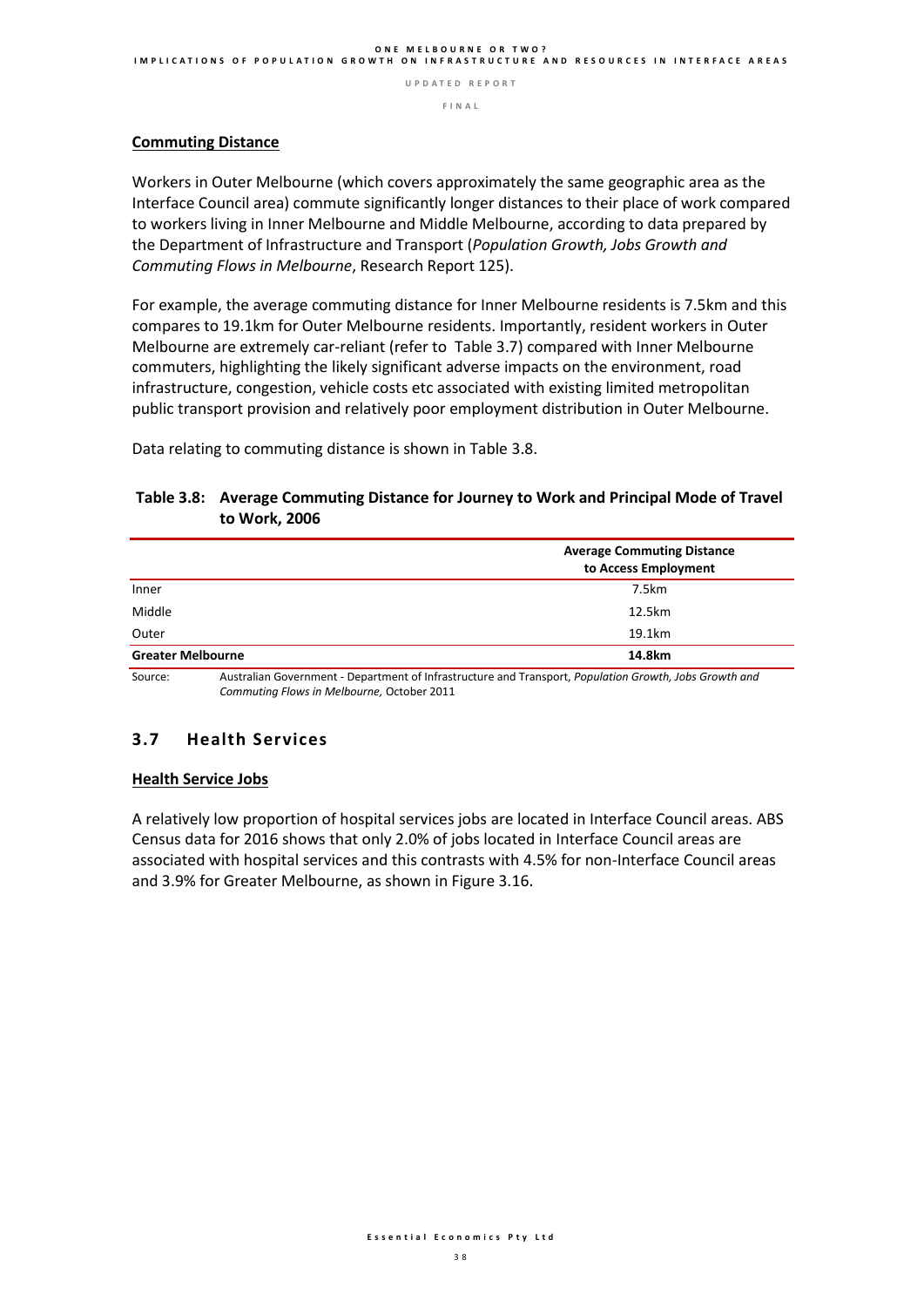

#### **Figure 3.16: Job Provision in Hospital Services (Share of Total Jobs) – Selected Locations 2006 to 2016**

Between 2006 and 2016, the proportion of hospital services jobs located in Interface areas has increased from 1.8% to 2.0%; this contrasts with growth in hospital services jobs located in non-Interface areas from 4.0% to 4.5% over the ten-year period.

**This data, if used as a proxy for locally provided hospital-related facilities and services, indicates the gap in provision has not improved between Interface and non-Interface areas over the period 2006-2016.** 

#### **Provision of Public Hospital Beds**

Interface Council areas have a considerably lower provision of hospital beds (which includes specialist beds and psychiatric beds) compared to non-Interface Councils and Greater Melbourne. As of 2014 Interface Council areas have an estimated 10 beds per 10,000 population, which is only one-third of the allocation for non-Interface Council areas (30 beds per 10,000 population) and 46% of the ratio for Greater Melbourne (24 beds per 10,000 population). This is the latest data available and is sourced from Travis Review, 2015. These occupational patterns are shown in Table 3.9 and Figure 3.17.

The available trend data for 2011 to 2014 shows a slight decline in the share of hospital beds located in Interface Council Areas, although a number of major hospital expansion projects are underway or nearing completion in the Interface (Casey Hospital, Northern Hospital, and Mercy Hospital Werribee). This expansion will add approximately 320 new beds in the near future, representing a 20% uplift in bed provision compared to the 2014 figure.

Source: ABS Census of Population and Housing, 2011 & 2016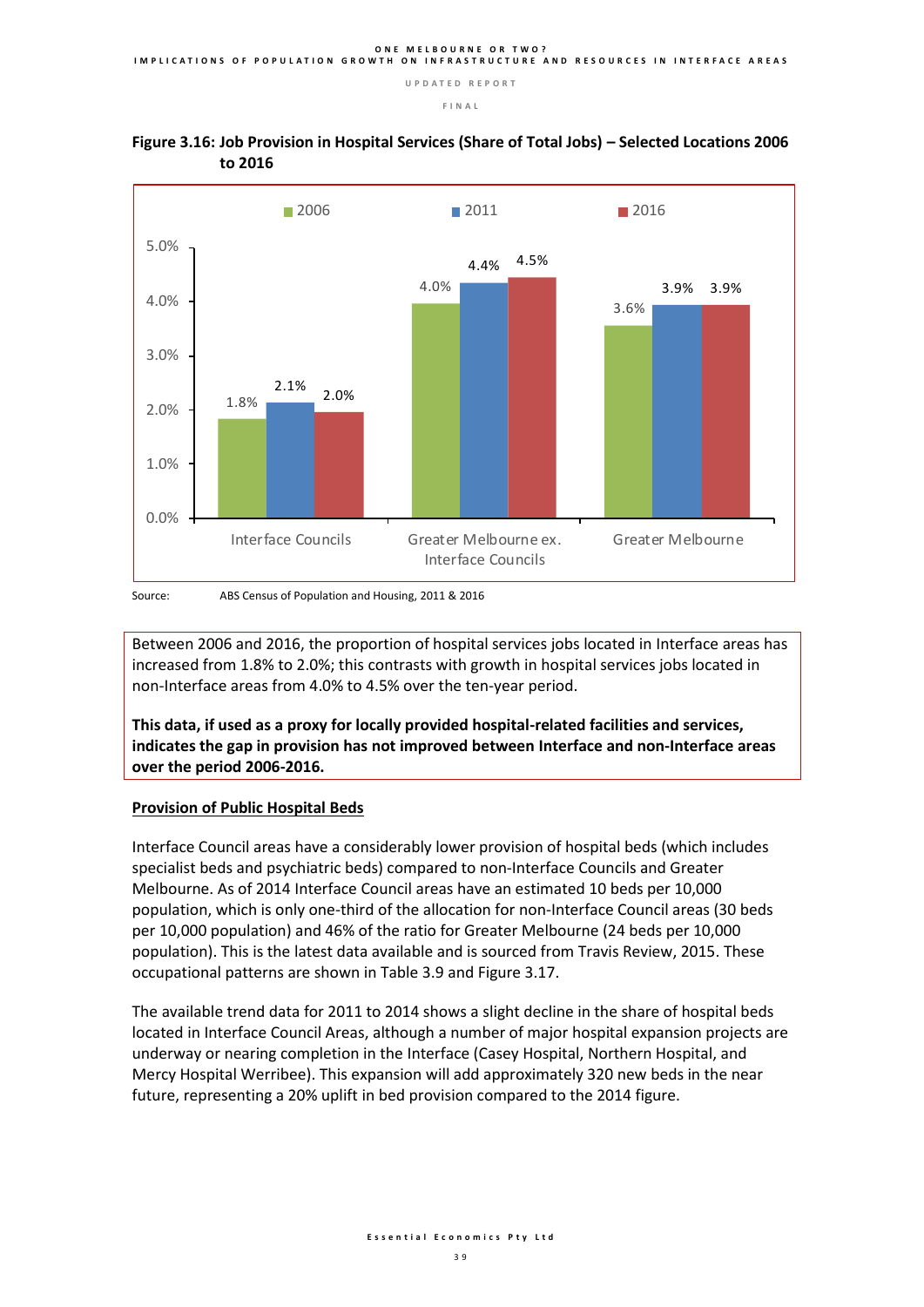**2011 2014** No. of Hospital Population Beds per Hospital Population Beds per beds Estimated No. of 10,000 Population No. of beds Estimated No. of 10,000 Population Interface Councils 1,515 1,360,900 11 1550 1,499,760 10 Greater Melbourne (excluding Interface Councils) 8,345 2,812,510 30 9,050 2,985,370 30 Greater Melbourne 9,860 4,137,430 24 10,600 4,485,130 24

#### **Table 3.9: Estimated No. of Public Hospital Beds per 10,000 Population – Selected Locations, 2011 and 2014**

Source: Public hospital and health services annual reports (various); Travis Review – *Increasing the capacity of the Victorian public hospital system for better patient outcomes*, June 2015





Source: Public hospital and health services annual reports (various); Travis Review – *Increasing the capacity of the Victorian public hospital system for better patient outcomes*, June 2015

### **3.8 Preschool Facilities**

Data sourced from the Department of Education and Early Childhood Development [\(http://www.education.vic.gov.au/findaservice/Home.aspx\)](http://www.education.vic.gov.au/findaservice/Home.aspx) has been used to estimate the number of preschool facilities located in the Interface and Non Interface areas. Note, data by number of places is not available.

As Table 3.10 and Figure 3.18 show, Interface Council areas have approximately 49 kindergarten / pre-school facilities per 10,000 persons aged 0-4 years, and this is lower than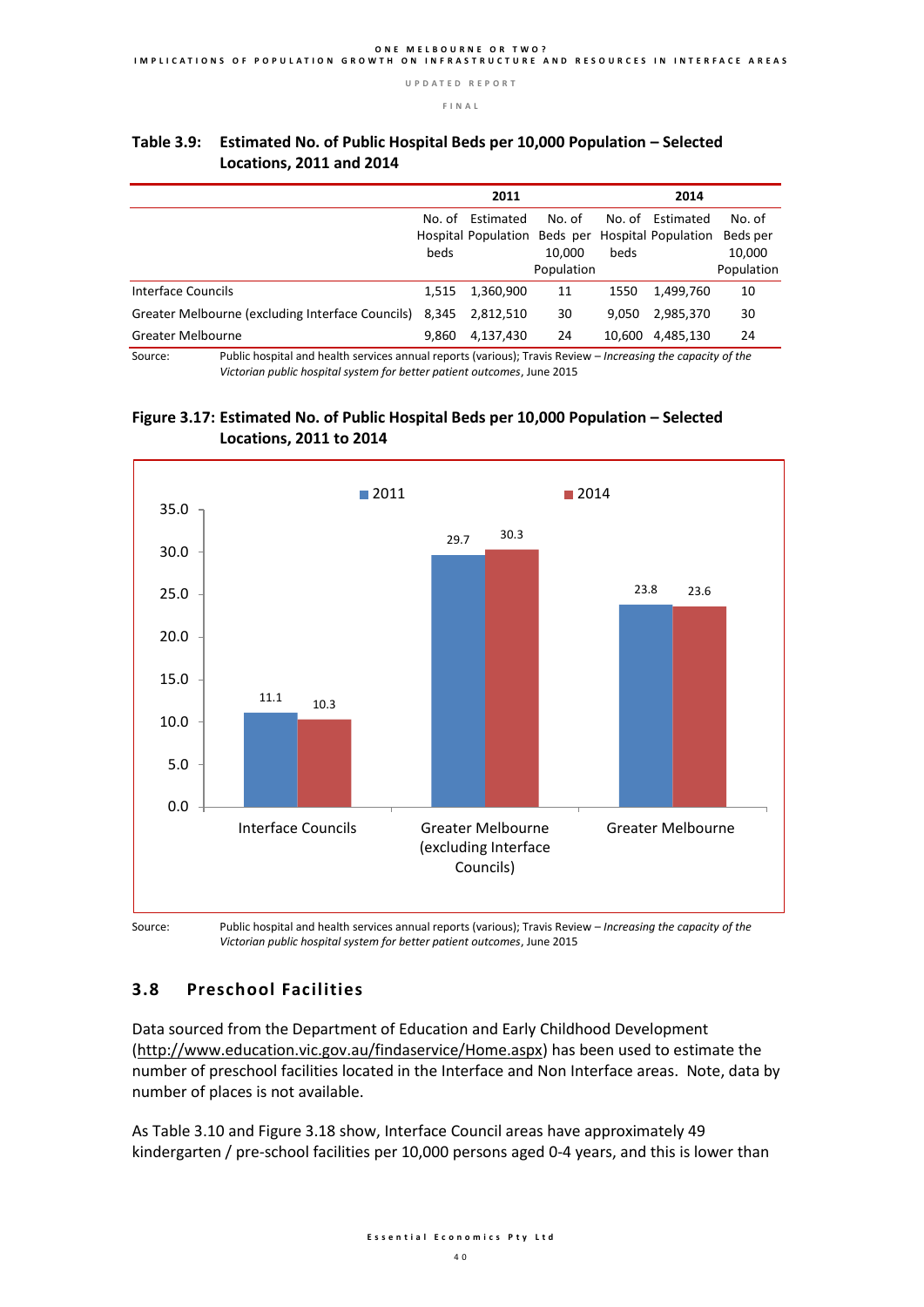**F I N A L** 

the ratio for non-Interface Council areas (67 facilities per 10,000 persons aged 0-4 years) and Greater Melbourne (60 facilities per 10,000 persons aged 0-4 years. As the size of preschool facilities vary from location to location (i.e. growth areas may have fewer but larger purposebuilt facilities developed on greenfield sites), this data needs to be treated with some caution.

Trend data is not available for this indicator, as no consistent information is available over two reporting periods.

#### **Table 3.10: Provision of Kindergarten/Pre-School Facilities per 10,000 persons Aged 0-4 Years, Selected Locations, 2016**

|                                          | No. of<br>Kindergartens/Pre-<br><b>Schools</b> | No.<br>Population | No. of Kindergarten/Pre-<br><b>Schools</b><br>per 10,000<br>Persons Aged 0-4 Years |
|------------------------------------------|------------------------------------------------|-------------------|------------------------------------------------------------------------------------|
| Interface Councils                       | 590                                            | 119.410           | 49                                                                                 |
| Greater Melbourne ex. Interface Councils | 1,130                                          | 167,760           | 67                                                                                 |
| <b>Greater Melbourne</b>                 | 1,720                                          | 287,170           | 60                                                                                 |

Sources: Department of Education and Early Childhood Development (last updated December 2015); ABS Census of Population and Housing 2016

#### **Figure 3.18: Provision of Kindergarten/Pre-School Facilities per 10,000 Persons Aged 0-4 Years, Selected Locations, 2016**



Population and Housing 2016 Note: Figures rounded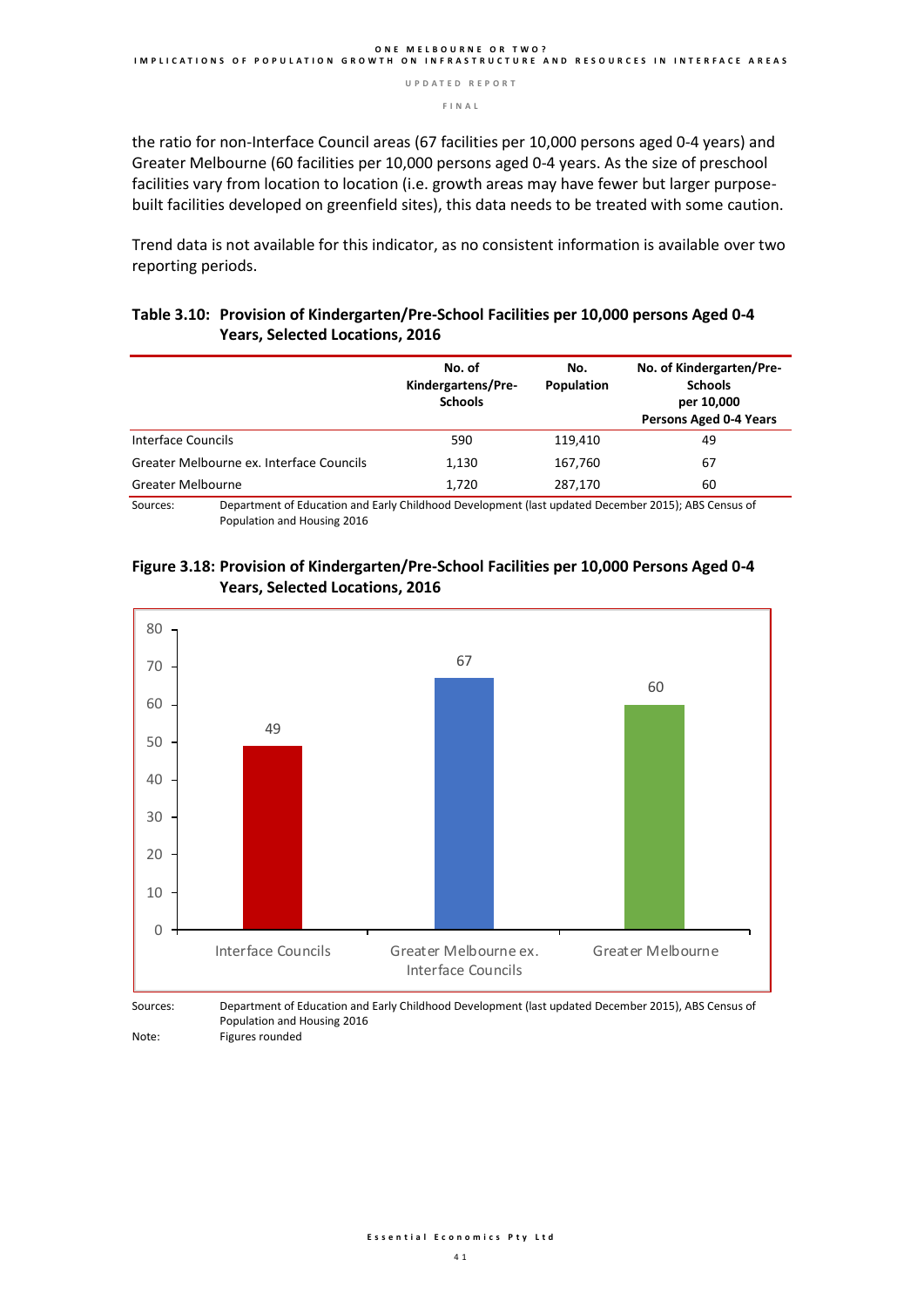#### **F I N A L**

#### **3.9 Public Administration Facilities**

#### **Public Administration**

Interface Council areas have a relatively low proportion of jobs associated with public administration. ABS Census data for 2016 shows that only 2.4% of jobs in Interface Council areas are associated with this type of activity and this compares to 3.5% for non-Interface Councils areas 3.3% for Greater Melbourne, as shown in Figure 3.19. This data indicates that, apart from the provision of Local Government services, a generally low provision of State government, agency, justice facilities and associated jobs exists in Interface Council areas.

# **Figure 3.19: Job Provision in Public Administration (Share of Total Jobs) – Selected Locations, 2006 to 2016**



Between 2006 and 2016, the proportion of public administration jobs located in Interface areas has fallen (2.6% to 2.4%), which reflects a similar decline in public administration jobs in non-Interface areas (3.6% to 3.5%)

**This data, if used as a proxy for public administration facilities and services, indicates the gap provision has slightly increased (from 1.0 percentage point to 1.1 percentage points) between Interface and non-Interface areas over the period 2006-2016.** 

#### **3.10 Community Services**

#### **Arts and Cultural Activities**

Jobs provided in the creative and performing arts (which include activities such as visual arts, dance, drama, music, creative writing etc) are used as a 'proxy' for the local provision of

Sources: ABS Census of Population and Housing, 2006, 2011, 2016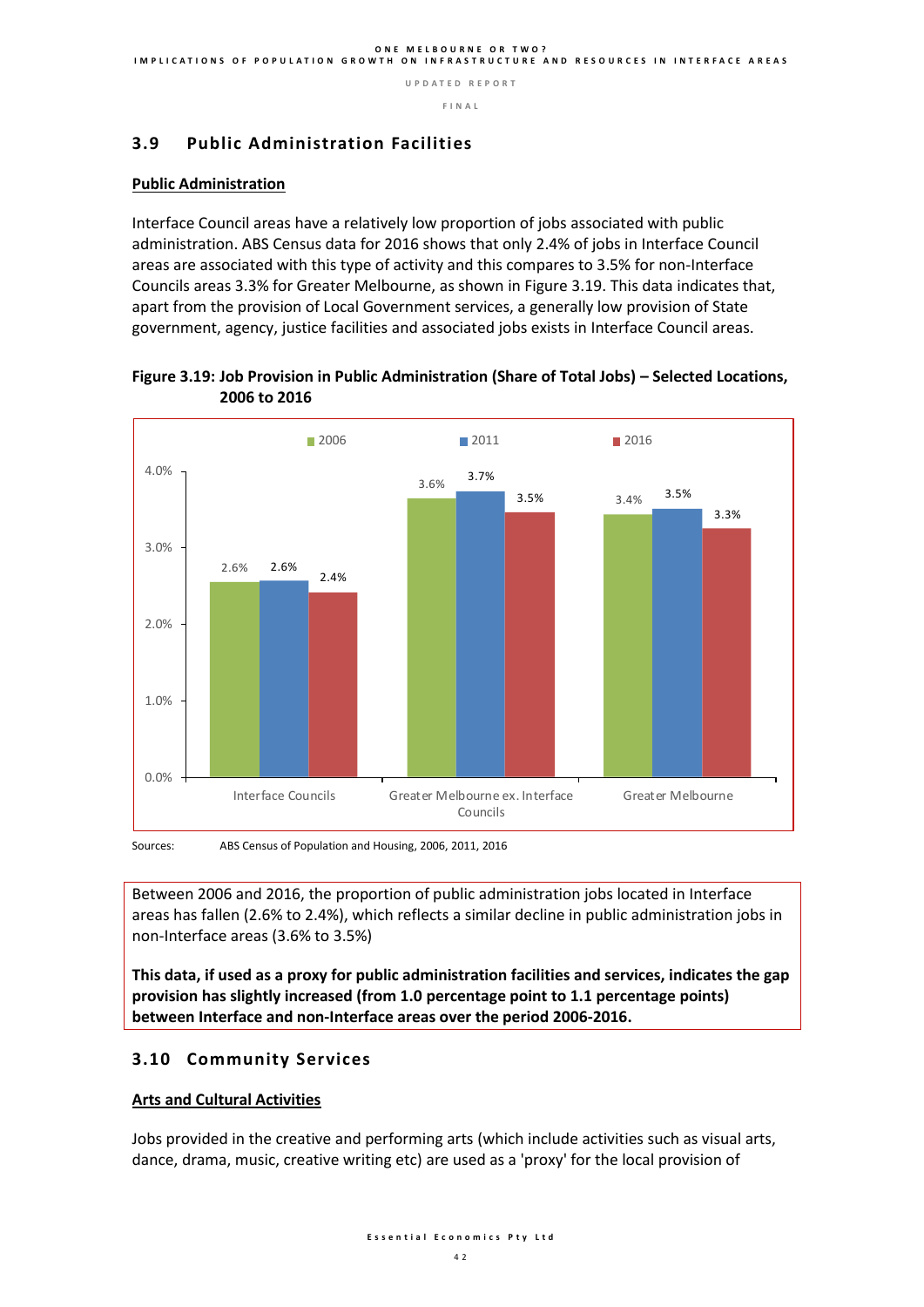facilities that support this sector. ABS Place of Work data for 2016 indicates a relative lack of arts and cultural facilities in Interface Council areas, with just 0.19% of total jobs provided in the Interface associated with the sector, which is below half the rate of provision observed for Greater Melbourne (excluding Interface Councils) at 0.41%.

Between 2006 and 2016, the proportion of creative and arts jobs located in the Interface area increased from 0.15% to 0.19%; however, proportional growth in non-Interface areas has been greater, increasing from 0.32% to 0.41% (although the shares for both Interface and non-Interface are significantly small in real terms) .

**This data, if used as a proxy for locally provided arts and cultural facilities and services, indicates the gap in provision has increased (from 0.17 of a percentage point to 0.22 of a percentage point) between Interface and non-Interface areas over the period 2006-2016, as shown in Figure 3.20.**

#### **Figure 3.20: Job Provision in Creative and Performing Arts (Share of Total Jobs) – Selected Locations, 2006 to 2016**



Sources: ABS Census of Population and Housing, 2006, 2011 & 2016

#### **Public Library Resources**

While funding for public libraries is principally through Local Government, the State Government contributes approximately 30% of total annual libraries funding relating to operations, collections and a small amount for capital.

Interface Councils have a lower ratio of public library service points and weekly operating hours compared to non-Interface areas and Greater Melbourne.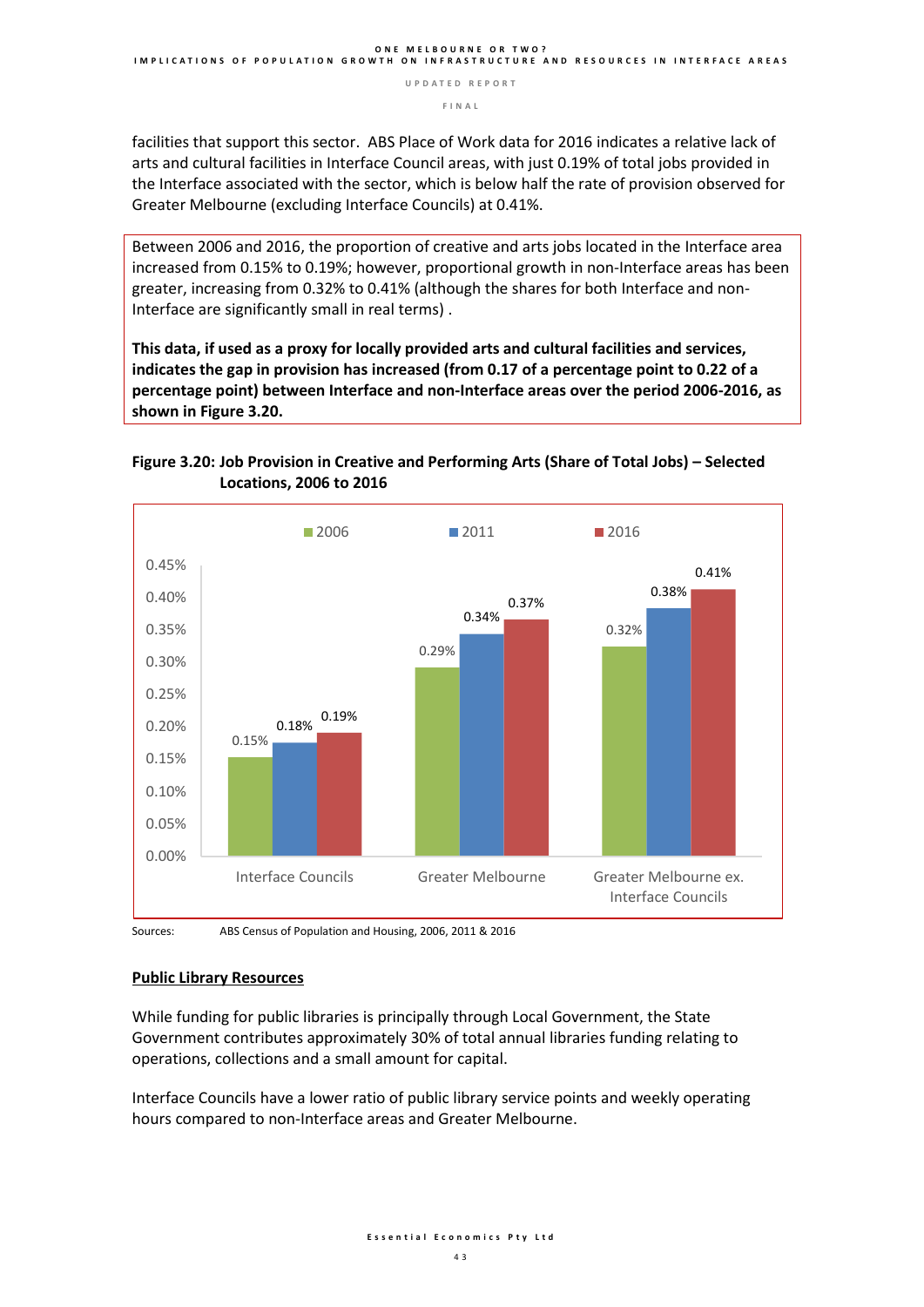**F I N A L** 

For example, the Interface Councils have 0.25 static service points per 10,000 population, compared to 0.40 and 0.35 static service points per 10,000 population for non-Interface areas and the Greater Melbourne, respectively. Similarly, in terms of library operating hours the Interface Councils provide 12.4 hours per week per 10,000 population, which is significantly less than the 18.2 hours per 10,000 population provided in non-Interface areas and the 16.2 hours per 10,000 population provided in Greater Melbourne.

Trends in these indicators over the period 2009/10 to 2016/17 are shown in Table 3.11 and in Figures 3.21 and 3.22.

**These trends highlight provision of library services has declined in Interface areas compared with non-Interface areas over the past decade.**

#### **Table 3.11: Public Library Services Points and Operating Hours, Selected Locations, 2009/10 and 2016/17**

|                                                | Interface<br><b>Councils</b> |       | Greater<br><b>Melbourne</b><br>(ex. Interface<br>Councils) |                                 | Greater<br><b>Melbourne</b> |         |
|------------------------------------------------|------------------------------|-------|------------------------------------------------------------|---------------------------------|-----------------------------|---------|
|                                                |                              |       |                                                            | 2009/10 2016/17 2009/10 2016/17 | 2009/10                     | 2016/17 |
| <b>Total number of Service Points</b>          | 34                           | 39    | 123                                                        | 121                             | 157                         | 160     |
| Operating hours per week                       | 1,830                        | 1,960 | 5,430                                                      | 5,550                           | 7.260                       | 7,510   |
| Service points per 10,000 population           | 0.29                         | 0.25  | 0.41                                                       | 0.40                            | 0.39                        | 0.35    |
| Operating hours per week per 10,000 population | 15.4                         | 12.5  | 18.2                                                       | 18.2                            | 17.4                        | 16.2    |

Sources: DPCD, Annual Survey of Public Libraries 2009/10; DELWP, Annual Survey of Public Libraries 2016/17

#### **Figure 3.21: Library Service Points (Static) per 10,000 Population, Selected Areas, 2009/10 and 2016/17**





Sources: DPCD, Annual Survey of Public Libraries 2009/10; DELWP, Annual Survey of Public Libraries 2016/17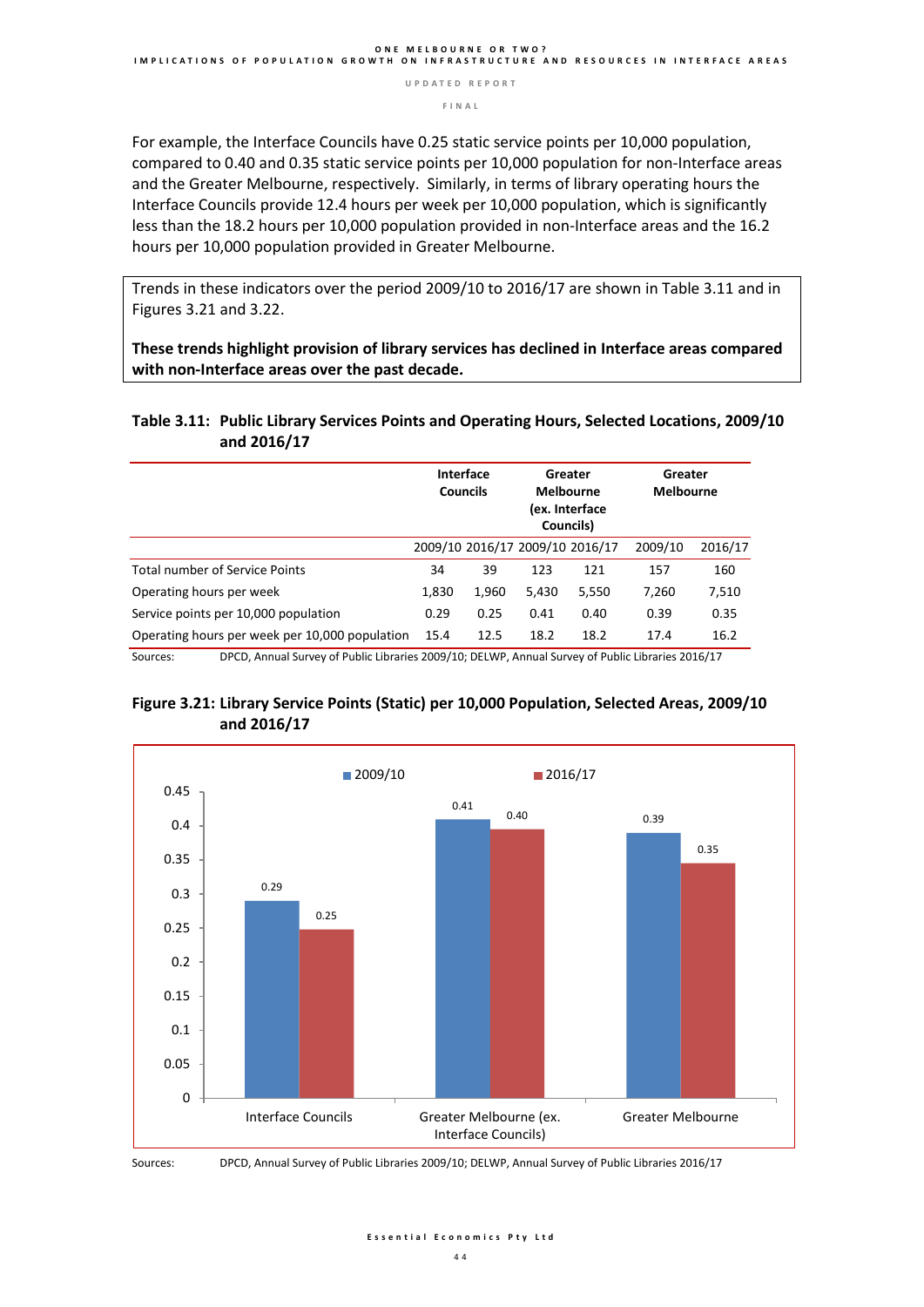



Sources: DPCD, Annual Survey of Public Libraries 2009/10; DELWP, Annual Survey of Public Libraries 2016/17

### **3.11 Transport**

#### **Access to Public Transport**

Compared to the Greater Melbourne average, the Interface Councils are significantly underprovided for in terms of public transport options. When assessed in terms of access to tram lines, train lines, and bus routes (including night bus routes), Public Transport Victoria data shows that Interface Council residents have access to 1.3 public transport routes per 10,000 population, which is only half the rate of transport access (2.6 public transport routes per 10,000 population) available to non-Interface residents and also well below the access rate for residents of Greater Melbourne as a whole (2.2 public transport routes per 10,000 population). Public transport provision data is included in Table 3.12 and Figure 3.23.

|  |  | Table 3.12: Access to Public Transport Options, Selected Areas, 2011 |  |  |
|--|--|----------------------------------------------------------------------|--|--|
|--|--|----------------------------------------------------------------------|--|--|

|                                                     | <b>Access</b><br>to<br><b>Train</b><br>Lines<br>(no.) | <b>Access</b><br>to<br>Tram<br>Lines<br>(no.) | <b>Access</b><br>to<br><b>Bus Routes Nightrider</b><br>(no.) | <b>Access</b><br>to<br>(no.) | <b>Access</b><br>to<br>Public<br><b>Bus Routes Transport Routes Routes per</b><br>(no.) | <b>Access</b><br>to Public<br><b>Transport</b><br>10,000<br>Population |
|-----------------------------------------------------|-------------------------------------------------------|-----------------------------------------------|--------------------------------------------------------------|------------------------------|-----------------------------------------------------------------------------------------|------------------------------------------------------------------------|
| <b>Interface Councils</b>                           | 12                                                    | 0                                             | 184                                                          | 12                           | 208                                                                                     | 1.3                                                                    |
| Greater Melbourne (excluding<br>Interface Councils) | 69                                                    | 95                                            | 603                                                          | 47                           | 814                                                                                     | 2.6                                                                    |
| <b>Greater Melbourne</b>                            | 81                                                    | 95                                            | 787                                                          | 59                           | 1,022                                                                                   | 2.2                                                                    |

Source: Public Transport Victoria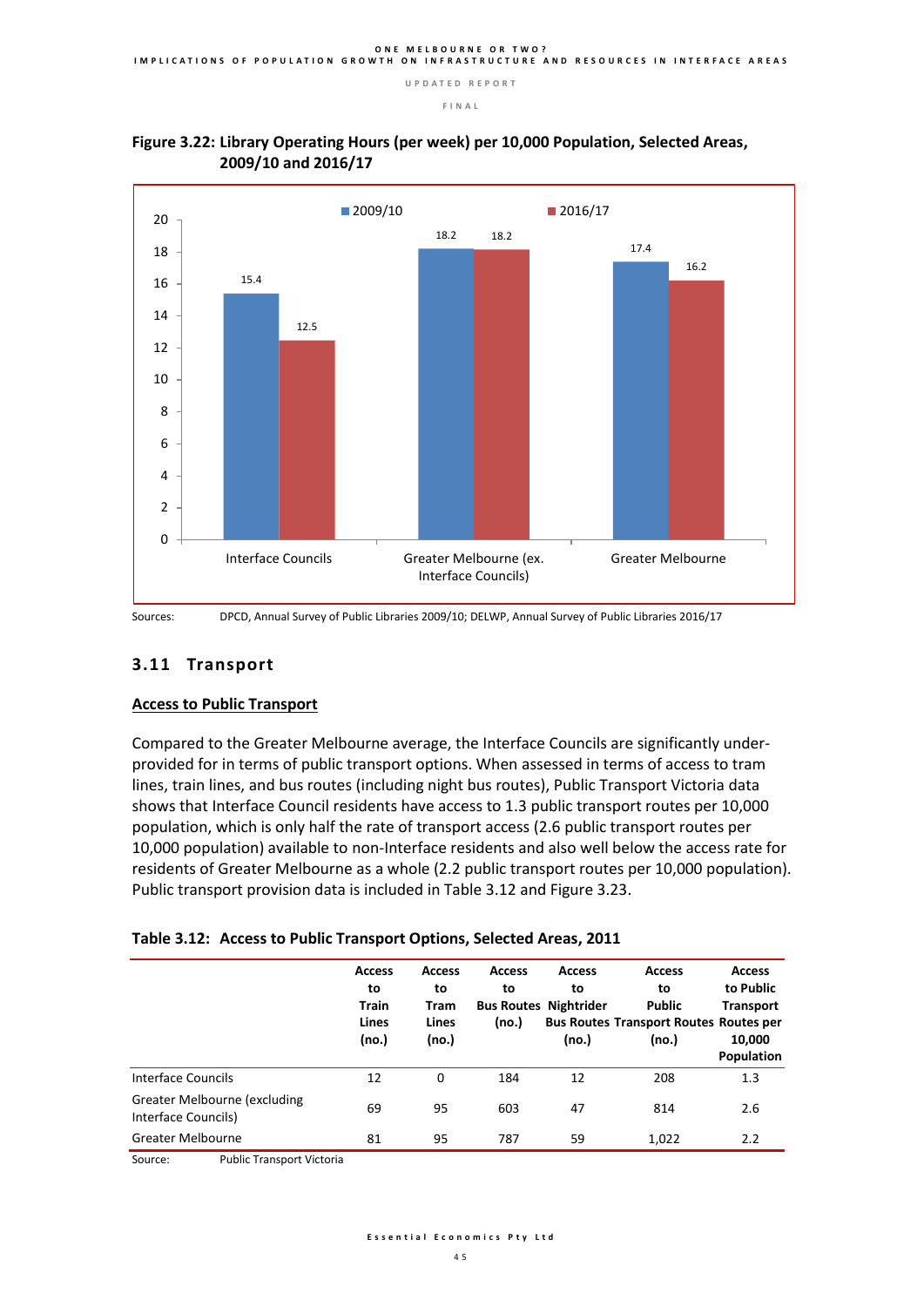

#### **Figure 3.23: Access to Public Transport Options per 10,000 Population, Selected Locations 2016**

Source: Public Transport Victoria

#### **Private Vehicle Reliance**

Private vehicle reliance (as indicated by vehicle ownership and registrations) is significantly higher in Interface Council areas compared to the non-Interface areas and Greater Melbourne.

For example, Interface Council areas have 2.26 registered vehicles per occupied dwelling in 2016, and this compares to 1.89 vehicles per dwelling in non-Interface Council areas and 2.01 vehicles per occupied dwelling in the Greater Melbourne area, according to ABS regional data. The figures are shown in Table 3.11 and Figure 3.24.

Data relating to vehicle registrations per capita highlights a similar pattern, with vehicle registrations in Interface Councils (732 per 1,000 population) being significantly higher than for non-Interface Council areas (694 registered vehicles per 1,000 population) and Greater Melbourne (707 registered vehicles per 1,000 population). This data is shown in Table 3.13 and Figure 3.25.

| Table 3.13: Vehicle Ownership and Registrations, Selected Areas |
|-----------------------------------------------------------------|
|-----------------------------------------------------------------|

|                                      | <b>Interface</b><br><b>Councils</b> |           | Greater<br><b>Melbourne</b> |           | <b>Greater Melbourne</b><br>ex. Interface Councils |           |
|--------------------------------------|-------------------------------------|-----------|-----------------------------|-----------|----------------------------------------------------|-----------|
|                                      | 2011                                | 2016      | 2011                        | 2016      | 2011                                               | 2016      |
| Occupied Private Dwellings (OPD)     | 446.940                             | 523.410   | 1,494,670                   | 1,664,540 | 1,047,730                                          | 1,141,140 |
| <b>Registered Vehicles</b>           | 988,000                             | 1,184,270 | 2,998,400                   | 3,340,260 | 2,010,400                                          | 2,156,000 |
| <b>Vehicles Per OPD</b>              | 2.21                                | 2.26      | 2.01                        | 2.01      | 1.92                                               | 1.89      |
| <b>Vehicles Per 1,000 Population</b> | 733                                 | 732       | 719                         | 707       | 712                                                | 694       |

Source: ABS Data by Region 2011-16. Note: Figures rounded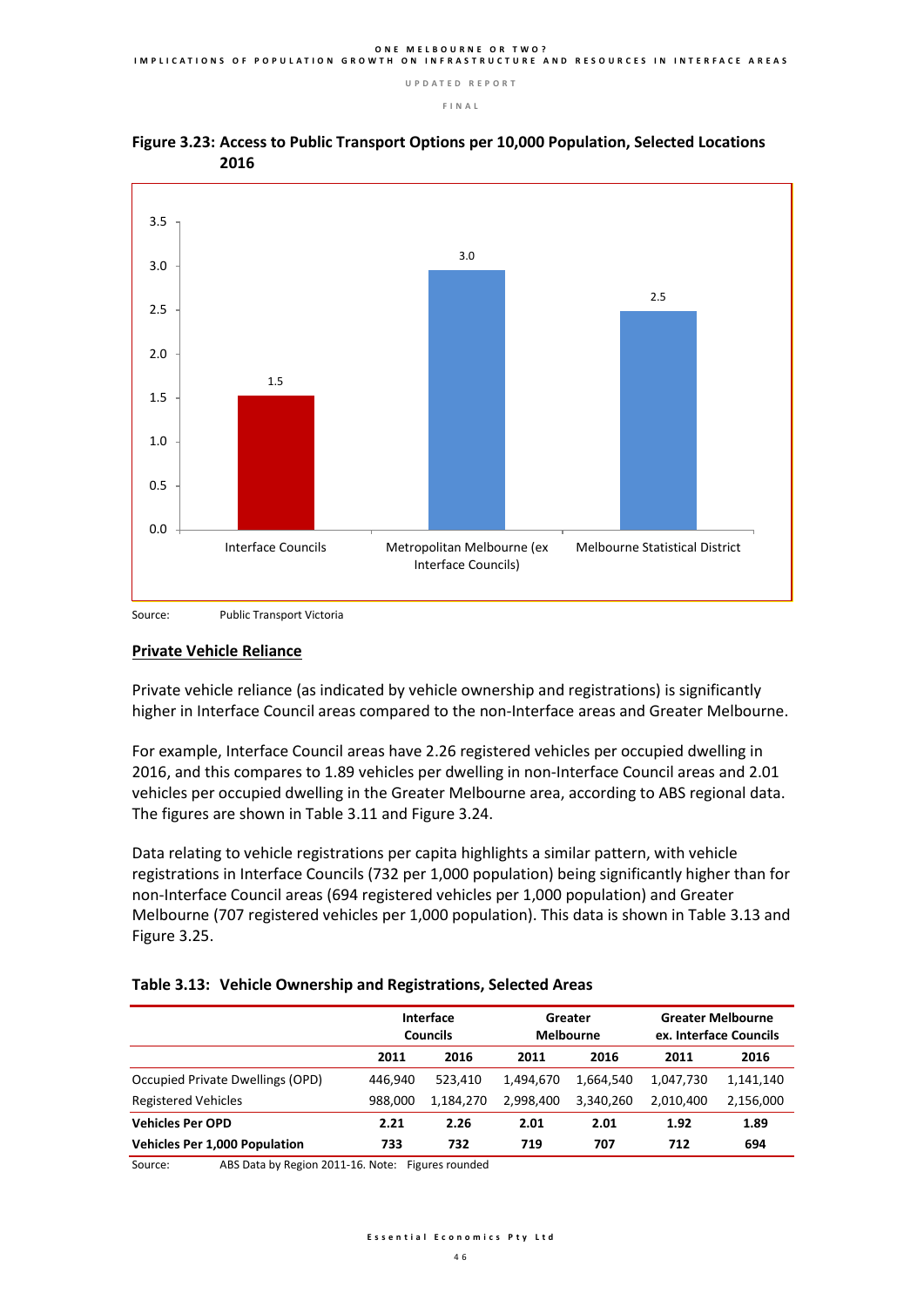**F I N A L** 

Between 2011 and 2016, the number of vehicles per dwelling in Interface areas has increased from 2.21 vehicles to 2.26 vehicles. This is a significant variation from the trend observed for non-Interface areas where the number of vehicles per dwelling has fallen from 1.92 vehicles to 1.89 vehicles.

**This data confirms Interface areas continue to be significantly more reliant on private vehicle travel than non-Interface areas, and suggests the difference is widening.**



**Figure 3.24: Vehicle Ownership per Occupied Private Dwelling, Selected Areas, 2011 and 2016**

Source: ABS Data by Region 2011-2016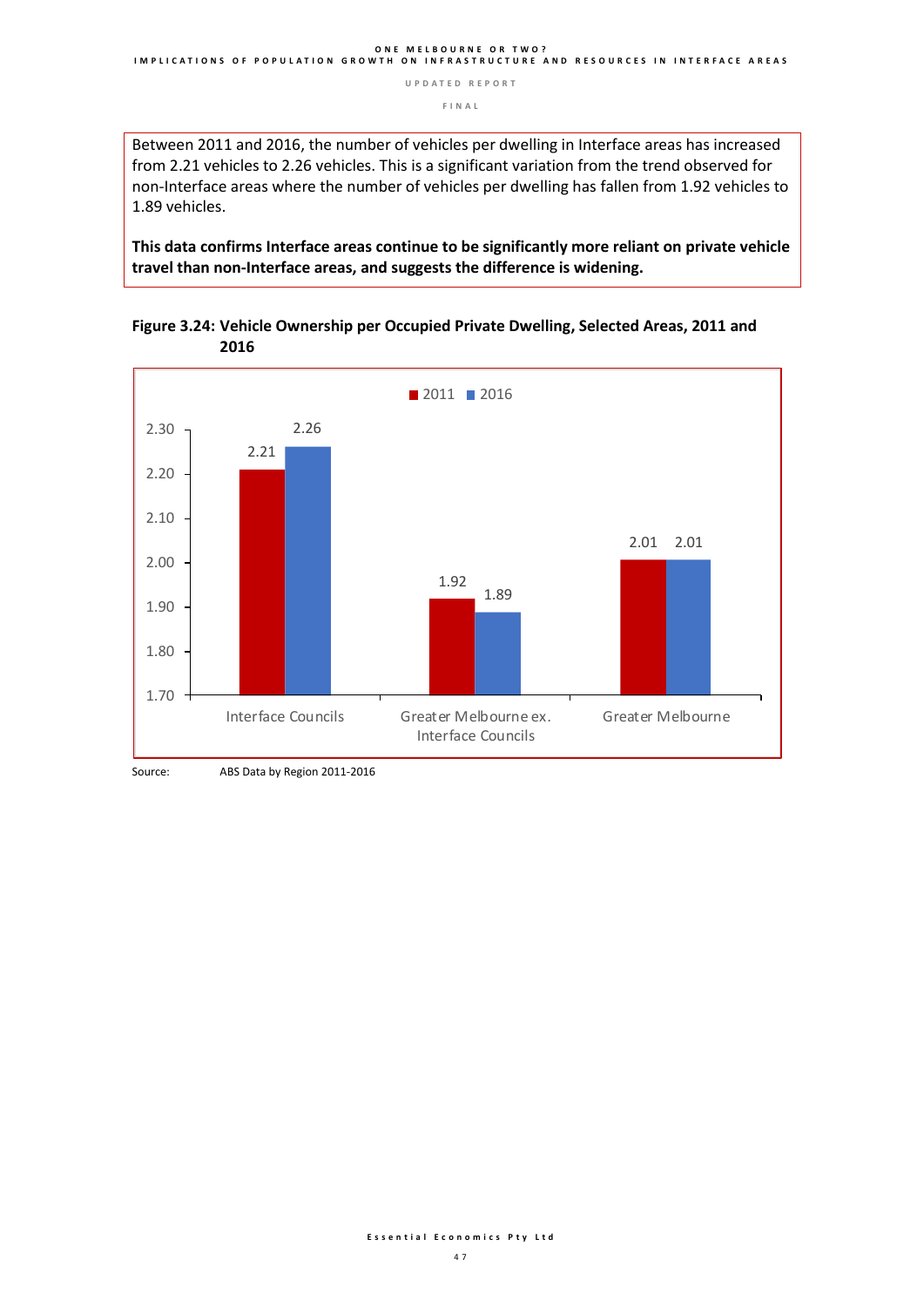





#### **3.12 Conclusions**

The findings of this socio-economic profiling and benchmarking analysis show that compared to non-Interface areas and Greater Melbourne averages, the Interface Council area is characterised by:

- Relatively high level of socio-economic disadvantage, as highlighted through SEIFA and VAMPIRE
- Relatively low average incomes
- Relatively low educational outcomes
- Relatively high level of youth disengagement with regard to higher education and workforce participation
- Significant deficit in the provision of local employment opportunities
- Relatively low provision of professional jobs
- Relatively high unemployment rates
- Relatively low provision of higher order medical services (hospitals)
- Relatively low provision of preschool services
- Relatively low provision of arts and cultural services (libraries, arts centres etc)
- Poor provision of public transport options
- Heavy reliance on vehicle-based travel.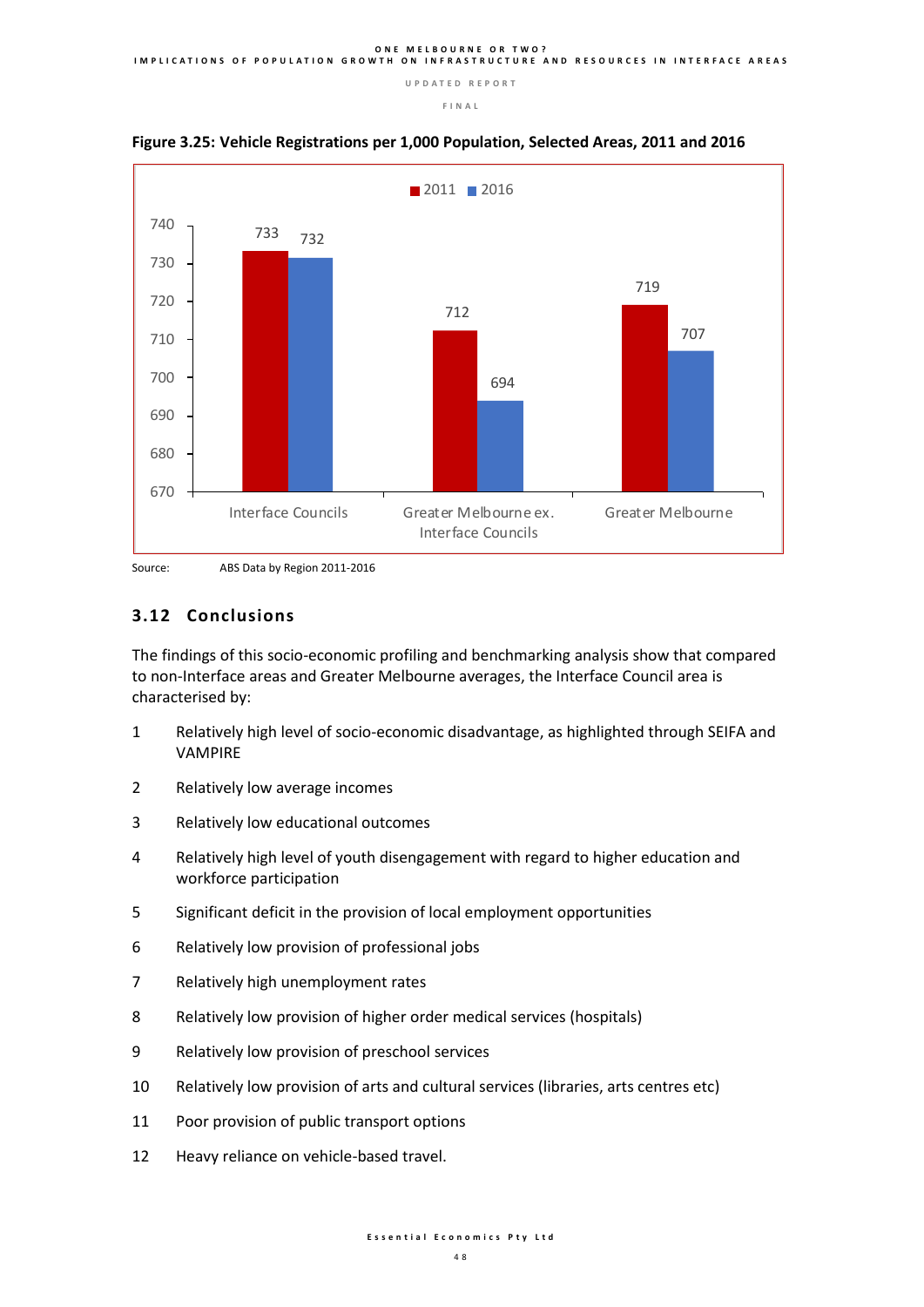**F I N A L** 

When long-term trends are considered, the following observations are made with regard to available data:

- 13 Disadvantage has increased in the Interface compared to non-Interface areas (SEIFA 2006 to 2011)
- 14 Median incomes have increased at a slower rate in the Interface compared to non-Interface areas (2006 to 2016)
- 15 The gap in educational outcomes and youth disengagement has narrowed slightly between Interface and non-Interface areas (2006 to 2016)
- 16 While local job provision ratio has increased slightly in the Interface, the gap in job provision between Interface and non-Interface areas has widened – with the deficit of white collar jobs in the Interface increasing over time (2006 to 2016)
- 17 Unemployment levels have worsened in the Interface, compared to non-Interface areas (2006 to 2016)
- 18 The gap in the provision of health jobs (2006 to 2016) and hospital beds (2011 to 2014) has increased slightly between Interface and non-Interface areas
- 19 The gap in the provision of arts and cultural facilities and library services has increased between Interface and non-Interface areas (2006 to 2016)
- 20 The use of public transport has increased slightly in the Interface, but at a lower rate of increase than that observed for non-Interface areas (2006 to 2016)
- 21 Reliance on private vehicle-based travel in the Interface has increased compared to non-Interface areas (vehicle registrations and vehicle ownership, 2011 to 2006).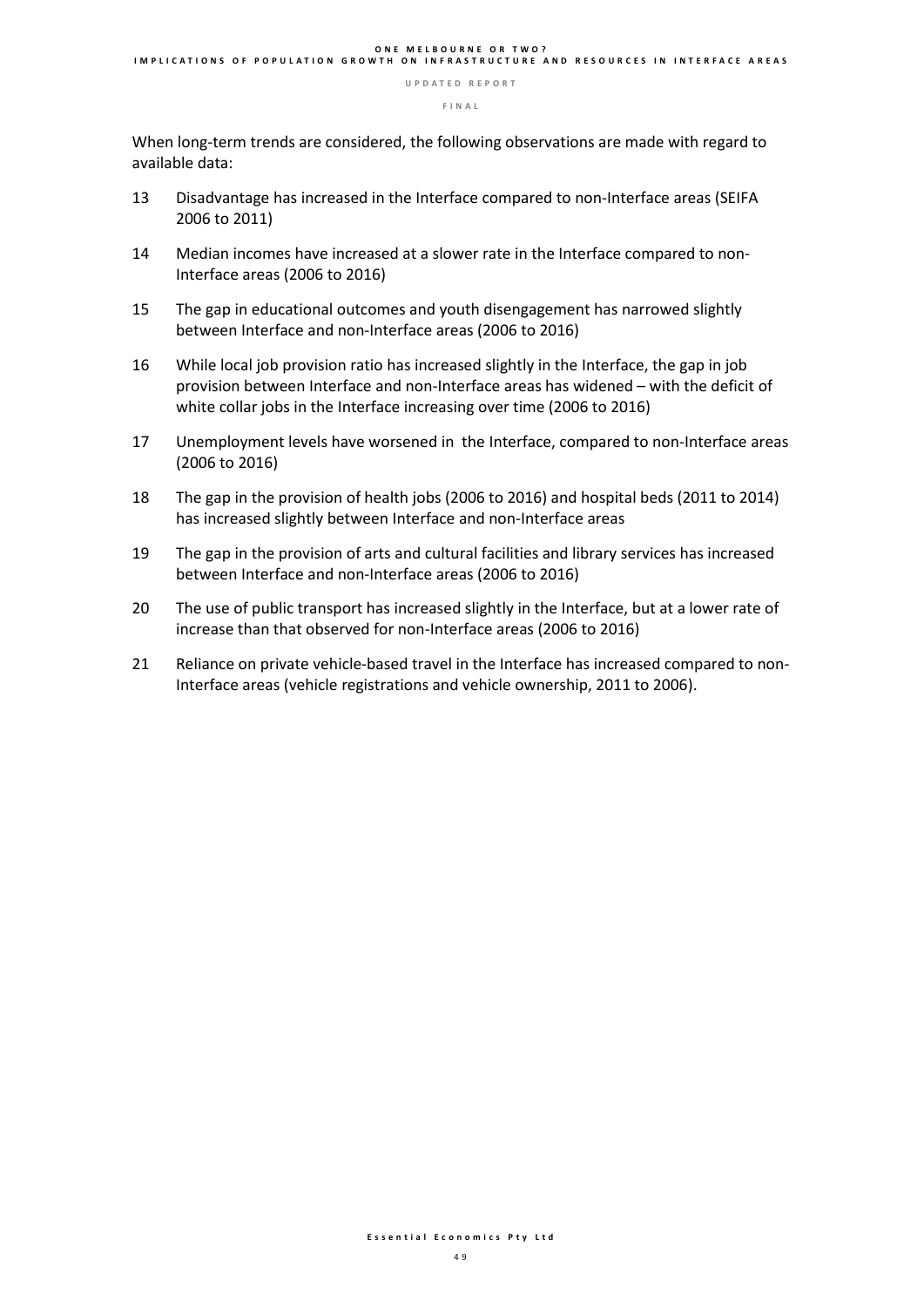# **4 F U T U R E I N F R A S T R U C T U R E A N D S E R V I C E R E Q U I R E M E N T S A N D C O S T S**

#### **4.1 Introduction**

This Chapter provides estimates for employment and for infrastructure and service requirements for Interface Councils over the period 2016 to 2031. Where under-provision is identified, future requirements are set at a level to reduce the gap by 50% (or by another identified measure) over the 15-year period.

Broad cost estimates have been prepared to provide general guidance on the financial implications of providing the identified level of infrastructure and services.

#### **4.2 Employment Requirements**

#### **Job Requirements**

Based on the existing job provision ration of 0.57 jobs per 1 labour force participant, between 2016 and 2031 a further 265,000 additional jobs will be required in the Interface Councils area.

The Victorian Planning Authority (VPA) has an aspirational target of ensuring the provision of 1 new job for every additional new household in growth areas. If this target is applied to the Interface Council areas' dwelling estimates in VIF2016 between 2016 to 2031, then approximately 310,000 additional jobs required would be required over the 15-year period.

Employment growth of this level would increase the job provision ratio to 0.66, which represents 15% growth on the existing job provision ratio. In the consultant's view, this employment growth target is realistic and achievable over the coming 15 years, especially if higher-order infrastructure and services are provided to support economic efficiency and liveability outcomes.

Employment requirements are shown in Table 4.1.

#### **Table 4.1: Employment Requirements, Interface Councils 2011-2026**

|                                                 |                                                                                                                                                   | <b>Based on Existing</b><br><b>Interface Job Provision</b> | Based on VPA aspiration of<br>1 new local job for every new<br>dwelling |
|-------------------------------------------------|---------------------------------------------------------------------------------------------------------------------------------------------------|------------------------------------------------------------|-------------------------------------------------------------------------|
| 2016                                            | Local Jobs                                                                                                                                        | 430,000                                                    | 430,000                                                                 |
|                                                 | <b>Resident Labour Force</b>                                                                                                                      | 755,000                                                    | 755,000                                                                 |
|                                                 | Job provision Ratio                                                                                                                               | 0.57                                                       | 0.57                                                                    |
| 2031                                            | Local Jobs                                                                                                                                        | 640.000                                                    | 740,000                                                                 |
|                                                 | <b>Resident Labour Force</b>                                                                                                                      | 1,122,880                                                  | 1,122,880                                                               |
|                                                 | Job provision Ratio                                                                                                                               | 0.57                                                       | 0.66                                                                    |
| <b>Additional Jobs Required</b><br>2016 to 2031 |                                                                                                                                                   | $+210,000$                                                 | +310,000                                                                |
| Sources:                                        | ABS Place of Work 2016; Department of Education, Employment and Workplace Relations - Small Area Labour<br>Markets (various); Essential Economics |                                                            |                                                                         |

Note: Figures rounded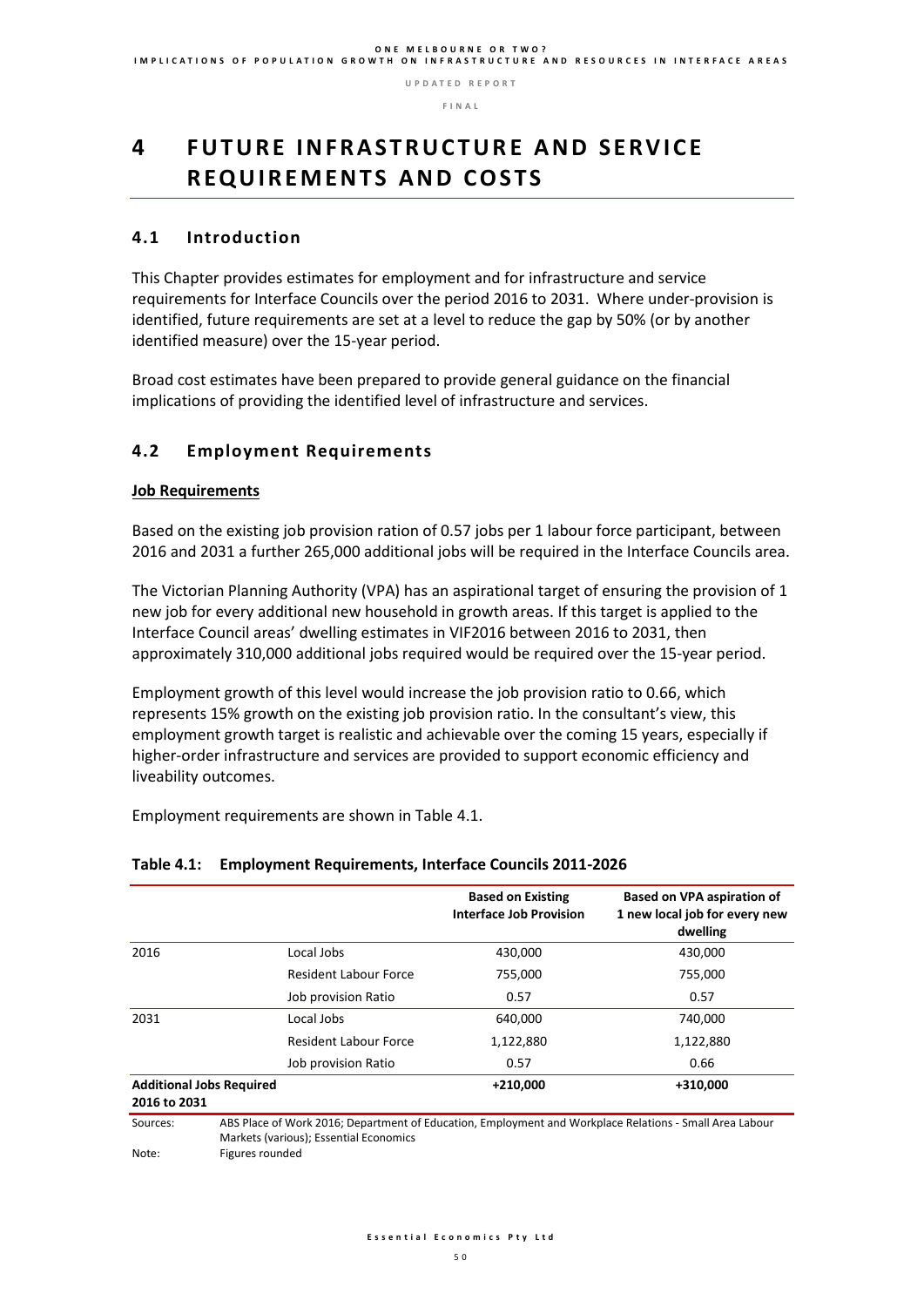**F I N A L** 

#### **4.3 Educational Requirements**

#### **Primary and Secondary School Places**

The Department of Education advises detailed data is not available at the LGA level relating to the provision of primary and secondary school places. In view of this situation, the analysis assumes that one place per school aged child is currently being provided in the Interface Council area, noting this may overstate the existing situation where lags in provision occur.

Using this approach, an additional 85,110 primary school and 64,570 secondary school places will be required in Interface Council areas over the period 2016 to 2031. These estimates are based on Forecast id data, as VIF 2016 does not provide specific age data that aligns with primary and secondary school age groups.

ABS Schools Australia 2006 (Cat. No. 4221.0) shows that in 2006 the average primary school size in Australia was 250 students and the average secondary schools size was 540 students. Applying these ratios to required school places shows a further 340 primary schools (rounded) and 120 secondary schools (rounded) will be required in Interface Council areas over the 2016- 2031 period.

Primary and secondary school requirements over the coming 15 years are shown in Table 4.2.

|                                                    | <b>Primary School</b><br><b>Places</b> | <b>Secondary School</b><br><b>Places</b> |
|----------------------------------------------------|----------------------------------------|------------------------------------------|
| 2016                                               | 166,100 places                         | 125,230 places                           |
| 2031                                               | 251,210 places                         | 189,800 places                           |
| <b>Additional Places Required</b><br>2011 to 2026  | $+85,110$ places                       | +64,570 places                           |
| <b>Additional Schools Required</b><br>2016 to 2031 | +340 schools                           | +120 schools                             |

#### **Table 4.2: Estimated Primary and Secondary School Places Required, Interface Councils, 2016-2031**

Sources: Forecast id (various); Essential Economics Note: Figures rounded

#### **4.4 Health Requirements**

#### **Public Hospital Beds**

Based on the existing provision public hospital bed provision ratio of approximately 11 beds per 10,000 population, an additional 550 public hospital beds will be required in the Interface Council area between 2016 and 2031.

To close the gap by 50% with non-Interface Council provision (30 beds per 10,000 population), a ratio of 20.5 beds per 10,000 population would need to be provided. Applying this ratio leads to an additional requirement of approximately 2,500 beds for the Interface Councils.

As noted earlier, approximately 320 new beds are set to be provided in the short-term through expansions of a number of established Interface hospitals and these are factored into bed requirements outlined in Table 4.4.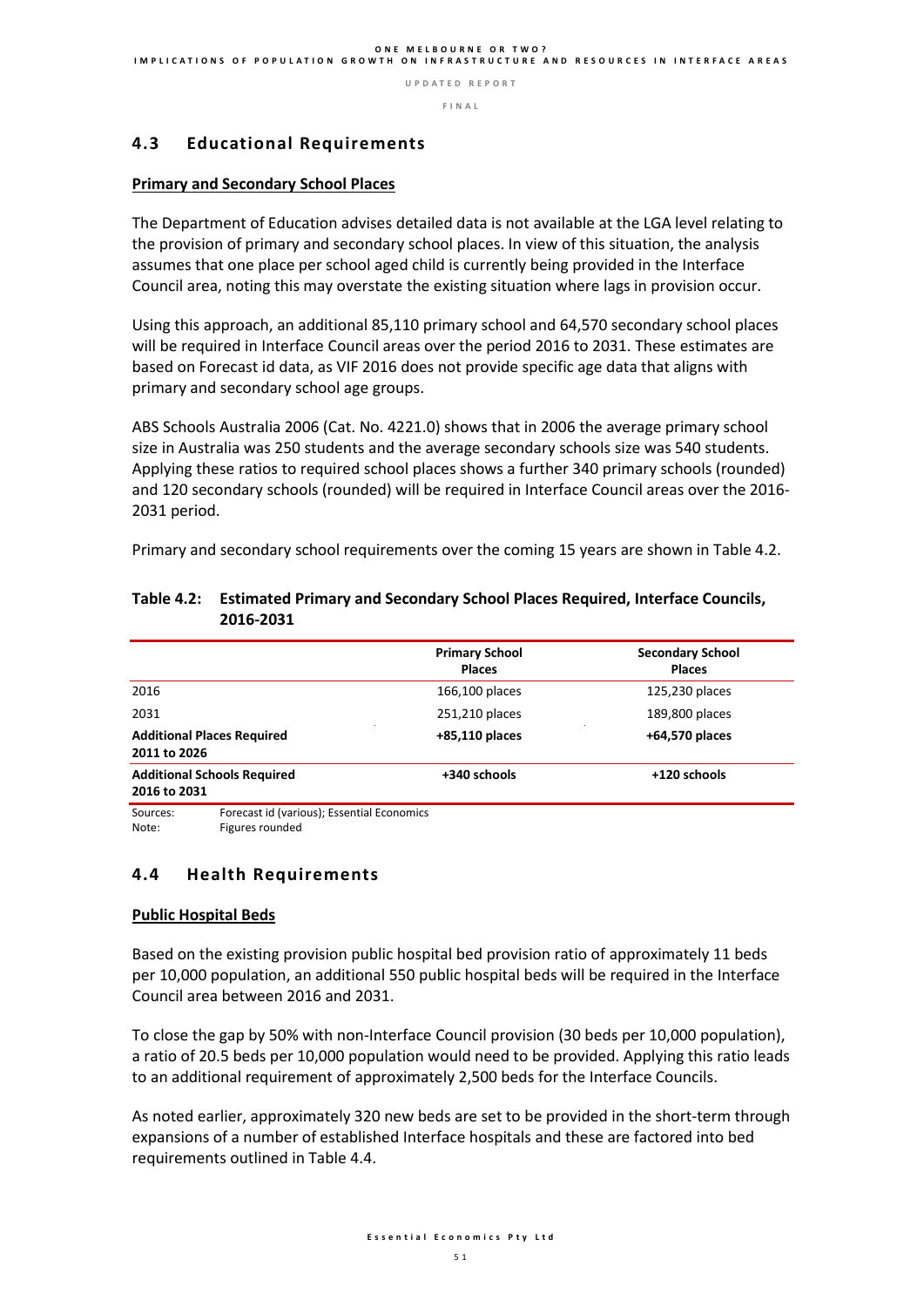**F I N A L** 

Approximately 75 beds are provided per public hospital nationally (according to the Department of Health and Ageing – *The State of our Public Hospitals report 2010).* Using this ratio, an additional 29 public hospitals are required in the Interface over the coming 15 years to close the provision gap by 50%.

Public hospital requirements are included in Table 4.3

|                                                                         |                                             | <b>Requirements using existing</b><br>Interface provision ratio<br>11 beds per 10,000 population | <b>Requirements to close</b><br>the gap with non-Interface areas by 50%<br>20.5 beds per 10,000 population                                                                                                                |
|-------------------------------------------------------------------------|---------------------------------------------|--------------------------------------------------------------------------------------------------|---------------------------------------------------------------------------------------------------------------------------------------------------------------------------------------------------------------------------|
| 2016                                                                    |                                             | 1.550 beds                                                                                       | 1.550 beds                                                                                                                                                                                                                |
| 2031                                                                    |                                             | 2,100 beds                                                                                       | 3,730 beds                                                                                                                                                                                                                |
| Confirmed new supply<br><b>Additional Beds Required</b><br>2016 to 2031 |                                             | 320 beds                                                                                         | 320 beds                                                                                                                                                                                                                  |
|                                                                         |                                             | $+230$ beds                                                                                      | +2,180 beds                                                                                                                                                                                                               |
| 2016 to 2031                                                            | <b>Additional Public Hospitals Required</b> | +3 hospitals                                                                                     | +29 hospitals                                                                                                                                                                                                             |
| Sources:<br>Note:                                                       | Figures rounded                             | Water and Planning, Victoria in Future 2016; Essential Economics.                                | Public hospital and health services annual reports (various); Travis Review – Increasing the capacity of the<br>Victorian public hospital system for better patient outcomes, June 2015; Department of Environment, Land, |

#### **Table 4.3: Estimated Public Hospital Beds Required, Interface Councils, 2016-2031**

#### **4.5 Community and Recreational Requirements**

#### **Kindergarten/Preschool**

The State ratio of 255 places per 1,000 persons aged 0-4 years derived from the Productivity Commission's Report on Government Services 2018 (based on 2016 data) has been used to estimate the existing situation.

Using this approach, an additional 9,970 Kindergarten places will be required in the Interface area over the period 2016 to 2031.

An average of 100 places per kindergarten has been used to determine future building requirements (based on an average class size of 25 students and four groups per facility). Applying this ratio shows that an additional 100 kindergartens are required in the Interface over the coming 15 years.

Kindergarten requirements are shown in Table 4.4.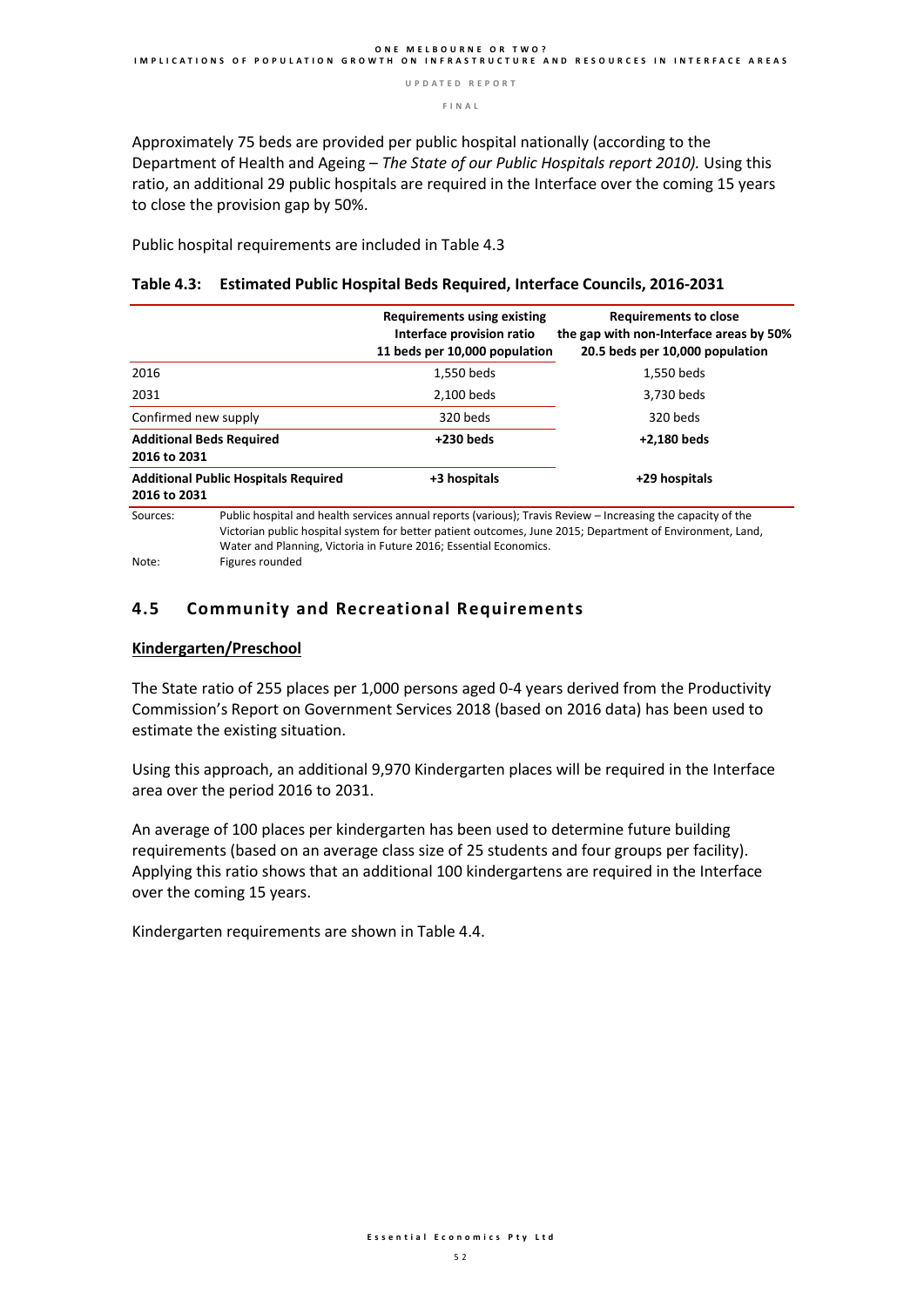**F I N A L** 

|                                                                      |                                                                                                                                                                 | <b>Kindergarten Places</b> |  |  |
|----------------------------------------------------------------------|-----------------------------------------------------------------------------------------------------------------------------------------------------------------|----------------------------|--|--|
| 2016                                                                 |                                                                                                                                                                 | 31.580 places              |  |  |
| 2031                                                                 |                                                                                                                                                                 | 41,550 places              |  |  |
| <b>Additional Places Required</b><br>$+9,970$ places<br>2016 to 2031 |                                                                                                                                                                 |                            |  |  |
| 2016 to 2031                                                         | <b>Additional Kindergartens Required</b>                                                                                                                        | +100 Kindergartens         |  |  |
| Sources:<br>Notes:                                                   | Forecast id (various); Productivity Commission – Report on Government Services 2018; Essential Economics<br>Estimated from Productivity Commission State ratios |                            |  |  |

#### **Table 4.4: Estimated Kindergarten/Preschool Places Required, Interface Councils 2016- 2031**

#### **Library Floorspace**

Figures rounded

The Interface Councils currently have a lower provision of library floorspace (22m<sup>2</sup> per 1,000 population) compared to non-Interface areas (28 $m^2$  per 1,000 population), and this is reflected in lower service points and operating hours as shown in Table 3.9 above. Using the mid-point of this ratio (25m<sup>2</sup> per 1,000 population) as an ongoing benchmark for provision, an estimated provision of 16,840 $m<sup>2</sup>$  of additional floorspace will be required across the Interface Councils area over the coming 15 years.

This requirement represents the equivalent of 17 new public libraries, based on an average floorspace of 1,000 $m^2$  per library. A lower number of individual libraries may be required, noting the trend towards larger multi-purpose facilities such as Global Learning Centres.

Library floorspace requirements are shown in Table 4.5.

#### **Table 4.5: Estimated Library Floorspace Required, Interface Councils 2016-2031**

|                                                             | <b>Library Floorspace</b> |
|-------------------------------------------------------------|---------------------------|
| 2016                                                        | 34,450 $m2$               |
| 2031                                                        | 51,390 $m2$               |
| <b>Additional Floorspace Required</b><br>2016 to 2031       | $+8,470m^2$               |
| <b>Additional Public Libraries Required</b><br>2011 to 2026 | +17 Libraries             |

Sources: DELWP, Victoria in Future 2016; DELWP, Annual Survey of Public Libraries 2016/17; Essential Economics Note: Figures rounded

#### **4.6 Public Transport Requirements**

ABS Place of Work data shows that in 2016 only 6.2% of workers located in the Interface used public transport as their main mode of travel to work, and this compares to 16.0% for non-Interface areas. These ratios are used as a proxy for general public transport use across the community.

Under the existing usage ratio (6%), provision would need to be made for 18,400 additional Interface public transport users by the end of the 15-year period.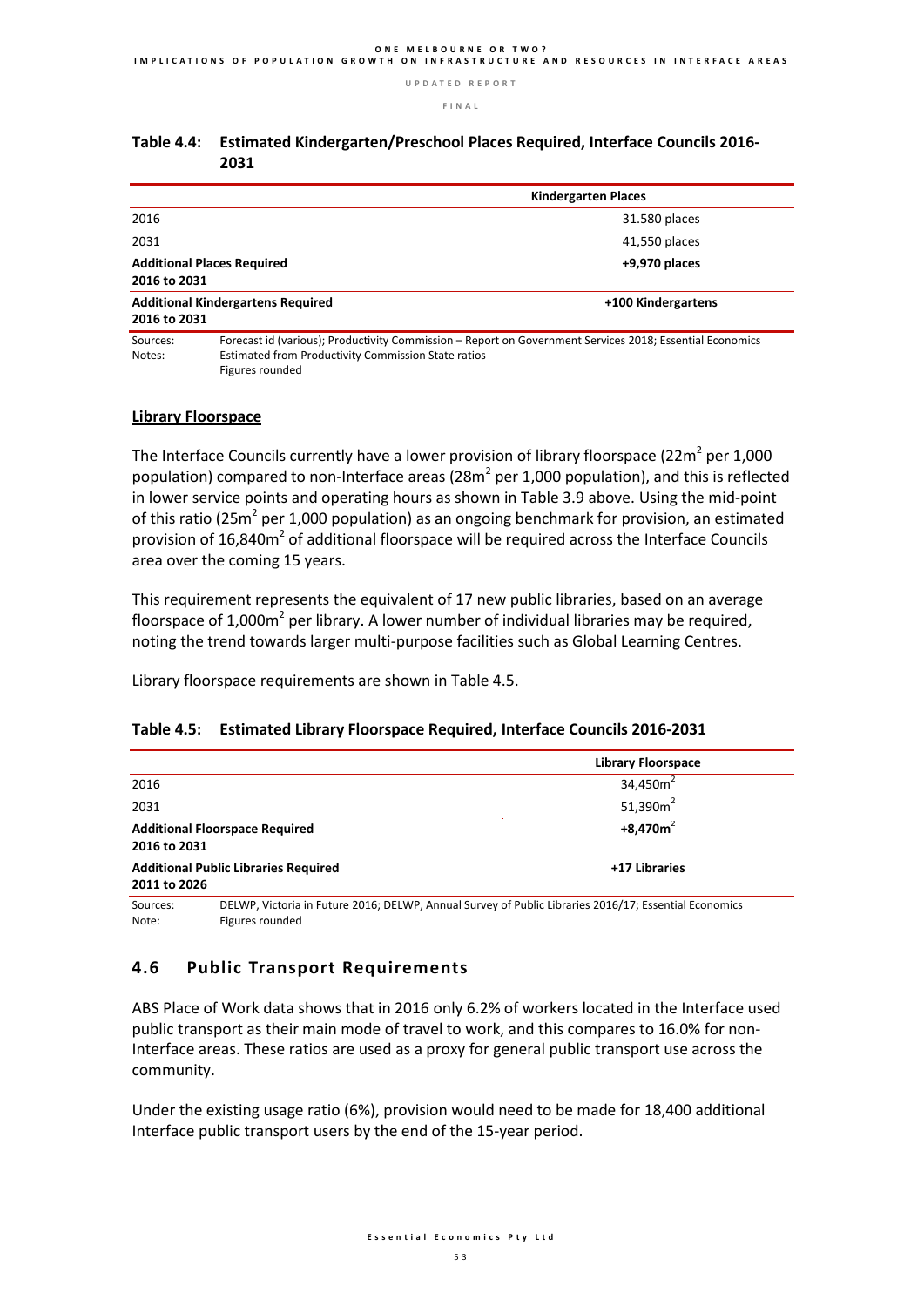**F I N A L** 

To close the gap with non-Interface areas by 50%, public transport usage would need to increase to 11.1%. Applying this ratio, provision would need to be made for 161,890 additional Interface public transport users by the end of the 15-year period.

Public transport usage estimates are included in Table 4.6

#### **Table 4.6: Estimated Public Transport Usage (Workers), Interface Councils 2016-2031**

|          |                                                  | <b>Estimate based on</b><br><b>Existing Usage (6.2%)</b>                                              | <b>Estimate based on</b><br>Closing the Gap by 50%<br>Usage (11.1%) |
|----------|--------------------------------------------------|-------------------------------------------------------------------------------------------------------|---------------------------------------------------------------------|
| 2016     |                                                  | 97,380 users                                                                                          | 97,380 users                                                        |
| 2031     |                                                  | 144,820 users                                                                                         | 259,270 users                                                       |
|          | <b>Additional Public Transport Users by 2031</b> | +47,440 users                                                                                         | +161,890 users                                                      |
| Sources: | <b>Essential Economics</b>                       | Department of Environment, Land, Water and Planning, Victoria in Future 2016; ABS Place of Work 2016; |                                                                     |
| Note:    | Figures rounded                                  |                                                                                                       |                                                                     |

#### **4.7 Summary of Key Infrastructure and Service Requirements**

A summary of key infrastructure and service requirements based on 'closing the gap' outcomes is provided in Table 4.7.

#### **Table 4.7: Summary of Key Infrastructure and Service Requirements, Interface Councils 2016-2031**

| <b>Measure</b>                                               | Requirement                             |  |  |
|--------------------------------------------------------------|-----------------------------------------|--|--|
| Jobs                                                         | +310,000 jobs                           |  |  |
| <b>Primary School Places</b>                                 | $+85,110$ places / $+340$ new buildings |  |  |
| Secondary School Places                                      | $+64,570$ places / $+120$ new buildings |  |  |
| Hospital Beds                                                | $+2,180$ beds / $+29$ new buildings     |  |  |
| Kindergarten/Preschool Places                                | +9,970 places $/$ +100 new buildings    |  |  |
| Library Floorspace                                           | +16,840 $m^2$ / +17 new buildings       |  |  |
| Public Transport Usage (Workers)                             | +161,890 additional users               |  |  |
| Essential Economics – refer to Tables 4.1 to 4.6.<br>Source: |                                         |  |  |

Note: Figures rounded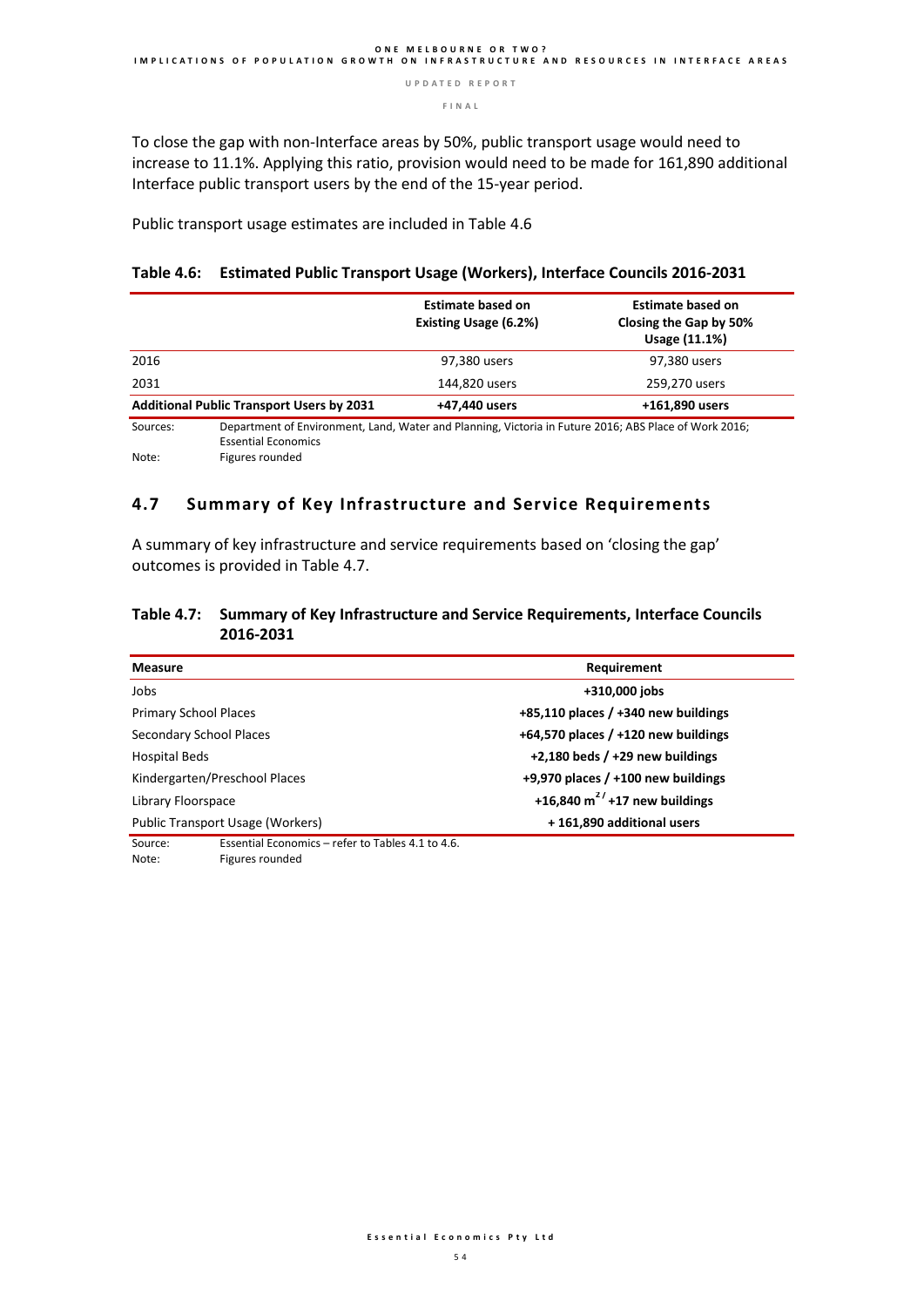#### **4.8 Costs**

Based on the infrastructure requirements identified above, broad costs have been estimated associated with each service area. These are 'ball-park' estimates, recognising that detailed specialist analysis would be required to accurately gauge costs for each item. Nevertheless, the cost estimates are useful in providing a benchmark against which economic and social costs of ongoing congestion can be made (as described in Section 5.2). Land cost estimates have been provided by Oliver Hume Real Estate based on recent average land sales values across the growth corridors.

The analysis shows that the total cost of providing key infrastructure in the Interface Council area over the coming 15 years is approximately \$10.9 billion (in constant 2016 dollars).

The following provides a summary of costs for each service area by 2031 (with costs spread across the 15-year period 2016 to 2031).

#### **Kindergarten infrastructure**

The cost of providing infrastructure to support an additional 9,970 kindergarten places is estimated at approximately \$100m over 15 years (in 2016 dollars).

This is based on:

- Floorspace requirements of 49,850 $m^2$ , using a ratio of 5 $m^2$  per place (derived from Growth Area Framework Plans: Activity Centre and Employment Planning, Essential Economics 2010)
- Construction costs of \$1,720 per  $m^2$  (derived from Rawlingsons Australian Construction Handbook 2017)
- Land requirements of 10ha (which assumes floorspace accounts for 50% of site coverage) at an average cost of \$500,000 per ha
- 10% allocation applied to total construction and land costs to allow for carparking and external site works.

#### **Primary school infrastructure**

The cost of providing infrastructure to support for an additional 85,110 primary school places is estimated at \$760m over 15 years (in 2016 dollars).

This is based on:

- Floorspace requirements of 425,550 $m^2$ , using a ratio of 5 $m^2$  per place (derived from Growth Area Framework Plans: Activity Centre and Employment Planning, Essential Economics 2010)
- Construction costs of \$1,520 per  $m^2$  (derived from Rawlingsons Australian Construction Handbook 2017)
- Land requirements of 85ha (which assumes floorspace accounts for 50% of site coverage) at an average cost of \$500,000 per ha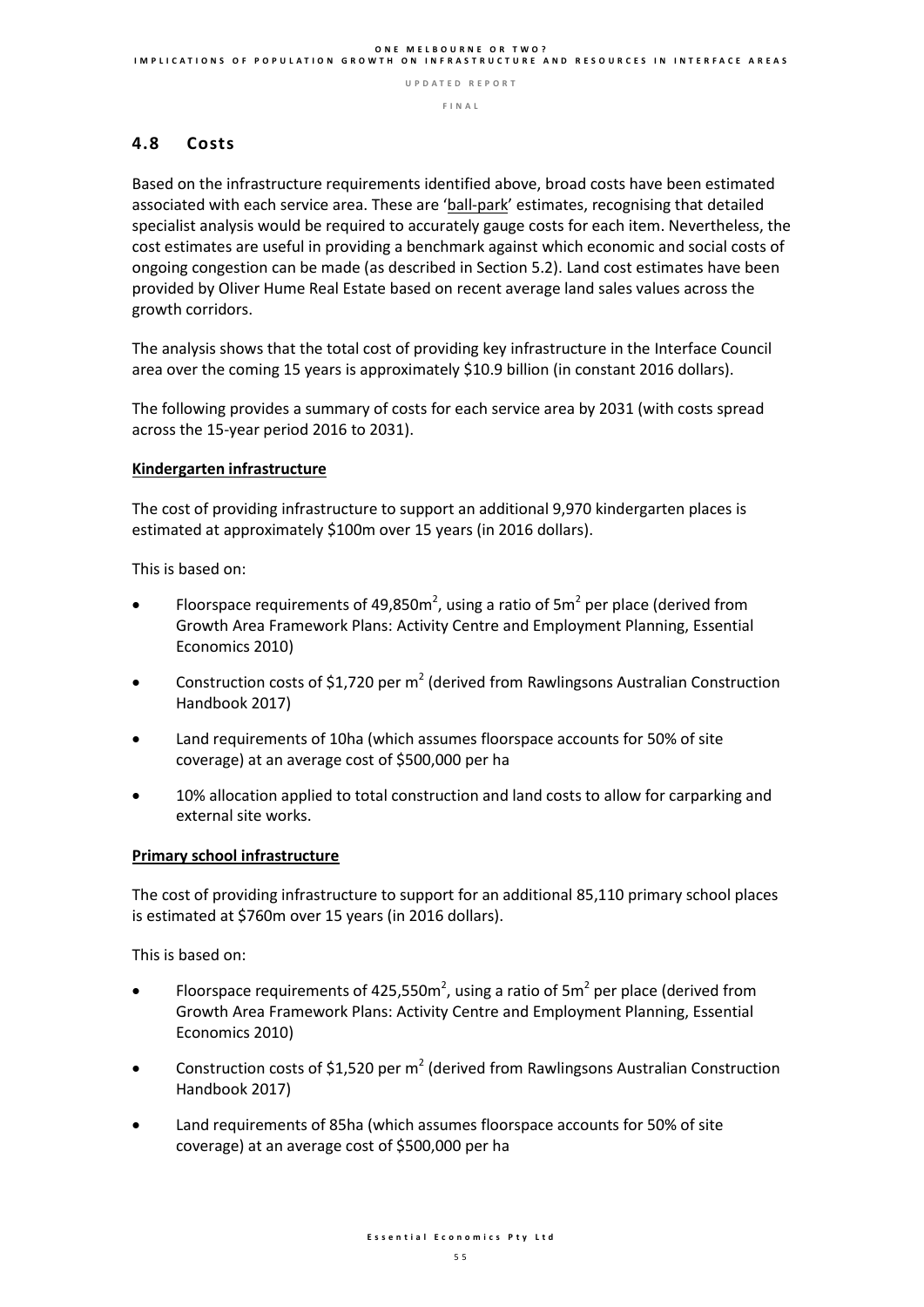10% allocation applied to total construction and land costs to allow for carparking and external site works.

#### **Secondary school infrastructure**

The cost of providing infrastructure to support for an additional 64,570 secondary school places is estimated at \$720m over 15 years (in 2016 dollars).

This is based on:

- Floorspace requirements of 322,850 $m^2$ , using a ratio of 5 $m^2$  per place (derived from Growth Area Framework Plans: Activity Centre and Employment Planning, Essential Economics 2010)
- Construction costs of \$1,930 per  $m^2$  (derived from Rawlingsons Australian Construction Handbook 2017)
- Land requirements of 65ha (which assumes floorspace accounts for 50% of site coverage) at an average cost of \$500,000 per ha
- 10% allocation applied to total construction and land costs to allow for carparking and external site works.

#### **Hospital infrastructure**

The cost of providing infrastructure to support for an additional 2,180 hospital beds is estimated at \$1,175m over 15 years (in constant 2016 dollars).

This is based on:

- Floorspace requirements of 218,000 $m^2$ , using a ratio of 100 $m^2$  per bed (derived from Department of Human Services – Design Guidelines for Hospitals and Day Care Procedure Centres, 2004)
- Construction costs of \$4,800 per  $m^2$  (derived from Rawlingsons Australian Construction Handbook 2017)
- Land requirements of 44ha (which assumes floorspace accounts for 50% of site coverage) at an average cost of \$500,000 per ha
- 10% allocation applied to total construction and land costs to allow for carparking and external site works.

While this estimate is expressed in terms of 'beds', the costs include all infrastructure associated with public hospital facilities (consulting rooms, laboratories, theatres, waiting rooms, kitchens, staff areas etc).

#### **Library Infrastructure**

The cost of providing infrastructure to support the additional demand for library services associated with population growth is estimated at \$24m over 15 years (in 2016 dollars).

This is based on: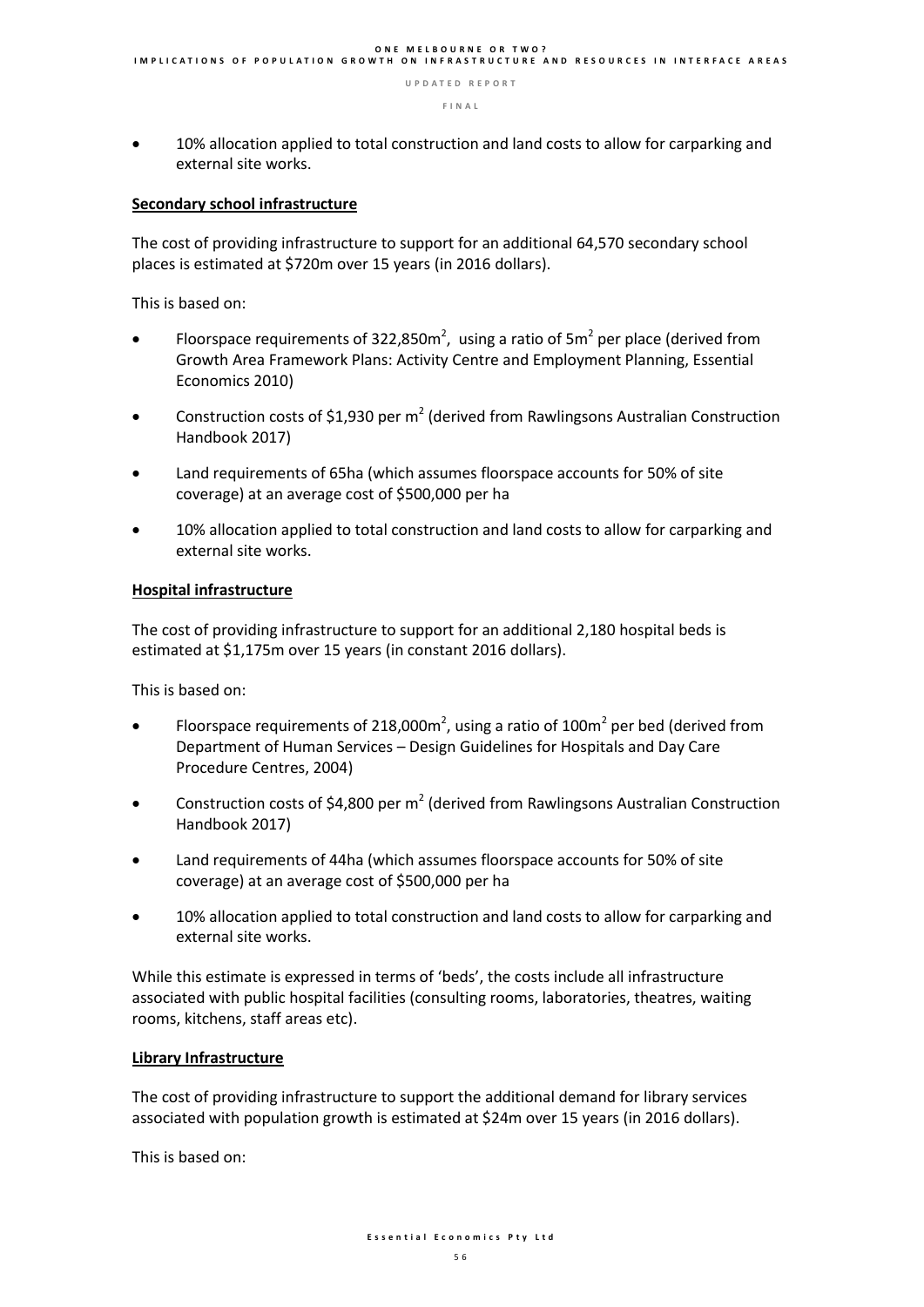- Floorspace requirements of 8,470 $m^2$ , using a ratio of 25 $m^2$  per 1,000 population (derived from DELWP, Annual Survey of Public Libraries 2016/17)
- Construction costs of \$2,470 per  $m^2$  (derived from Davis Langdon Blue Book 2011)
- Land requirements of 2ha (which assumes floorspace accounts for 50% of site coverage) at an average cost of \$500,000 per ha
- 10% allocation applied to total construction and land costs to allow for carparking and external site works.

#### **Public Transport Infrastructure**

The cost of providing infrastructure to support additional public transport usage of 162,000 persons (by 2031) is estimated at \$8.1 billion over 15 years (in 2016 dollars).

This estimate is based on average annual public transport capital expenditure of \$4,260 per public transport user in 2015/16 (Derived from Public Transport Victoria Annual Report 2016- 17).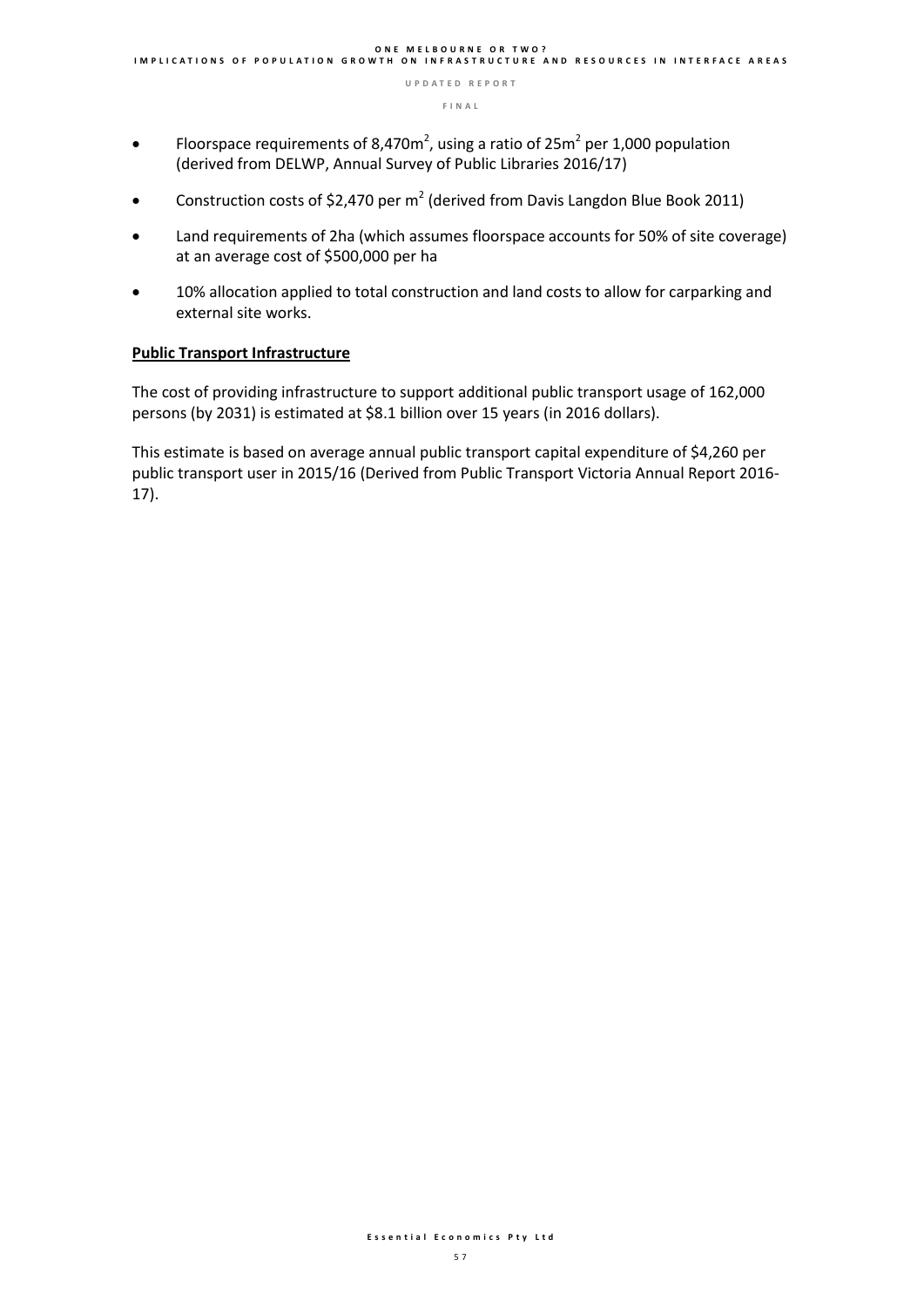#### **O N E M E L B O U R N E O R T W O ? I M P L I C A T I O N S O F P O P U L A T I O N G R O W T H O N I N F R A S T R U C T U R E A N D R E S O U R C E S I N I N T E R F A C E A R E A S**

**U P D A T E D R E P O R T**

**F I N A L** 

#### **4.9 Conclusions**

Significant infrastructure and resources – totalling the equivalent of \$10.9 billion by 2031 (expressed in 2016 constant prices) – will be required to ensure Interface areas are adequately provided with facilities and services to assist in closing the gap with non-Interface areas, and to ensure improved economic, social and liveability outcomes are achieved. Table 4.8 provides a summary of estimated requirements and costs for the period 2016 to 2031.

#### **Table 4.8: Estimated Costs Associated With Providing Key Infrastructure and Services, Interface Councils, 2016-2031**

| Component                  | <b>Units</b><br>Required                      | Ratios                          | <b>Floorspace</b><br>Required | Unit<br>Cost<br>(\$<br>per/m2)             | <b>Estimated</b><br>Construction<br>Cost<br>(by 2026) | Land<br>Reguired | (per ha)  | <b>Unit Cost Estimated</b><br><b>Land Costs</b> | Sub-Total       | 10% Allocation<br>for Carparking<br>and external<br>Works | Total            |
|----------------------------|-----------------------------------------------|---------------------------------|-------------------------------|--------------------------------------------|-------------------------------------------------------|------------------|-----------|-------------------------------------------------|-----------------|-----------------------------------------------------------|------------------|
| Kindergarten/<br>Preschool | 9,970 places                                  | $5m2$ per child                 | 49,850 $m2$                   | \$1,720                                    | \$86 million                                          | 10ha             | \$500,000 | \$5 million                                     | \$91 million    | \$9 million                                               | \$100 million    |
| Primary School             | 85,110 places                                 | 5m <sup>2</sup> per student     | 425,550 $m2$                  | \$1,520                                    | \$647 million                                         | 85ha             |           | \$500,000 \$43 million                          | \$690 million   | \$70 million                                              | \$760 million    |
| Secondary<br>School        | 64,570 places                                 | $5m2$ per student               | 322,850 $m2$                  | \$1,930                                    | \$623 million                                         | 65ha             |           | \$500,000 \$32 million                          | \$655 million   | \$65 million                                              | \$720 million    |
| Hospitals                  | 2,180 beds                                    | $100m2$ per bed                 | $218,000 \text{ m}^2$         | \$4,800                                    | \$1,046 million                                       | 44ha             |           | \$500,000 \$22 million                          | \$1,068 million | \$107 million                                             | $$1,175$ million |
| Libraries                  | 8,470m <sup>2</sup>                           | $25m^2$ per 1,000<br>population | 8,470m <sup>2</sup>           | \$2,470                                    | \$21 million                                          | 2ha              |           | \$500,000 \$1 million                           | \$22 million    | \$2 million                                               | \$24 million     |
|                            | Public Transport 162,000 additional<br>Users* | $\overline{\phantom{a}}$        | ۰                             | \$4,260<br>per new<br>user pa<br>(capital) | $\overline{\phantom{a}}$                              |                  |           |                                                 |                 |                                                           | \$8,124 million  |

**Total \$10.903 million** 

Sources: Growth Area Framework Plans: Activity Centre and Employment Planning, Essential Economics 2010; Rawlinsons Australian Construction Handbook 2017; Department of Human Services -Design Guidelines for Hospitals and Day Care Procedure Centres, 2004; DEWLP - Annual Survey of Public Libraries 2016/17; Public Transport Victoria Annual Report 2016/17; Oliver Hume Real Estate; Essential Economics

Note: Figures rounded to nearest \$1 million.

\* Increase public transport usage is modelled to increase gradually from 6.2% to 11.1% of the population over the period 2016-2031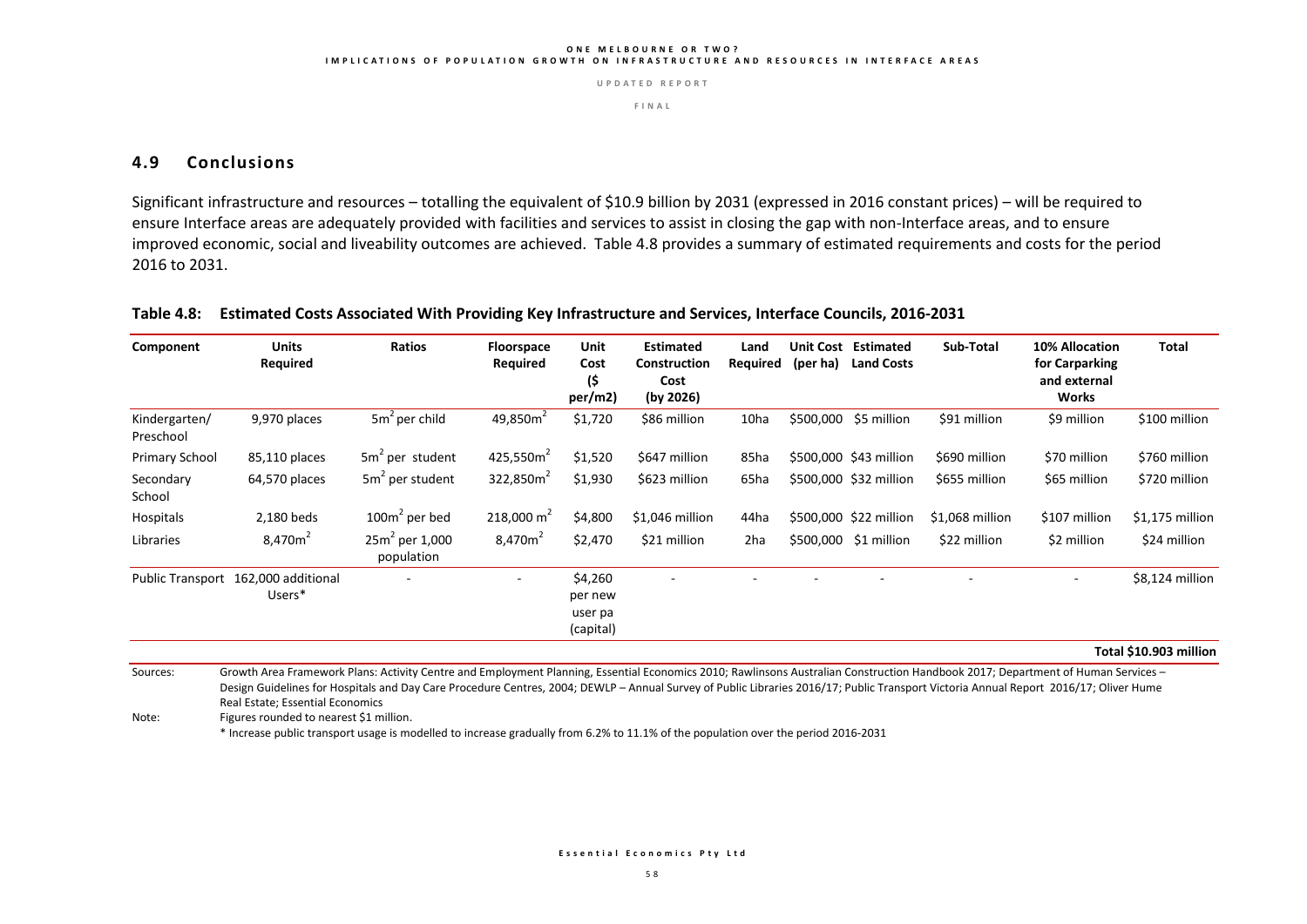**F I N A L** 

# **5** STATE ECONOMIC BENEFITS OF **I N F R A S T R U C T U R E A N D R E S O U R C E F U N D I N G**

#### **5.1 Introduction**

This Chapter highlights socio-economic benefits associated with a greater level of infrastructure and service provision in Interface Council areas. The analysis identifies costs associated with congestion under a base case outcome, as well as highlighting community service employment benefits associated with the delivery of key infrastructure and services (especially higher-order services which are generally lacking in Interface Council areas).

### **5.2 Social Costs of Congestion**

Significant social costs are associated with ever-increasing congestion levels in Australia's capital cities. These costs are especially relevant to growth areas, with the principal causes being:

- Inadequate public transport provision
- High car dependency
- Lack of sufficient local jobs (poor job self-sufficiency)
- Lack of local health, education and community services
- Lack of local recreation, cultural and leisure services

These factors lead to a situation of ever-increasing commuting by Interface residents to access employment and increased numbers of trips to meet other personal, recreational and household needs. This expanded number of journeys (and travel time) places increasing pressure on already-stretched road infrastructure and other resources and impacts adversely on liveability and work/life balance for Interface residents.

The avoidable social costs of congestion for Australia were estimated at \$17.5 billion in 2016, a figure which is forecast to increase to \$27.7 billion in 2030, according to research undertaken by the Department of Transport and Regional Service - Bureau of Transport and Regional Economics (BTRE – *Traffic and congestion cost trends for Australian capital cities*, 2016*)*. Over this period, the avoidable social costs of congestion for Metropolitan Melbourne are expected to increase from \$4.8 billion in 2016 to \$7.6 billion in 2030 (in real 2010 Australian dollars). Note, this data relates to BTRE's lower baseline projections and can therefore be considered to be on the conservatively low side.

These estimates are calculated with respect to detailed modelling of the following variables:

- Private time costs
- Business time costs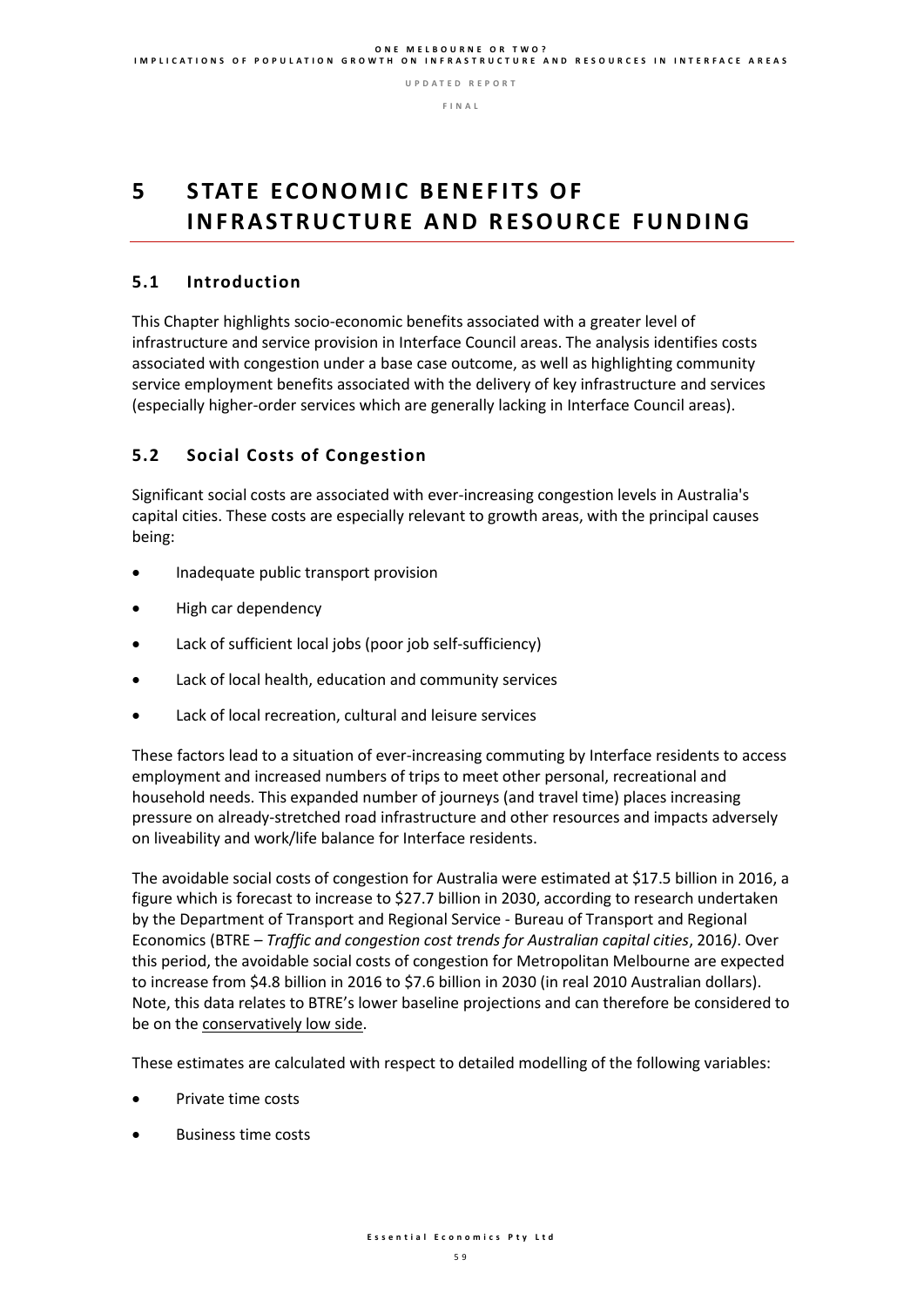- Additional vehicle operating costs
- Additional air pollution costs.

The social cost of congestion measures the cost difference between the estimated congestion outcome compared with the economic optimum outcome (i.e. free-flowing traffic situation).

Using the BTRE data from 2016 to 2030, estimates have been prepared for the cumulative social costs of congestion in Interface areas over this period. These calculations are based on distributing BTRE cost data on a per capita basis using DEWLP VIF 2016 population projections, but adjusting by an additional 20% to recognise greater car reliance and commuting distances observed for Interface Council areas.

| Year         | <b>Greater Melbourne</b><br><b>Estimated</b><br><b>Social Cost</b><br>of Congestion | <b>Interface Councils</b><br><b>Share Congestion</b><br>(calculated on a per<br>capita basis<br>plus 20%) | <b>Interface Councils</b><br><b>Estimated</b><br><b>Social Cost</b><br>of Congestion |
|--------------|-------------------------------------------------------------------------------------|-----------------------------------------------------------------------------------------------------------|--------------------------------------------------------------------------------------|
| 2016         | \$4.84 billion                                                                      | 40.7%                                                                                                     | \$1.97 billion                                                                       |
| 2017         | \$5.13 billion                                                                      | 41.0%                                                                                                     | \$2.11 billion                                                                       |
| 2018         | \$5.48 billion                                                                      | 41.4%                                                                                                     | \$2.27 billion                                                                       |
| 2019         | \$5.79 billion                                                                      | 41.8%                                                                                                     | \$2.42 billion                                                                       |
| 2020         | \$6.10 billion                                                                      | 42.1%                                                                                                     | \$2.57 billion                                                                       |
| 2021         | \$6.36 billion                                                                      | 42.5%                                                                                                     | \$2.70 billion                                                                       |
| 2022         | \$6.55 billion                                                                      | 42.8%                                                                                                     | \$2.81 billion                                                                       |
| 2023         | \$6.71 billon                                                                       | 43.2%                                                                                                     | \$2.90 billion                                                                       |
| 2024         | \$6.86 billion                                                                      | 43.6%                                                                                                     | \$2.99 billion                                                                       |
| 2025         | \$7.00 billion                                                                      | 44.0%                                                                                                     | \$3.08 billion                                                                       |
| 2026         | \$7.13 billion                                                                      | 44.5%                                                                                                     | \$3.17 billion                                                                       |
| 2027         | \$7.25 billion                                                                      | 44.9%                                                                                                     | \$3.25 billion                                                                       |
| 2028         | \$7.34 billion                                                                      | 45.2%                                                                                                     | \$3.32 billion                                                                       |
| 2029         | \$7.48 billion                                                                      | 45.6%                                                                                                     | \$3.41 billion                                                                       |
| 2030         | \$7.57 billion                                                                      | 46.0%                                                                                                     | \$3.48 billion                                                                       |
| <b>Total</b> | \$97.59 billion                                                                     | 43.5%                                                                                                     | \$42.45 billion                                                                      |

#### **Table 5.1: Estimate of Avoidable Social Costs of Congestion, Interface Councils, 2016-2030**

Sources: Bureau of Transport and Regional Economics – *Traffic and congestion cost trends for Australian capital citie*s, 2016; DEWLP Victoria in Future 2016; Essential Economics Note: Figures rounded

The BTRE analysis show a significant economic and social dividend is associated with reduced congestion costs, particularly compared to the cost of providing key infrastructure in strategic Interface locations. Based on BTRE data, a 25% reduction in cumulative congestion costs over the coming 15 years would be the equivalent to providing essential infrastructure identified for the Interface Councils area over this period.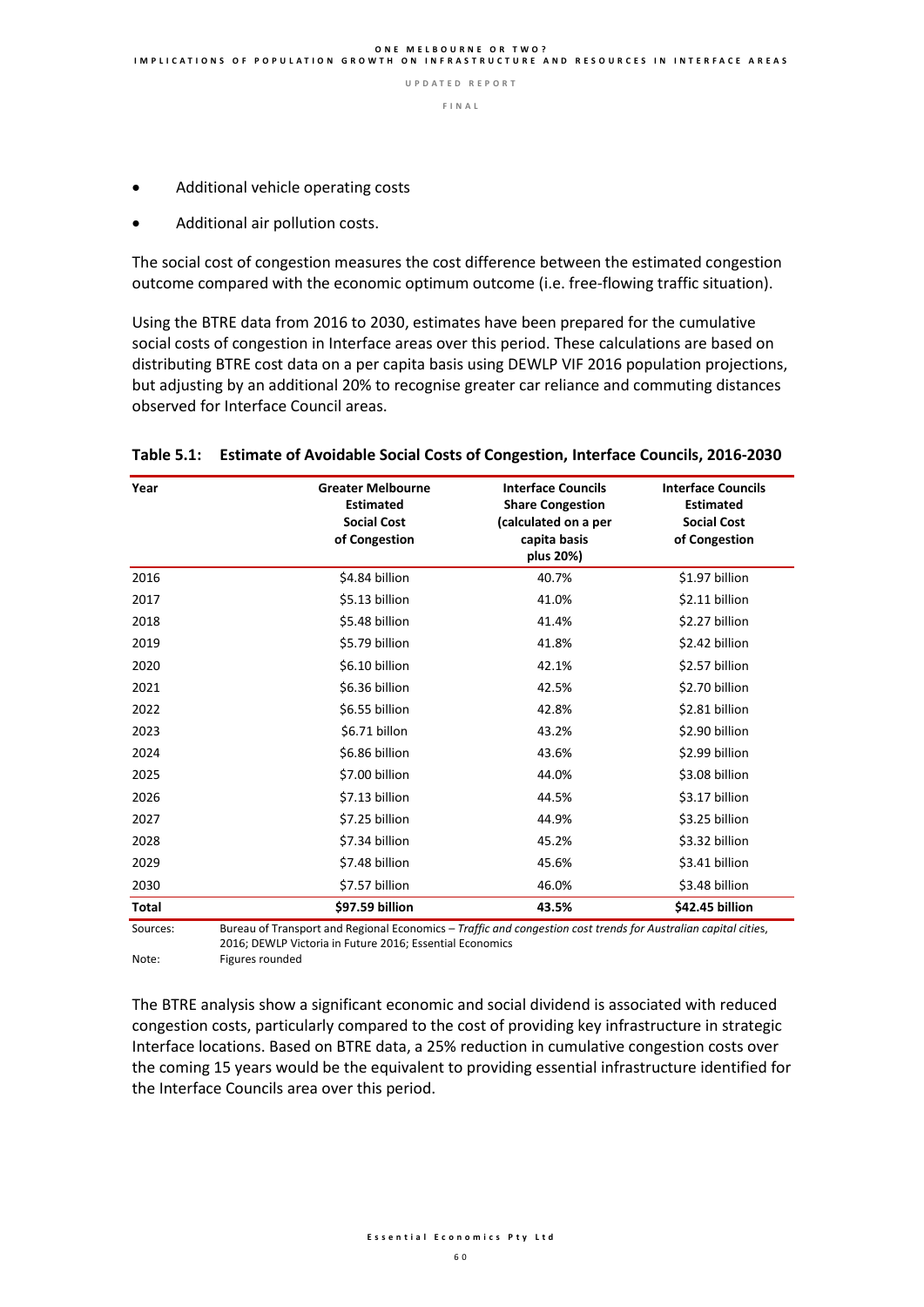#### **F I N A L**

### **5.3 Community Service Employment Generation**

To achieve a target of 310,000 additional jobs in the Interface over the coming 15 years, employment must be generated across a wide range of sectors, and a significant amount of new investment needs to be attracted.

A key cornerstone for investment attraction is the development of high amenity and liveable communities which provide a full range of higher-order services and a diverse housing stock that attract professionals, business owners and entrepreneurs and their families to live in the area. This recognises that while intervention can support investment and employment outcomes (such as relocation of State agencies or support for a particular local industry), a vibrant small and medium-enterprise sector is critically important to sustainable employment growth in any particular location, especially as the SME sector is where most businesses and jobs are created.

The provision of infrastructure and services as outlined in this report will assist in bridging the liveability gap between Interface and non-Interface areas in Greater Melbourne, and increase the attractiveness of migration to these areas, particularly if supported by investment in improved and affordable housing products.

In employment terms, provision of this level of infrastructure is estimated to generate approximately 33,000 new jobs in Interface areas, representing 1 in 9 or 11% of the total job requirement between 2016 and 2031, as shown in Table 5.2.

In a broader employment context, important components in leveraging private sector investment and generating employment will be found in the setting of a good strategic planning base, such as:

- Precinct Structure Planning
- Activity Centre Planning
- Planning for industrial/employment land nodes
- Public Transport Planning
- Local and regional economic development strategies
- Investment attraction and facilitation strategies.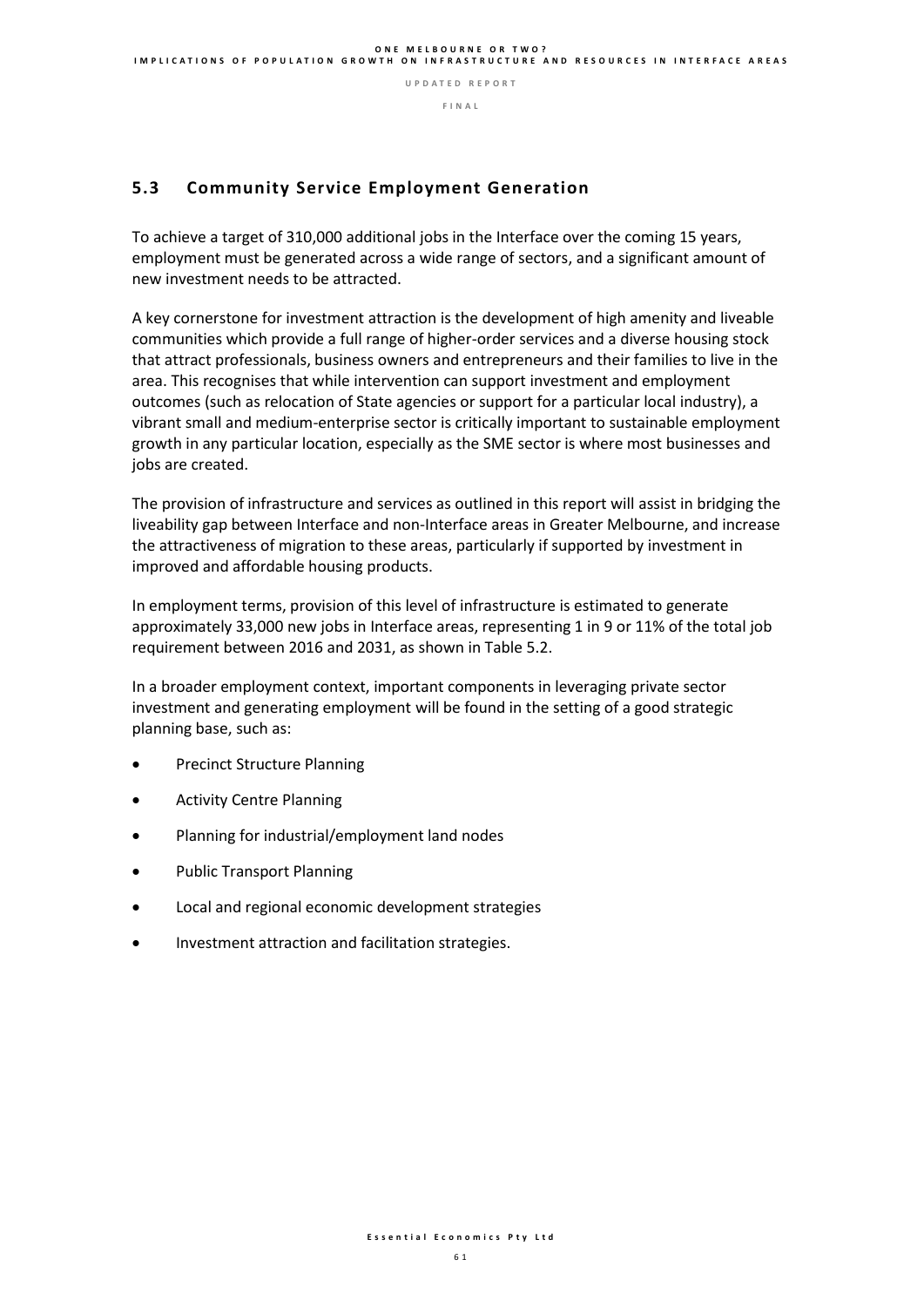|                                       | <b>Employment</b><br>Ratio       | <b>Direct</b><br>Jobs | <b>Employment</b><br><b>Multiplier</b> | <b>Indirect</b><br>Jobs | <b>Indirect jobs</b><br>supported in Interface<br>(30% of indirect jobs) | Total<br>Jobs |
|---------------------------------------|----------------------------------|-----------------------|----------------------------------------|-------------------------|--------------------------------------------------------------------------|---------------|
| / preschool                           | Kindergarten 1 job per 15 places | 665                   | 1.8                                    | 530                     | 160                                                                      | 825           |
| Primary<br>School                     | 1 job per 10 places              | 8,510                 | 1.7                                    | 5,960                   | 1,790                                                                    | 10,300        |
| Secondary<br>School                   | 1 job per 10 places              | 6,460                 | 1.7                                    | 4,520                   | 1,360                                                                    | 7,820         |
| Hospitals                             | 5 jobs per bed                   | 10,900                | 1.9                                    | 9,810                   | 2,940                                                                    | 13,840        |
| Libraries                             | 1 job per $75m^2$                | 115                   | 2.1                                    | 125                     | 40                                                                       | 155           |
| <b>Total</b>                          |                                  | 26,650 jobs           |                                        | 20,945 jobs             | 6,290 jobs                                                               | 32,9400 jobs  |
| <b>Total additional jobs required</b> |                                  | 310,000 jobs          |                                        |                         |                                                                          |               |
|                                       | Share of total additional jobs   |                       |                                        |                         |                                                                          | 10.6%         |

#### **Table 5.2: Community Service Employment Generation**

Sources: ABS Input-Output tables; DEWLP Annual Survey of Public Libraries 2016/17; Essential Economics Note: Figures rounded

#### **5.4 Other State Benefits**

A range of other benefits are associated with improved infrastructure and service provision in the Interface, and these include at least the following:

- Development of more sustainable communities in terms of providing local jobs and services
- Contribution to providing better balance of white and blue collar jobs in the Interface
- Improved health and education outcomes for Interface residents through delivery of accessible higher-order medical and learning/training resources at a local level (i.e. benefits of early intervention)
- Reduction in pressure on middle-ring suburban areas in terms of reducing pressures on their provision of health, education and community services
- Reduction in pressure on road infrastructure as more services and jobs are provided in Interface areas, thus reducing the requirement for extensive work-related and other travel
- Improved environmental outcomes due to reduced vehicle travel, higher public transport usage.

#### **5.5 Conclusions**

- 1 Significant socio-economic costs associated with congesting impacts on individuals, business, infrastructure and the environment have been identified by the BTRE.
- 2 Over the coming 15 years, cumulative congestion costs are estimated to be approximately \$42 billion in the Interface area.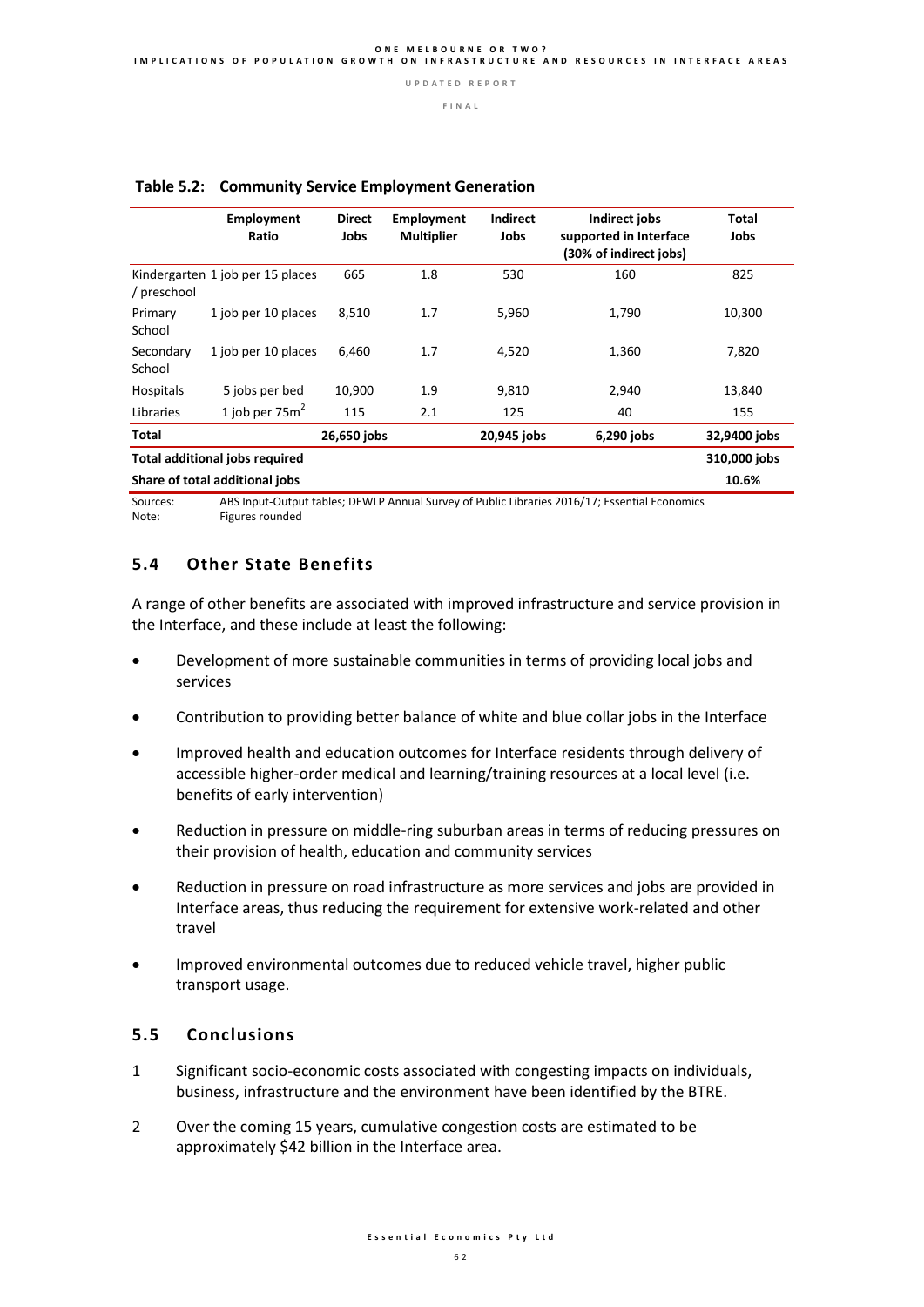- 3 In contrast, the cost of providing key infrastructure over this period is estimated at \$10.8 billion, or just 25% of the cumulative congestion costs. Importantly, the provision of greater numbers of local jobs, community services and public transport options in the Interface would be expected to contribute significantly to reducing congestion and associated costs, as reliance on private vehicle-based travel declines.
- 4 The provision of infrastructure and services outlined in this report would be expected to contribute to the delivery of approximately 33,000 additional jobs in the Interface in the next 15 years, and assist in meeting a share of the overall employment target of 310,000 new jobs over the period 2016 to 2031.
- 5 The provision of higher-order services including major hospitals, further education facilities, schools and aged care facilities – would considerably improve liveability in the Interface Councils area, making these localities more attractive for professional jobseekers and their families, and more attractive for investors and those establishing new or expanded businesses.
- 6 Other benefits associated with enhanced infrastructure and service provision in the Interface can be expected to include an improved balance of white- and blue-collar employment opportunities, improved health and education outcomes, reduced pressure on local and regional road infrastructure, and improved environmental outcomes.